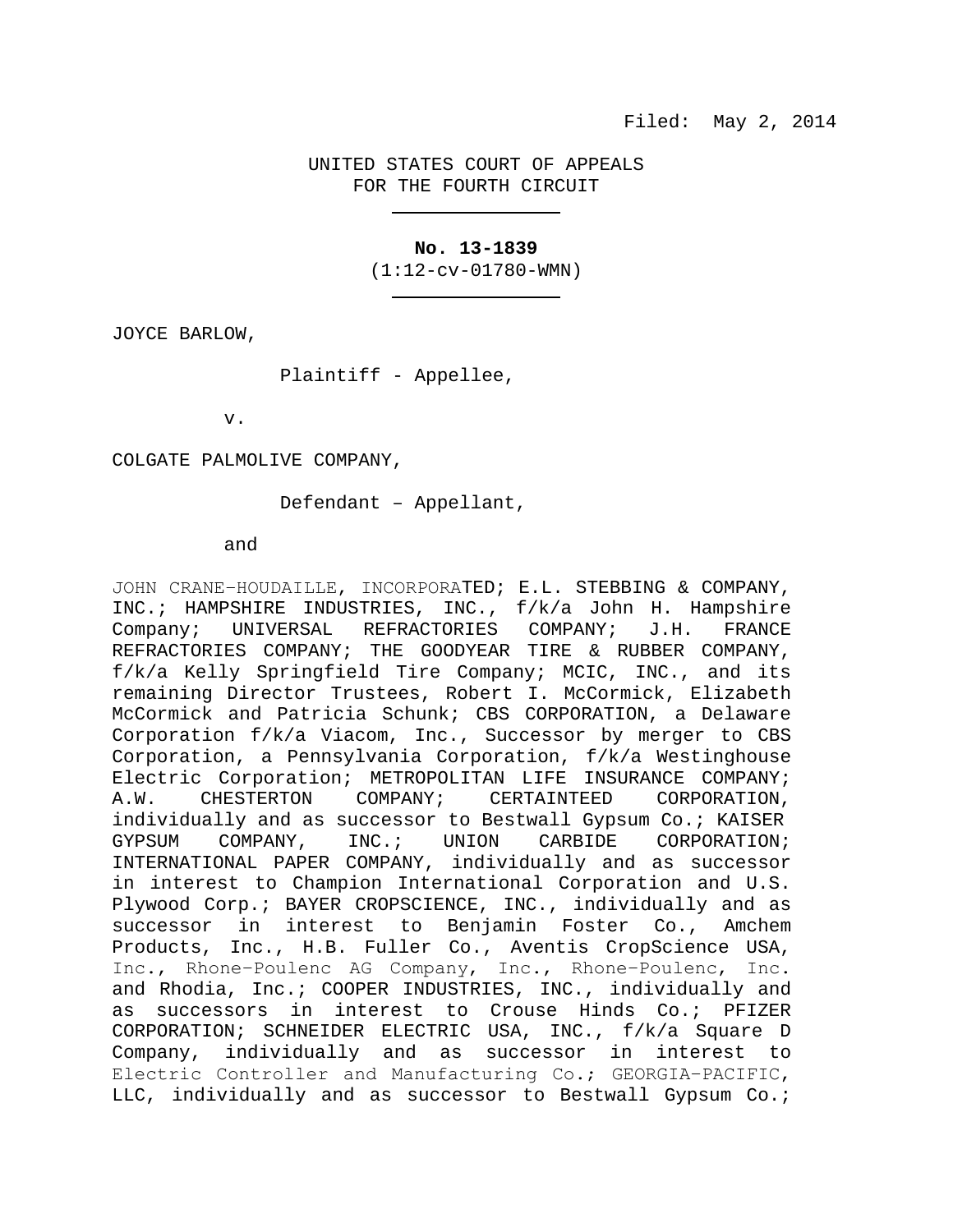FOSTER WHEELER CORPORATION; THE WALLACE & GALE ASBESTOS SETTLEMENT TRUST; CONWED CORPORATION; GENERAL ELECTRIC COMPANY; and GEORGIA PACIFIC CORPORATION, individually and as successor in interest to Bestwall Gypsum Co.,

Defendants.

**No. 13-1840**  (1:12-cv-01781-WMN)

CLARA G. MOSKO,

Plaintiff - Appellee,

v.

COLGATE PALMOLIVE COMPANY,

Defendant – Appellant,

### and

JOHN CRANE−HOUDAILLE, INCORPORATED; E.L. STEBBING & CO., INCORPORATED; HAMPSHIRE INDUSTRIES, INC., f/k/a John H. Hampshire Company; UNIVERSAL REFRACTORIES COMPANY; FRANCE REFRACTORIES COMPANY; THE GOODYEAR TIRE & RUBBER COMPANY, f/k/a Kelly Springfield Tire Company; MCIC, INC., and its remaining Director Trustees, Robert I. McCormick, Elizabeth McCormick and Patricia Schunk; CBS CORPORATION, a Delaware Corporation f/k/a Viacom, Inc.,f/k/a Westinghouse Electric Corporation; METROPOLITAN LIFE INSURANCE COMPANY;<br>A.W. CHESTERTON COMPANY; CERTAINTEED CORPORATION, A.W. CHESTERTON COMPANY; CERTAINTEED CORPORATION, individually and as successor to Bestwall Gypsum Co.; KAISER<br>GYPSUM COMPANY, INC.; UNION CARBIDE CORPORATION; GYPSUM COMPANY, INC.; UNION INTERNATIONAL PAPER COMPANY, individually and as successor in interest to Champion International Corporation and U.S. Plywood Corp.; BAYER CROPSCIENCE, INC., individually and as successor in interest to Benjamin Foster, Co., Amchem Products, Inc., H.B. Fuller Co., Aventis Cropscience USA, Inc., Rhone−Poulenc AG Company, Inc., Rhone−Poulenc, Inc. and Rhodia, Inc.; COOPER INDUSTRIES, INC., individually and as successors in interest to Crouse Hinds Co.; PFIZER CORPORATION; SCHNEIDER ELECTRIC USA, INC., f/k/a Square D Company, individually and as successor in interest to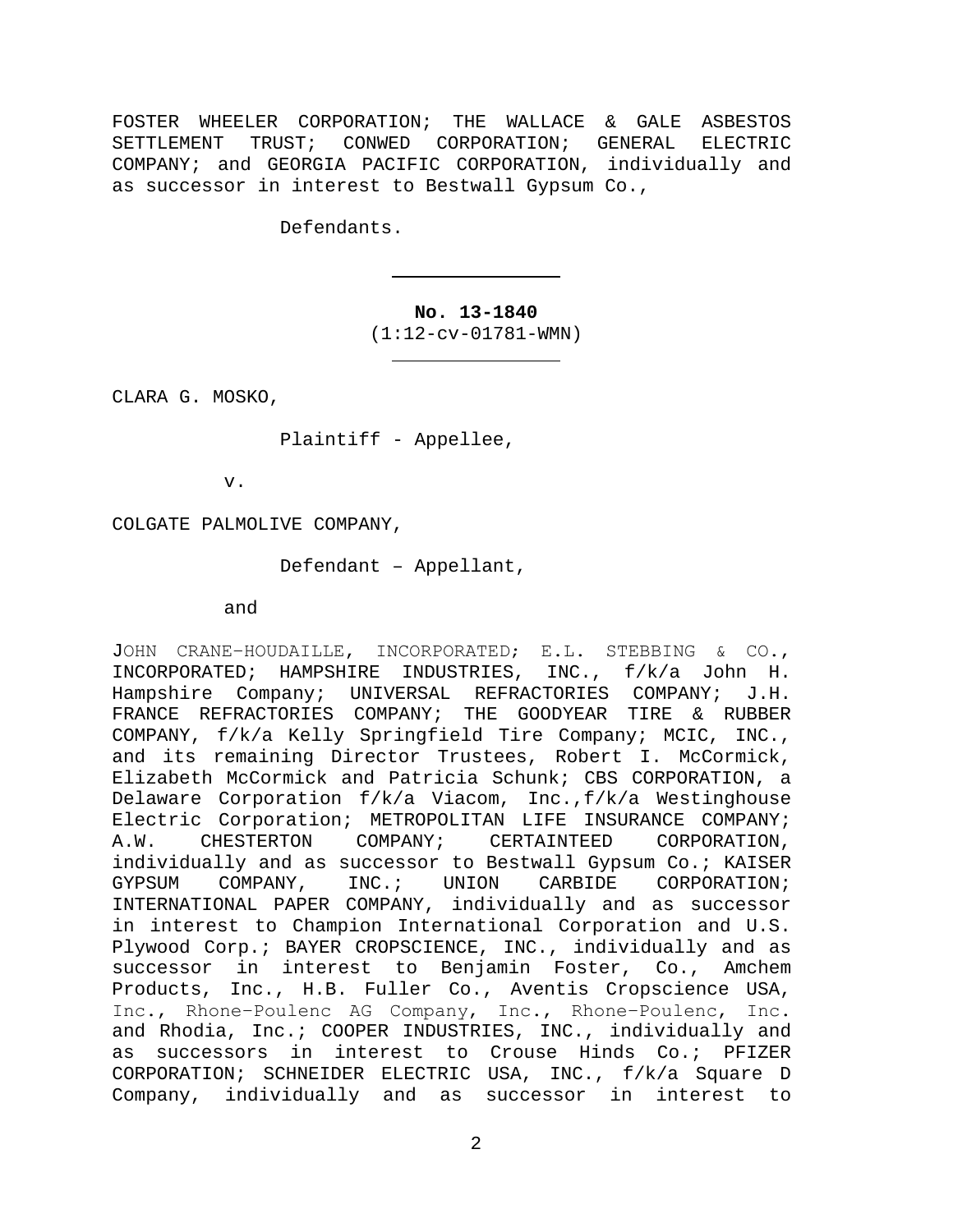Electric Controller and Manufacturing Co.; FOSTER WHEELER CORPORATION; THE WALLACE & GALE ASBESTOS SETTLEMENT TRUST; CONWED CORPORATION; GEORGIA−PACIFIC, LLC, individually and as successor to Bestwall Gypsum Co.; 3M COMPANY; MALLINCKRODT, INC.; CROWN, CORK & SEAL CO., INC.; KOPPERS COMPANY, INC.; WALTER E. CAMPBELL CO., INC.; KRAFFT−MURPHY COMPANY, individually and as successor to National Asbestos Company, a dissolved Delaware Corporation; AC&R INSULATION CO., INC.; COTY, INC.; JOHNSON & JOHNSON; LUZENAC AMERICA INC.; R.T. VANDERBILT COMPANY, INC.; BAYER CORPORATION, as successor in interest to Sterling Drug, Inc., and Sterling−Winthrop Inc.; and GENERAL ELECTRIC COMPANY,

Defendants.

# O R D E R

 The Court amends its opinion filed April 30, 2014, as follows:

 On page 28, first full paragraph, line 1 -- "the opinion is Durango Crushers" is corrected to read "the opinion in Durango Crushers."

For the Court – By Direction

 /s/ Patricia S. Connor Clerk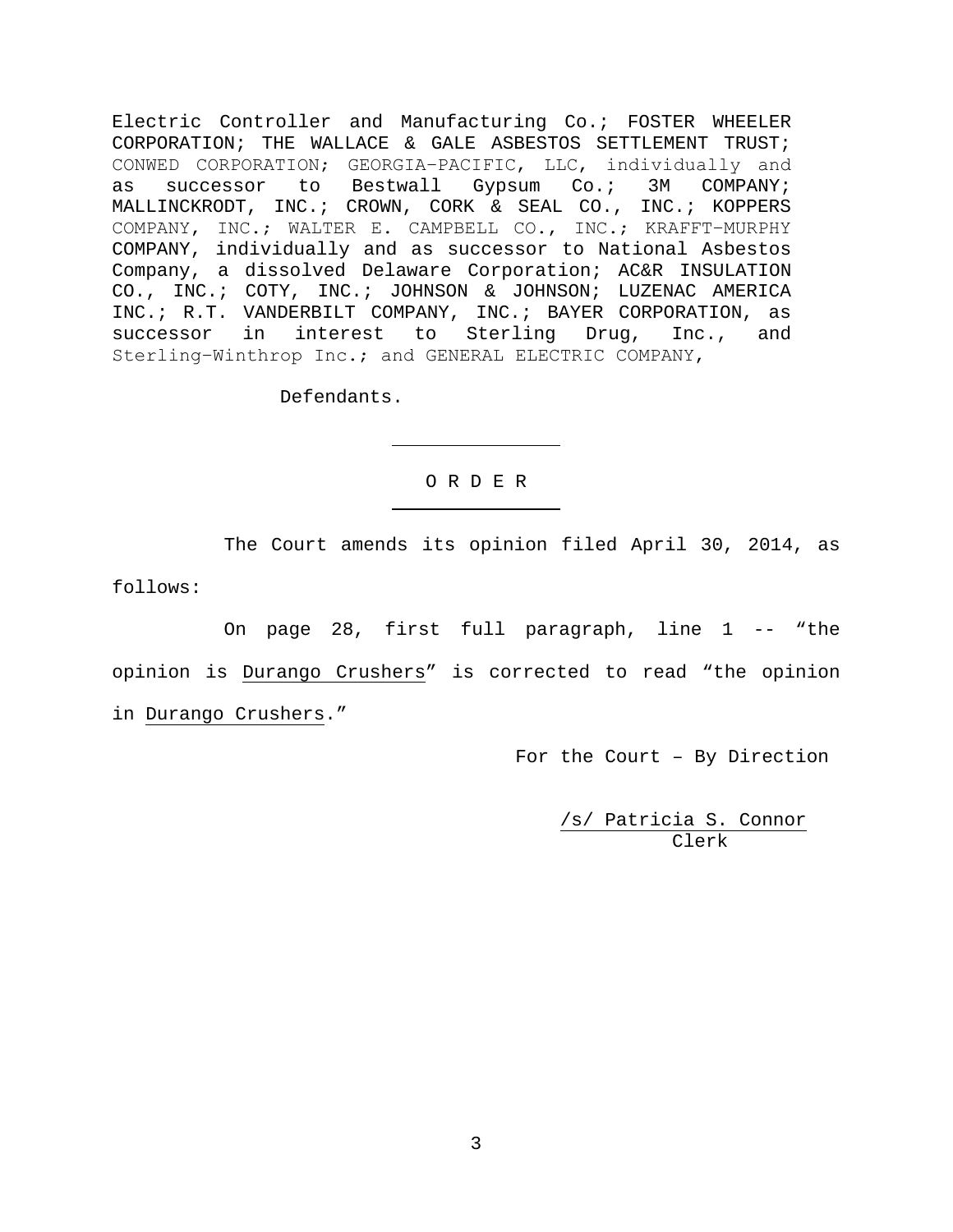Rehearing en banc granted, June 6, 2014

#### **PUBLISHED**

UNITED STATES COURT OF APPEALS FOR THE FOURTH CIRCUIT

## **No. 13-1839**

JOYCE BARLOW,

Plaintiff - Appellee,

v.

COLGATE PALMOLIVE COMPANY,

Defendant – Appellant,

and

JOHN CRANE−HOUDAILLE, INCORPORATED; E.L. STEBBING & COMPANY, INC.; HAMPSHIRE INDUSTRIES, INC., f/k/a John H. Hampshire<br>Company; UNIVERSAL REFRACTORIES COMPANY; J.H. FRANCE Company; UNIVERSAL REFRACTORIES COMPANY; J.H. REFRACTORIES COMPANY; THE GOODYEAR TIRE & RUBBER COMPANY, f/k/a Kelly Springfield Tire Company; MCIC, INC., and its remaining Director Trustees, Robert I. McCormick, Elizabeth McCormick and Patricia Schunk; CBS CORPORATION, a Delaware Corporation f/k/a Viacom, Inc., Successor by merger to CBS Corporation, a Pennsylvania Corporation, f/k/a Westinghouse Electric Corporation; METROPOLITAN LIFE INSURANCE COMPANY;<br>A.W. CHESTERTON COMPANY; CERTAINTEED CORPORATION, A.W. CHESTERTON COMPANY; CERTAINTEED CORPORATION, individually and as successor to Bestwall Gypsum Co.; KAISER<br>GYPSUM COMPANY, INC.; UNION CARBIDE CORPORATION; CORPORATION; INTERNATIONAL PAPER COMPANY, individually and as successor in interest to Champion International Corporation and U.S. Plywood Corp.; BAYER CROPSCIENCE, INC., individually and as successor in interest to Benjamin Foster Co., Amchem Products, Inc., H.B. Fuller Co., Aventis CropScience USA, Inc., Rhone−Poulenc AG Company, Inc., Rhone−Poulenc, Inc. and Rhodia, Inc.; COOPER INDUSTRIES, INC., individually and as successors in interest to Crouse Hinds Co.; PFIZER CORPORATION; SCHNEIDER ELECTRIC USA, INC., f/k/a Square D Company, individually and as successor in interest to Electric Controller and Manufacturing Co.; GEORGIA−PACIFIC, LLC, individually and as successor to Bestwall Gypsum Co.; FOSTER WHEELER CORPORATION; THE WALLACE & GALE ASBESTOS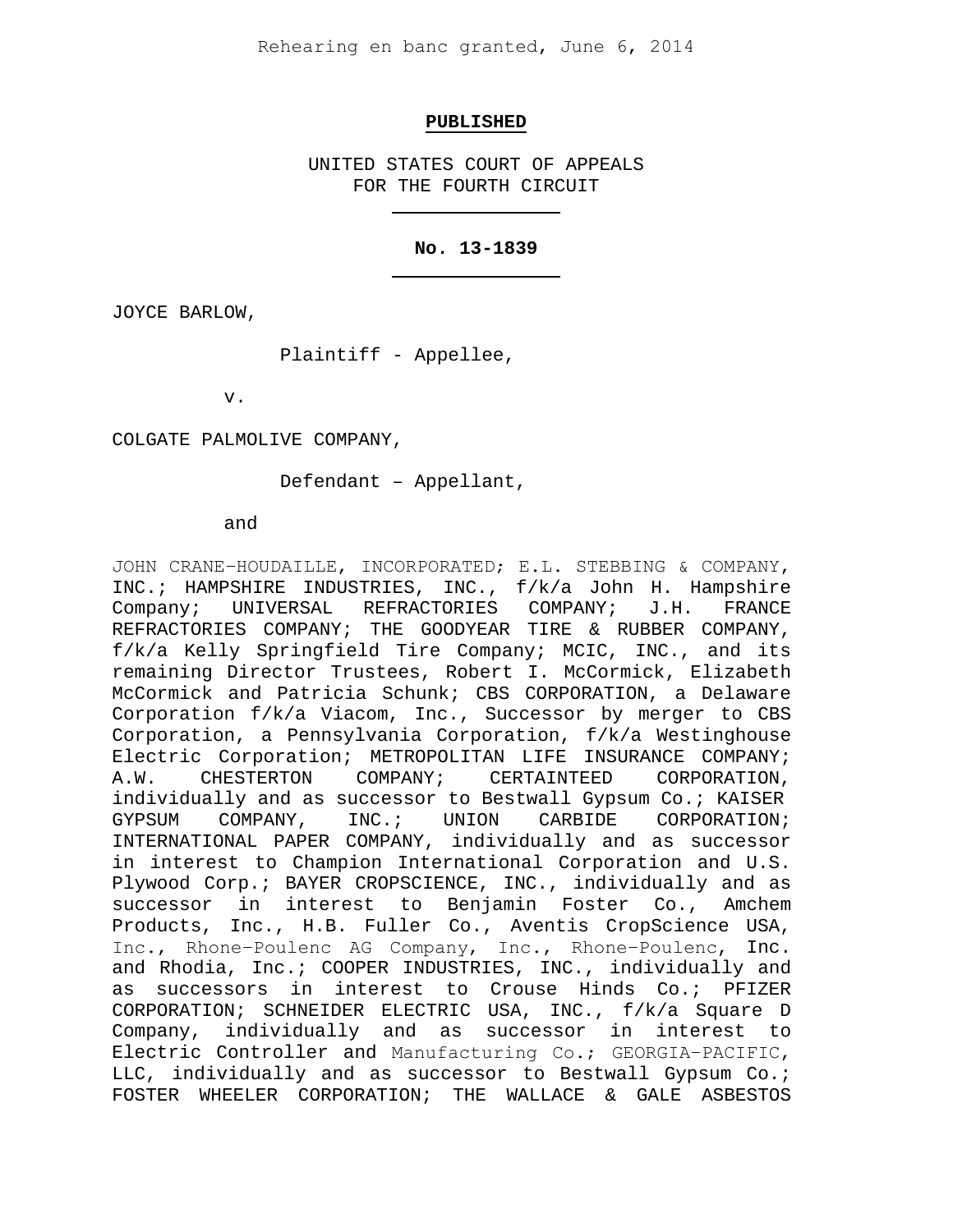SETTLEMENT TRUST; CONWED CORPORATION; GENERAL ELECTRIC COMPANY; and GEORGIA PACIFIC CORPORATION, individually and as successor in interest to Bestwall Gypsum Co.,

Defendants.

## **No. 13-1840**

CLARA G. MOSKO,

Plaintiff - Appellee,

v.

COLGATE PALMOLIVE COMPANY,

Defendant – Appellant,

and

JOHN CRANE−HOUDAILLE, INCORPORATED; E.L. STEBBING & CO., INCORPORATED; HAMPSHIRE INDUSTRIES, INC., f/k/a John H. Hampshire Company; UNIVERSAL REFRACTORIES COMPANY; FRANCE REFRACTORIES COMPANY; THE GOODYEAR TIRE & RUBBER COMPANY, f/k/a Kelly Springfield Tire Company; MCIC, INC., and its remaining Director Trustees, Robert I. McCormick, Elizabeth McCormick and Patricia Schunk; CBS CORPORATION, a Delaware Corporation f/k/a Viacom, Inc.,f/k/a Westinghouse Electric Corporation; METROPOLITAN LIFE INSURANCE COMPANY;<br>A.W. CHESTERTON COMPANY; CERTAINTEED CORPORATION. A.W. CHESTERTON COMPANY; CERTAINTEED individually and as successor to Bestwall Gypsum Co.; KAISER<br>GYPSUM COMPANY, INC.; UNION CARBIDE CORPORATION; GYPSUM COMPANY, INC.; UNION CARBIDE CORPORATION; INTERNATIONAL PAPER COMPANY, individually and as successor in interest to Champion International Corporation and U.S. Plywood Corp.; BAYER CROPSCIENCE, INC., individually and as successor in interest to Benjamin Foster, Co., Amchem Products, Inc., H.B. Fuller Co., Aventis Cropscience USA, Inc., Rhone−Poulenc AG Company, Inc., Rhone−Poulenc, Inc. and Rhodia, Inc.; COOPER INDUSTRIES, INC., individually and as successors in interest to Crouse Hinds Co.; PFIZER CORPORATION; SCHNEIDER ELECTRIC USA, INC., f/k/a Square D Company, individually and as successor in interest Electric Controller and Manufacturing Co.; FOSTER WHEELER CORPORATION; THE WALLACE & GALE ASBESTOS SETTLEMENT TRUST;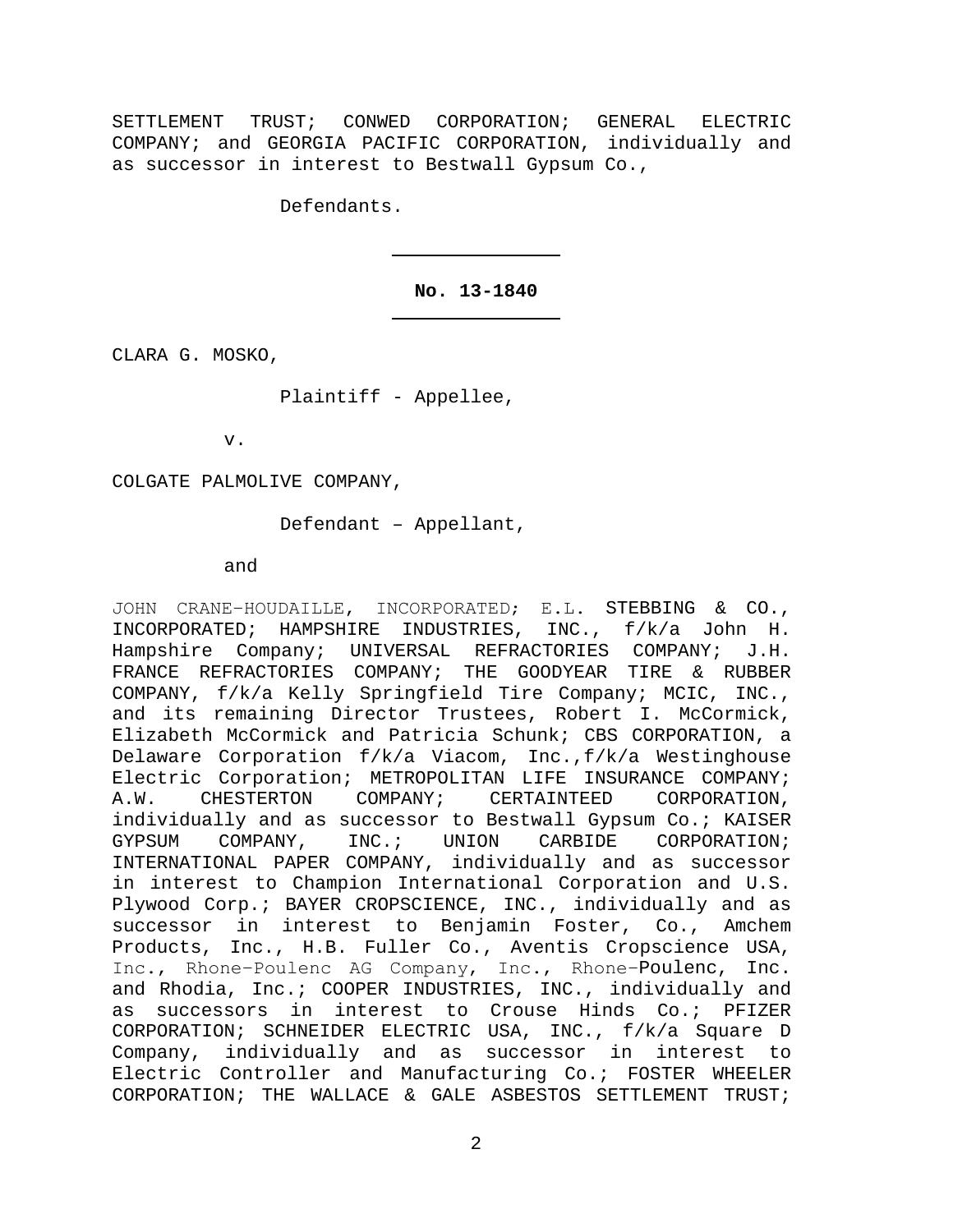CONWED CORPORATION; GEORGIA−PACIFIC, LLC, individually and as successor to Bestwall Gypsum Co.; 3M COMPANY; MALLINCKRODT, INC.; CROWN, CORK & SEAL CO., INC.; KOPPERS COMPANY, INC.; WALTER E. CAMPBELL CO., INC.; KRAFFT−MURPHY COMPANY, individually and as successor to National Asbestos Company, a dissolved Delaware Corporation; AC&R INSULATION CO., INC.; COTY, INC.; JOHNSON & JOHNSON; LUZENAC AMERICA INC.; R.T. VANDERBILT COMPANY, INC.; BAYER CORPORATION, as successor in interest to Sterling Drug, Inc., and Sterling−Winthrop Inc.; and GENERAL ELECTRIC COMPANY,

Defendants.

Appeals from the United States District Court for the District of Maryland, at Baltimore. William M. Nickerson, Senior District Judge. (1:12-cv-01780-WMN; 1:12-cv-01781-WMN)

Argued: March 19, 2014 Decided: April 30, 2014

Before FLOYD, Circuit Judge, DAVIS, Senior Circuit Judge, and Max O. COGBURN, United States District Judge for the Western District of North Carolina, sitting by designation.

Affirmed by published opinion. Senior Judge Davis wrote the majority opinion, in which Judge Cogburn joined. Judge Floyd wrote a dissenting opinion.

**ARGUED**: William Balden Adams, QUINN EMANUEL URQUHART & SULLIVAN, LLP, New York, New York, for Appellant. Jennifer Louise Lilly, LAW OFFICES OF PETER G. ANGELOS, Baltimore, Maryland, for Appellees. **ON BRIEF**: Thomas P. Bernier, SEGAL MCCAMBRIDGE SINGER & MAHONEY, Baltimore, Maryland; Faith E. Gay, QUINN EMANUEL URQUHART & SULLIVAN, LLP, New York, New York, for Appellant.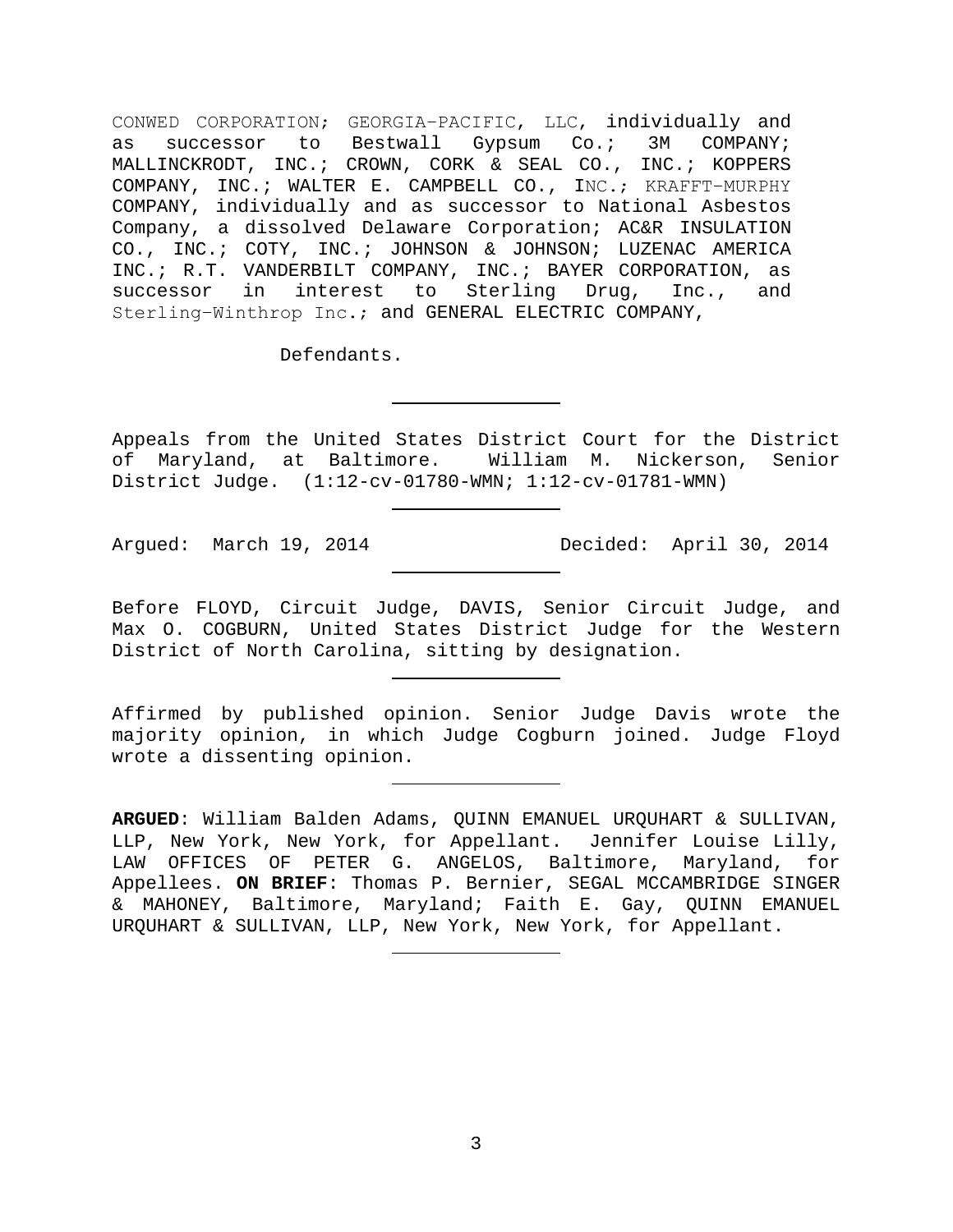DAVIS, Senior Circuit Judge:

The federal removal statute immunizes from review appellate or otherwise - any order remanding to state court a case removed to federal court, with an exception for certain civil rights cases or suits against federal officers. 28 U.S.C. § 1447(d). In particular, the statute has been interpreted to "preclude review only of remands for lack of subject-matter jurisdiction and for defects in removal procedure." Powerex Corp. v. Reliant Energy Services, Inc., 551 U.S. 224, 229 (2007). The removing defendant in this case, the Colgate Palmolive Company, asks us to hold that the statute permits an exception to its prohibition: that a federal court may strike a remand order and retrieve a remanded case from its state cousin as a sanction against plaintiffs' counsel for making misrepresentations to the federal court related to the existence of subject-matter jurisdiction. It invokes in support the district court's inherent authority and Rules 11 and 60 of the Federal Rules of Civil Procedure.

We are unpersuaded. In the face of Congress' explicit direction to federal courts that an order remanding a case for lack of subject-matter jurisdiction after it has been removed "is not reviewable on appeal or otherwise," 28 U.S.C. § 1447(d), we reject Colgate's collateral attack on the remand orders in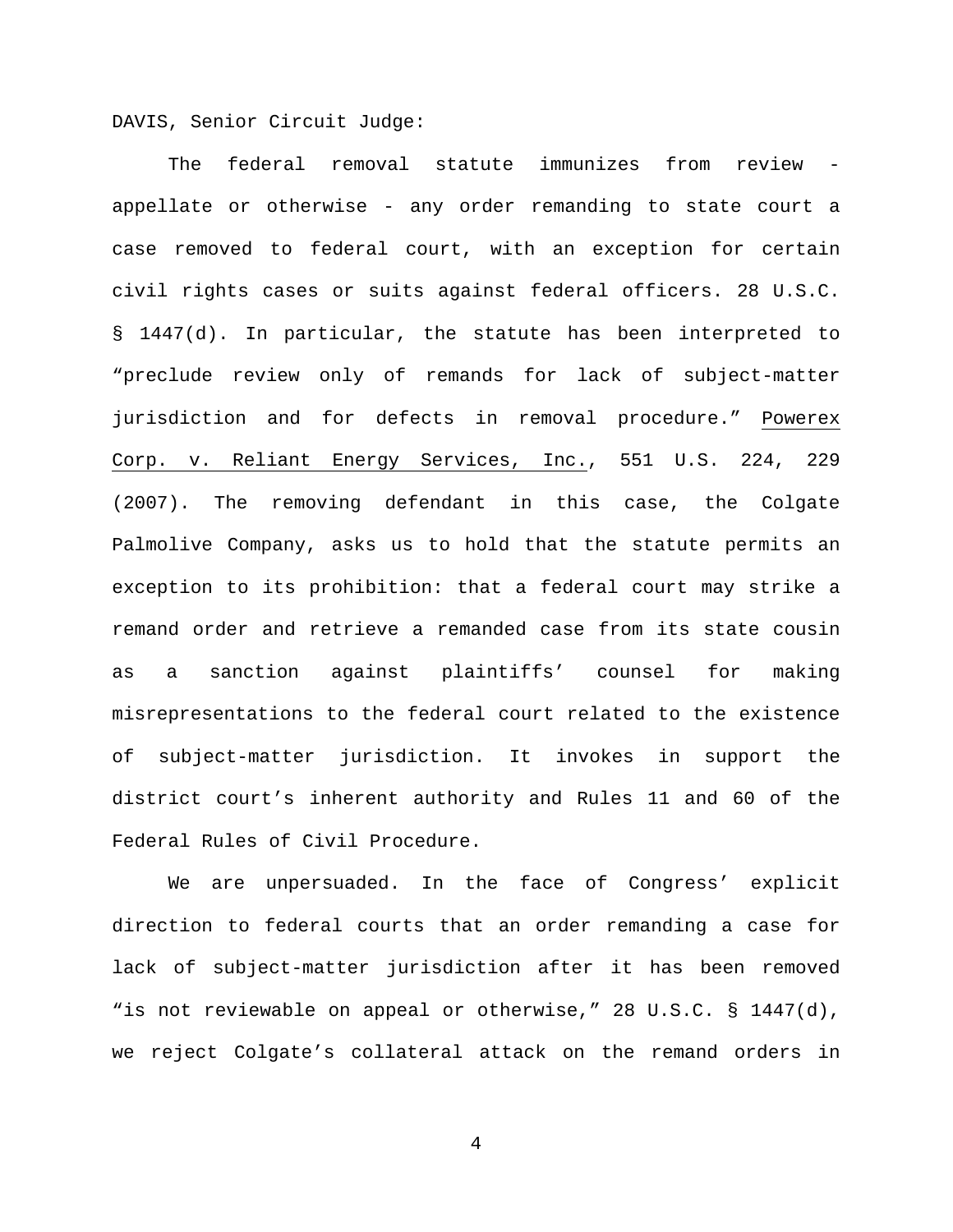this case and affirm the order of the district court insofar as it ruled that it lacked jurisdiction.

### I.

Joyce Barlow and Clare Mosko separately sued Colgate and a variety of other companies in Maryland state court, asserting that each of the defendants' products had at some point exposed them to asbestos. With respect to Colgate, the plaintiffs' theory was that its "Cashmere Bouquet" line of powder makeup products contained unhealthy levels of asbestos and had thereby contributed to the plaintiffs' health problems. Despite plaintiffs' joinder of in-state defendants, Colgate removed the two cases to federal court on the basis of diversity of citizenship, asserting fraudulent joinder as to the in-state defendants, and alleging that the plaintiffs' deposition testimony and interrogatory responses demonstrated that they did not intend to pursue a claim against any defendant other than Colgate, a citizen of Delaware and New York.

After removal, the plaintiffs' lawyers moved to remand the cases to state court, arguing that they had viable claims against the nondiverse defendants. The district court agreed, finding that although only Colgate's Cashmere Bouquet products had been identified by the plaintiffs as the source of their asbestos exposure, there was still more than a "glimmer of hope," Hartley v. CSX Transportation, Inc., 187 F.3d 422, 426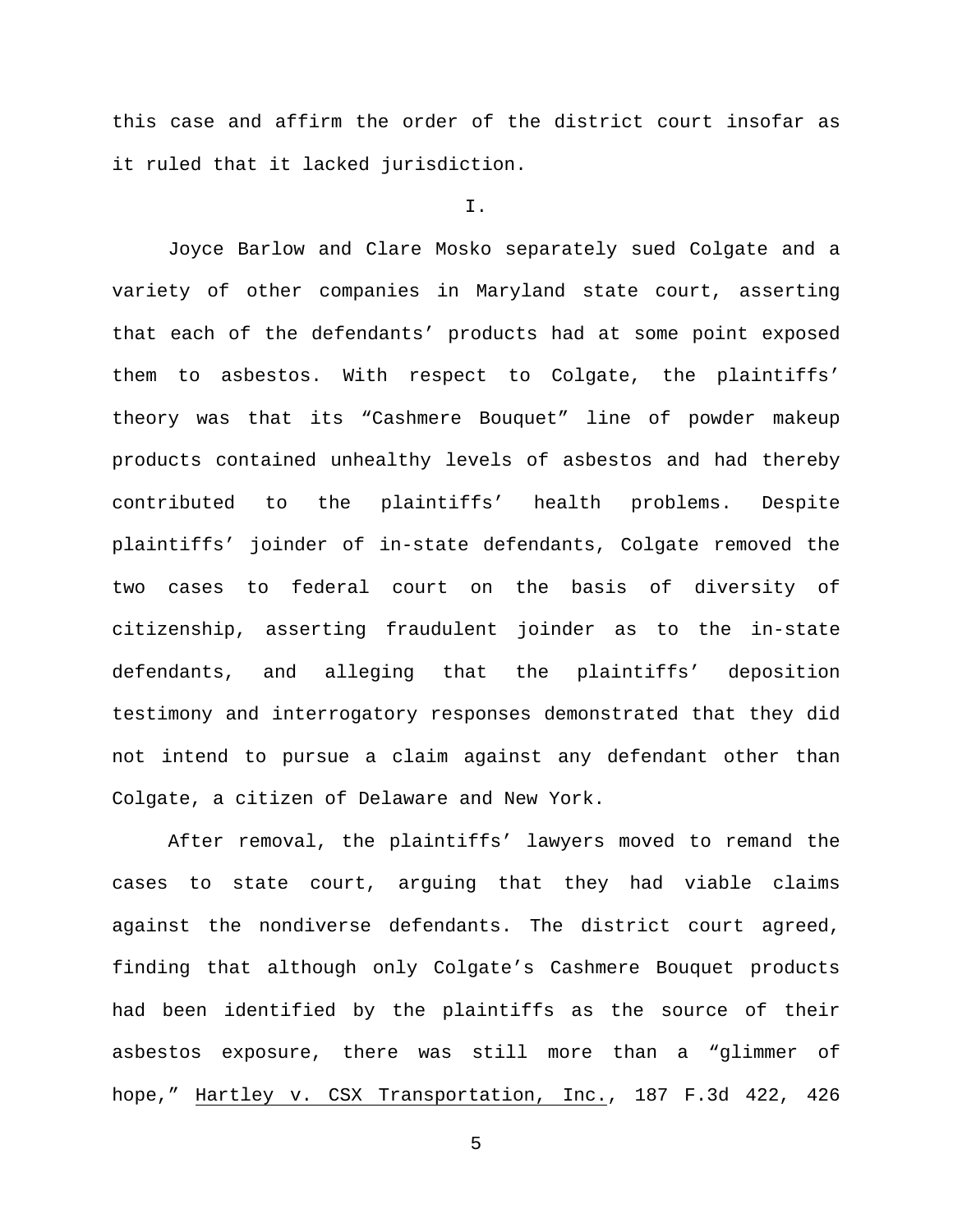(4th Cir. 1999), that the plaintiffs could identify a basis to recover against the nondiverse defendants as discovery proceeded. J.A. 358, 368. The cases were remanded.

On remand, counsel for the plaintiffs asked the state court to consolidate the two cases because, among other reasons, "[a]ll [plaintiffs] allege exposure to asbestos-containing Cashmere Bouquet powder products only and do not allege exposure to any other asbestos, asbestos-containing products or asbestoscontaining dust in any other form." J.A. 474 (emphasis added). Irritated by the change in tune, Colgate then promptly moved in the district court for vacatur of the remand order as a sanction. The district court denied the motion, stating that reconsideration of the remand order is prohibited by the removal statute and pertinent Circuit law. The district court stated further that it was "not convinced that counsel's conduct is sanctionable" because the alleged misrepresentations were "attributable to different attorneys in markedly different litigation contexts." J.A. 1108.

## II.

On appeal, Colgate contends that it was error for the district court to rule that it did not have the authority to consider whether plaintiffs' counsel committed misconduct and "whether such misconduct warrants relief from the Remand Orders." App. Reply Br. 2. It asks that we reverse the district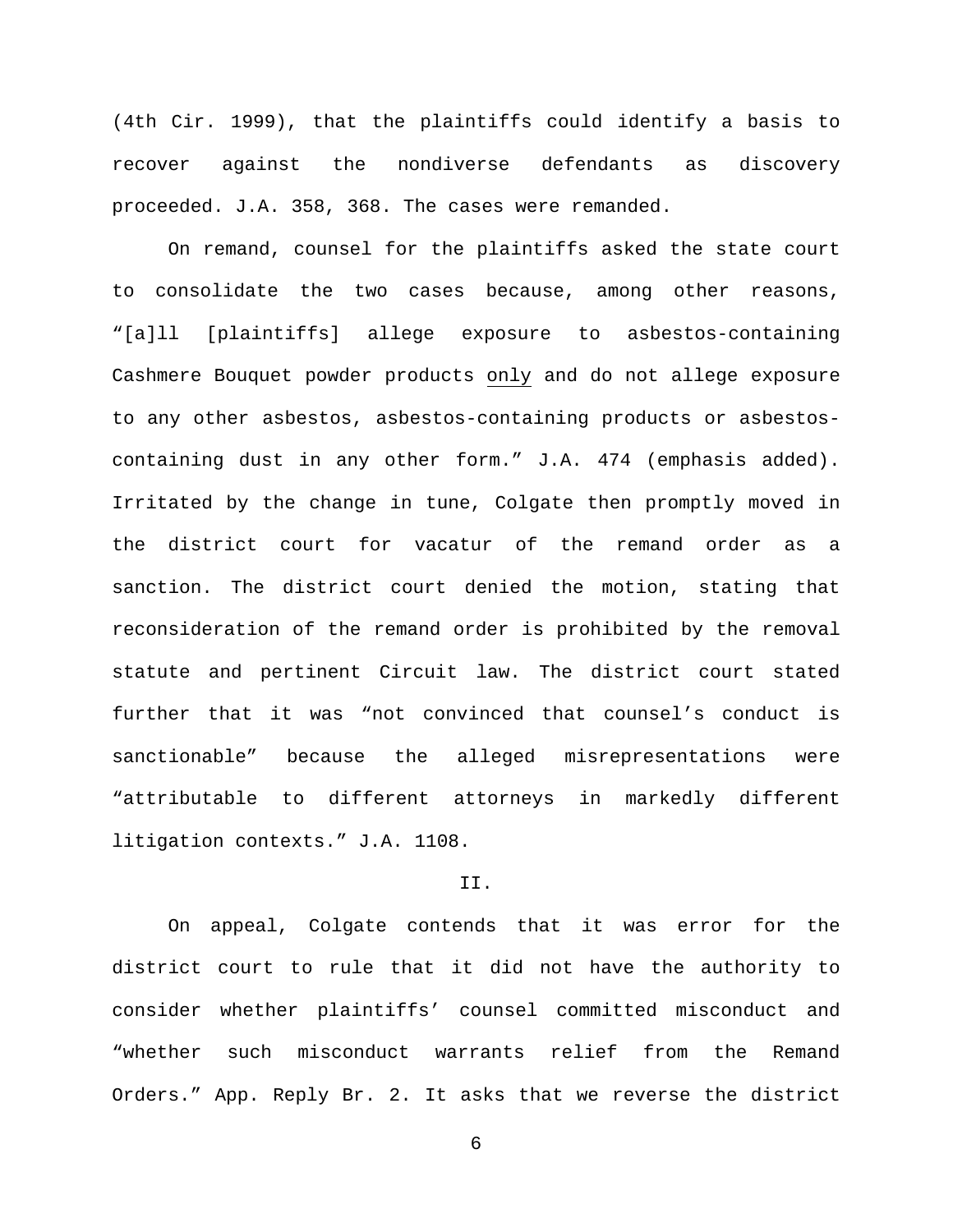court's order denying the motion for vacatur and remand the case with instructions that the remand orders be vacated. Colgate maintains that the district court had authority, pursuant to its inherent authority and Rules 11 and 60(b)(3) of the Federal Rules of Civil Procedure, to strike the remand orders as a sanction. We review questions of law de novo. Trans Energy, Inc. v. EQT Prod. Co., 743 F.3d 895, 900 (4th Cir. 2014).

Fueled by a desire to cut off costly and prolonged jurisdictional litigation, Powerex, 551 U.S. at 238, the federal removal statute generally prohibits review of orders remanding removed cases:

An order remanding a case to the State court from which it was removed is not reviewable on appeal or otherwise, except that an order remanding a case to the State court from which it was removed pursuant to section 1442 [cases against federal officers] or 1443 [certain civil rights cases] of this title shall be reviewable by appeal or otherwise.

28 U.S.C. § 1447(d) (emphasis added). Read in conjunction with 28 U.S.C. § 1447(c), the statute's prohibition has been construed to preclude review of remands "colorably characterized" as for lack of subject-matter jurisdiction or defects in removal procedure. Powerex, 551 U.S. at 234, 229. Courts may not review, for example, an order remanding a case for lack of diversity jurisdiction even in the face of evidence of fraudulent joinder, In re Lowe, 102 F.3d 731, 733-34 (4th Cir. 1996), or an order remanding a case for lack of federal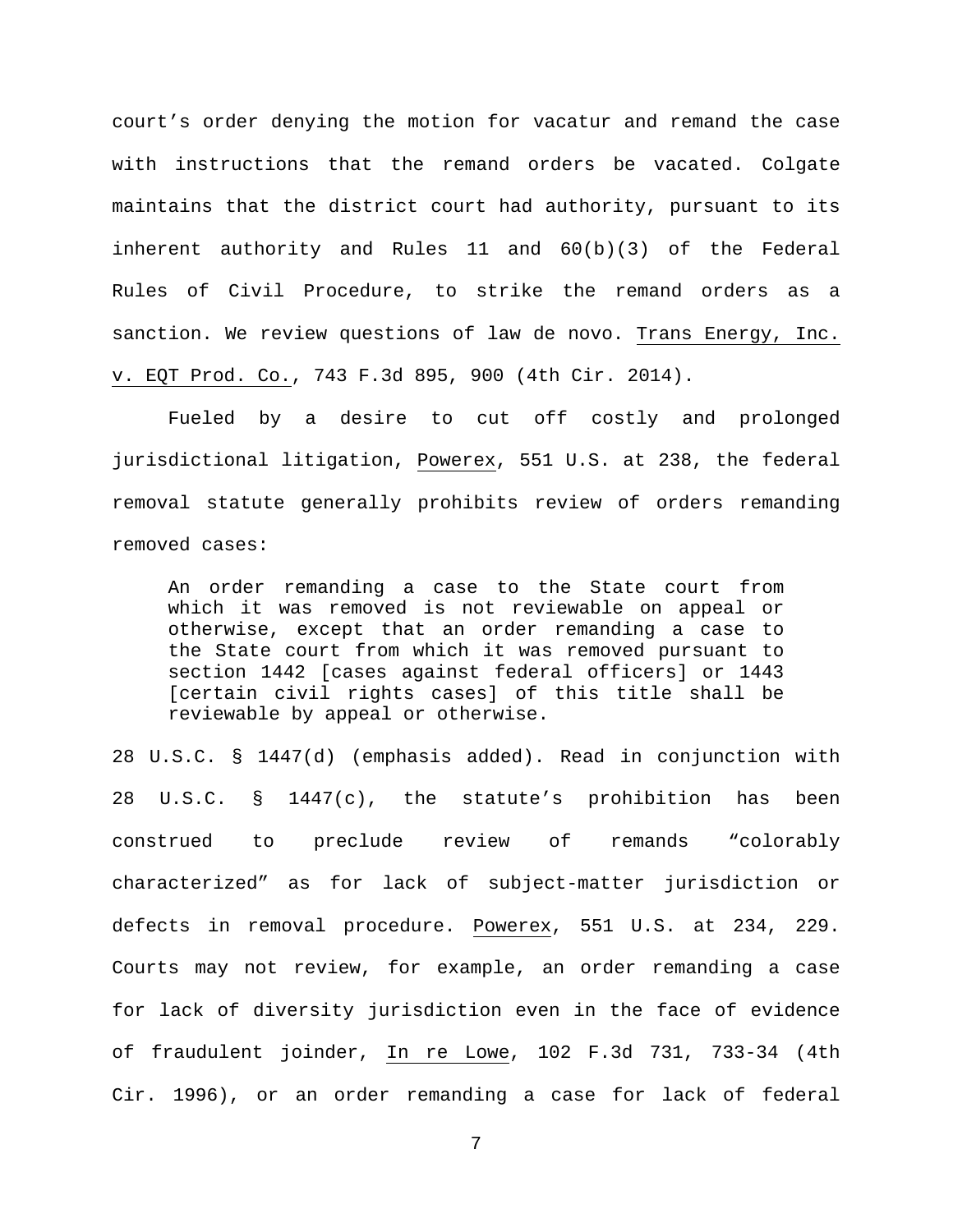question jurisdiction after the district court has held that a federal statute did not completely preempt state law. In re Blackwater Security Consulting LLC, 460 F.3d 576, 585 (4th Cir. 2006). The corollary to the statute's prohibition is that courts may review remands when they are not based on a lack of subjectmatter jurisdiction or a defect in removal procedure, such as when the review is of a decision collateral and severable from the remand order, or when the remand order is outside the district court's authority. Lisenby v. Lear, 674 F.3d 259, 261 (4th Cir. 2012).

Colgate frames the issue in this case as whether the statute permits appellate review of an order denying a request to strike a remand order as a sanction for counsel's alleged misrepresentation regarding the existence of subject-matter jurisdiction. 28 U.S.C. § 1447(d). Put differently, Colgate, seeking to draw us into the merits (rather than the procedural correctness) of the district court's order, asks us to hold that we may review a remand order, even though the case does not relate to the exceptions noted in 28 U.S.C.  $\S$  1447(d), if the basis for review relates to a material misrepresentation made by counsel that induced the district court to remand the case. We decline Colgate's invitation. Put simply, we discern no basis to infer that Congress intended to etch a litigation-integrity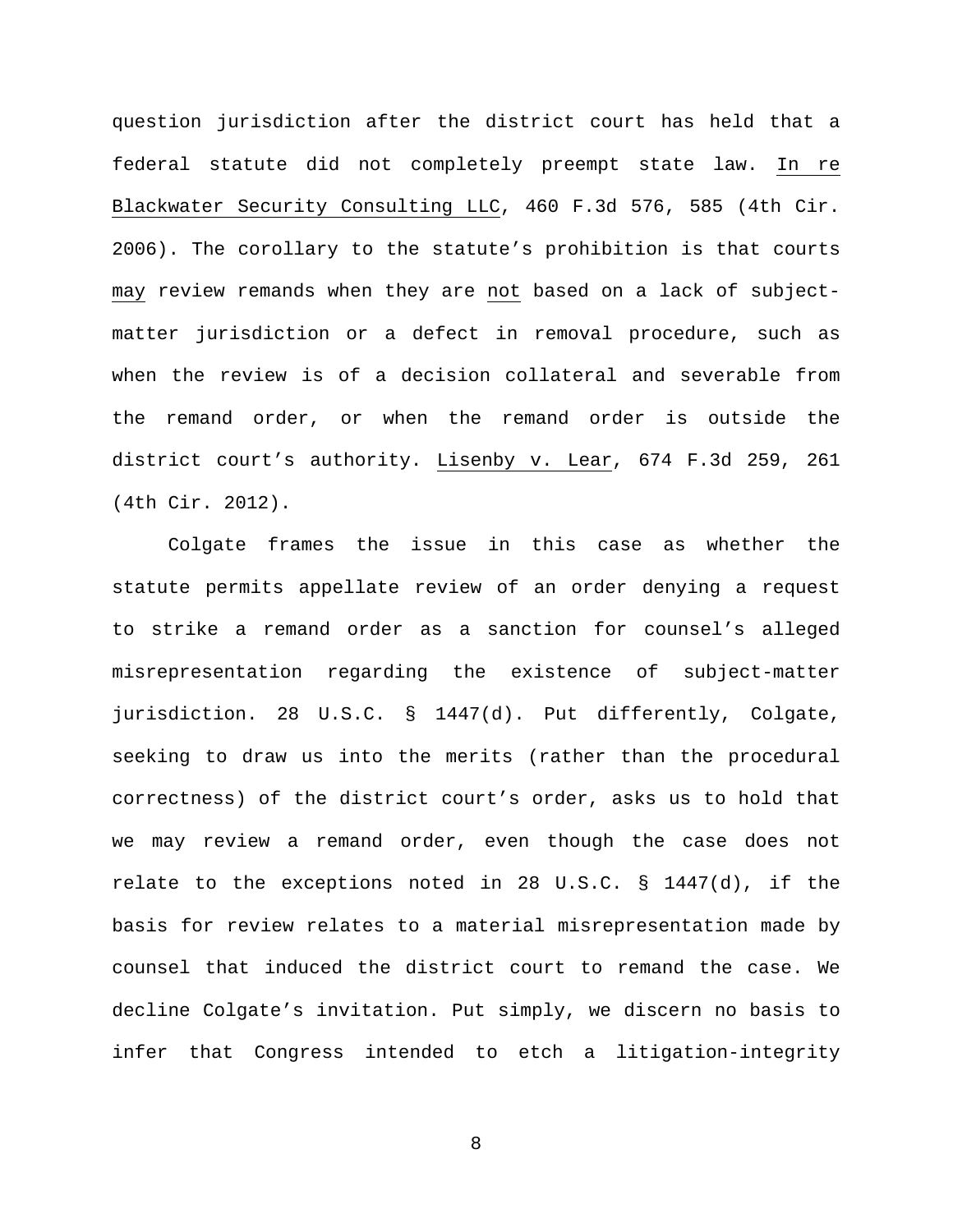policing exception into its prohibition on the review of remand orders.

As an initial matter, no court has ever embraced the argument Colgate puts forward today, and for a simple reason: it is a long-standing principle that entry of an order remanding a case to state court divests the district court "of all jurisdiction in [the] case and preclude[s] it from entertaining any further proceedings of any character, including the defendants' motion to vacate the original remand order." Three J Farms, Inc. v. Alton Box Bd. Co., 609 F.2d 112, 115 (4th Cir. 1979) (emphasis added). In this context, it is manifest that the law favors finality so that jurisdictional litigation comes to an end and the parties can proceed to the merits and avoid unnecessary delay and expense. For Colgate to have returned to the district court to seek a sanction in the form of vacatur of the remand orders is, to put it simply, an anomaly in federal jurisdiction.

Colgate insists that counsel's misrepresentation undermines the basis for the remand order, and it cites Rules 11 and 60(b)(3) of the Federal Rules of Civil Procedure and the case law describing the district court's inherent authority as support for its argument that a district court may take some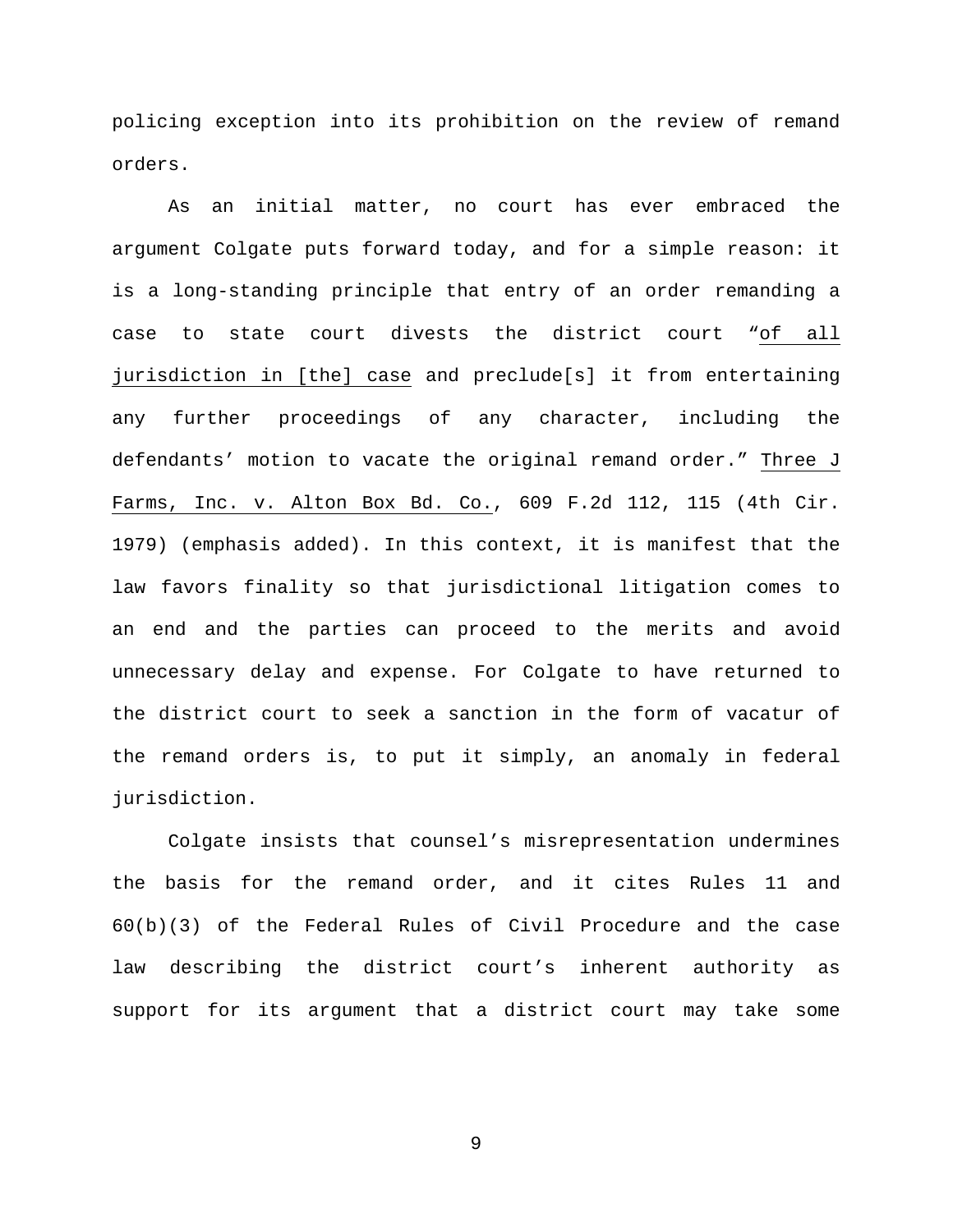remedial action to sanction a lawyer for misconduct.<sup>\*</sup> But there is nothing in the Federal Rules or the case law bearing on a federal court's inherent authority that authorizes the retention of federal jurisdiction as a sanction. Nor could there be: while a defendant certainly has a right to a federal forum, it is something quite different to argue that a district judge should claw a case back into federal court as a remedy to deter future attorney misconduct or to remedy a perceived injury to the integrity of the litigation process. After all, a state court "operates with an eye to justice, just the same as that of the federal court," and both equally offer Colgate a meaningful opportunity to vigorously litigate its defense on the merits. 20 Charles Alan Wright & Mary Kay Kane, Federal Practice and Procedure § 43 (2d ed. 2011) (quoting Pabst v. Roxana Petroleum Co., 30 F.2d 953, 954 (S.D. Tex. 1929)).

Colgate counters with a clever but ultimately misplaced argument: the federal statute prohibits "review" of remand

<span id="page-12-0"></span>Rule 11 specifically authorizes the imposition of sanctions for misrepresentations, but the sanction "must be limited to what suffices to deter repetition of the conduct or comparable conduct by others similarly situated," Fed. R. Civ. P. 11(c)(4). Analogously, Rule 60(b)(3) provides that a court "may relieve a party" from an "order" for "fraud (whether previously called intrinsic or extrinsic), misrepresentation, or misconduct by an opposing party," Fed. R. Civ. P. 60(b)(3). Furthermore, "the inherent power . . . allows a federal court to vacate its own judgment upon proof that a fraud has been perpetrated upon the court," Chambers v. NASCO, Inc., 501 U.S. 32, 44 (1991).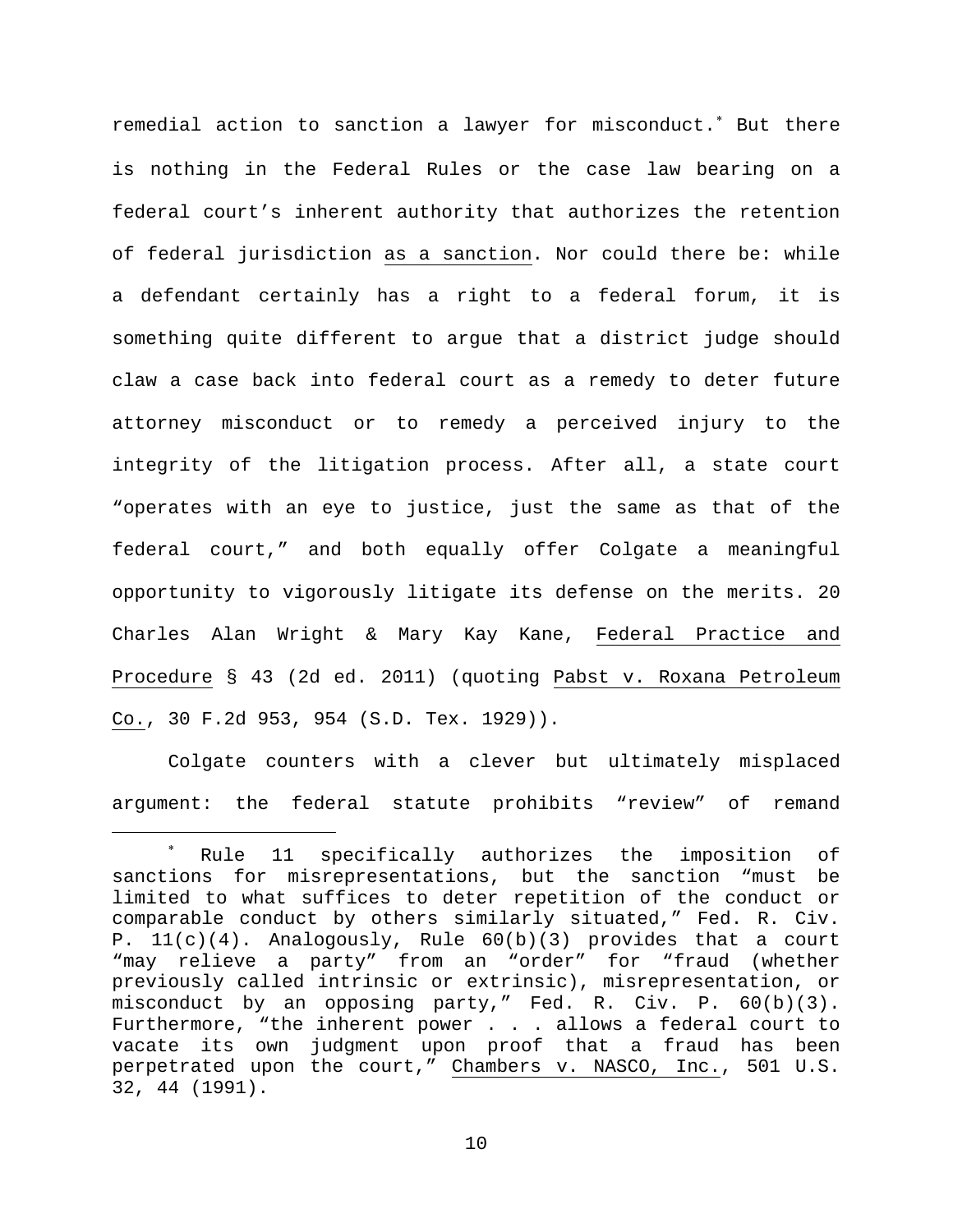orders, but a "request for vacatur as either a sanction or pursuant to Rule 60(b)(3) based on misrepresentations and misconduct does not seek . . . 'review'" of a remand order. App. Br. 21. Review, argues Colgate, is "directed at the substance of what is being reviewed, not at matters collateral" to the merits of the remand order. App. Br. 21. Here, the issue is whether the district court should impose a sanction against plaintiffs' counsel for allegedly misrepresenting their intent to pursue relief against nondiverse defendants; Colgate argues that its request is therefore unrelated to the merits of the remand orders and is instead about something collateral to the remand orders, i.e., attorney misconduct.

Colgate's proffered distinction suffers from three flaws. First, creating an attorney-misconduct exception to the prohibition on review of remand orders would be contrary to Congress' intent, as evidenced by the text and underlying policy goals of the federal statute. The statute provides that "[a]n order remanding a case to the State court from which it was removed is not reviewable on appeal or otherwise," 28 U.S.C. § 1447(d) (emphasis added); a phrase of such breadth clearly sweeps collateral challenges on remand orders within the statute's prohibition. Our case law construing the text is even clearer: we have said, unequivocally, that "the district court has one shot, right or wrong," to decide whether a removed case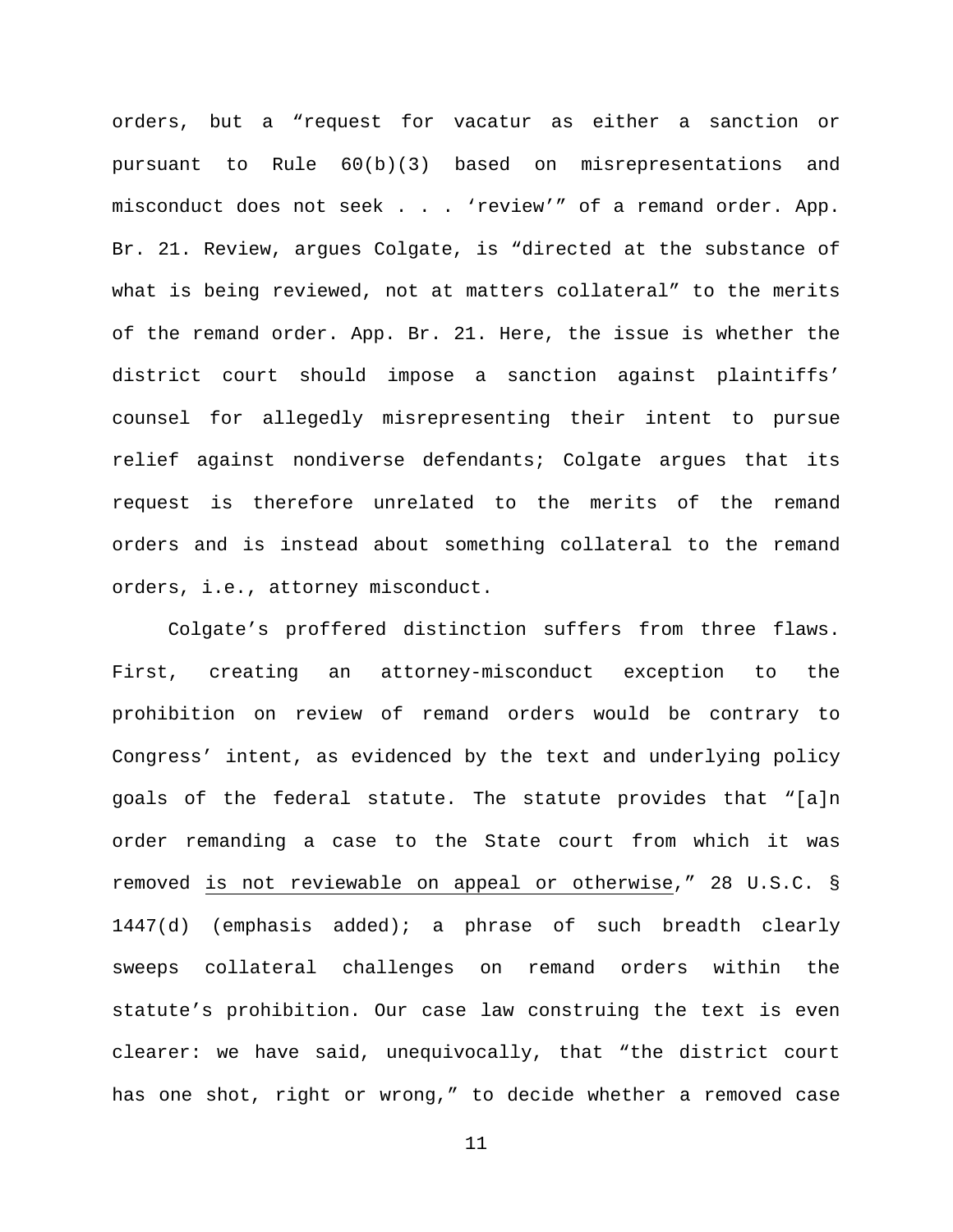should be remanded. Lowe, 102 F.3d at 735 (alterations, quotations, and citations omitted).

Even more conclusive is that the policy underlying 28 U.S.C. § 1447(d) – to neutralize "prolonged litigation on threshold nonmeritorious questions" – weighs strongly against the argument that Congress intended to carve an attorneymisconduct exception into the federal statute. Powerex, 551 U.S. at 237. The prohibition on reviewability of remand orders has been "a part of American jurisprudence for at least a century," Lowe, 102 F.3d at 734, and we have said that the underlying policy is so potent that it mandates nonreviewability "even if the remand order is manifestly, inarguably erroneous." Lisenby, 674 F.3d at 261 (citations and quotations omitted). The Supreme Court has acknowledged that the absolute nature of the prohibition creates "undesirable consequences" even in cases with significant countervailing federal interests. Powerex, 551 U.S. at 237. The consequence of all of this is that it is difficult, if not impossible, for us to conclude that Congress intended implicitly for the rules against litigation misconduct to create an escape hatch within its robust statutory prohibition on the reviewability of remand orders.

Second, Colgate's argument that it is not seeking "review" is simply incorrect because its request necessarily requires a merits review of the remand orders. Colgate's argument boils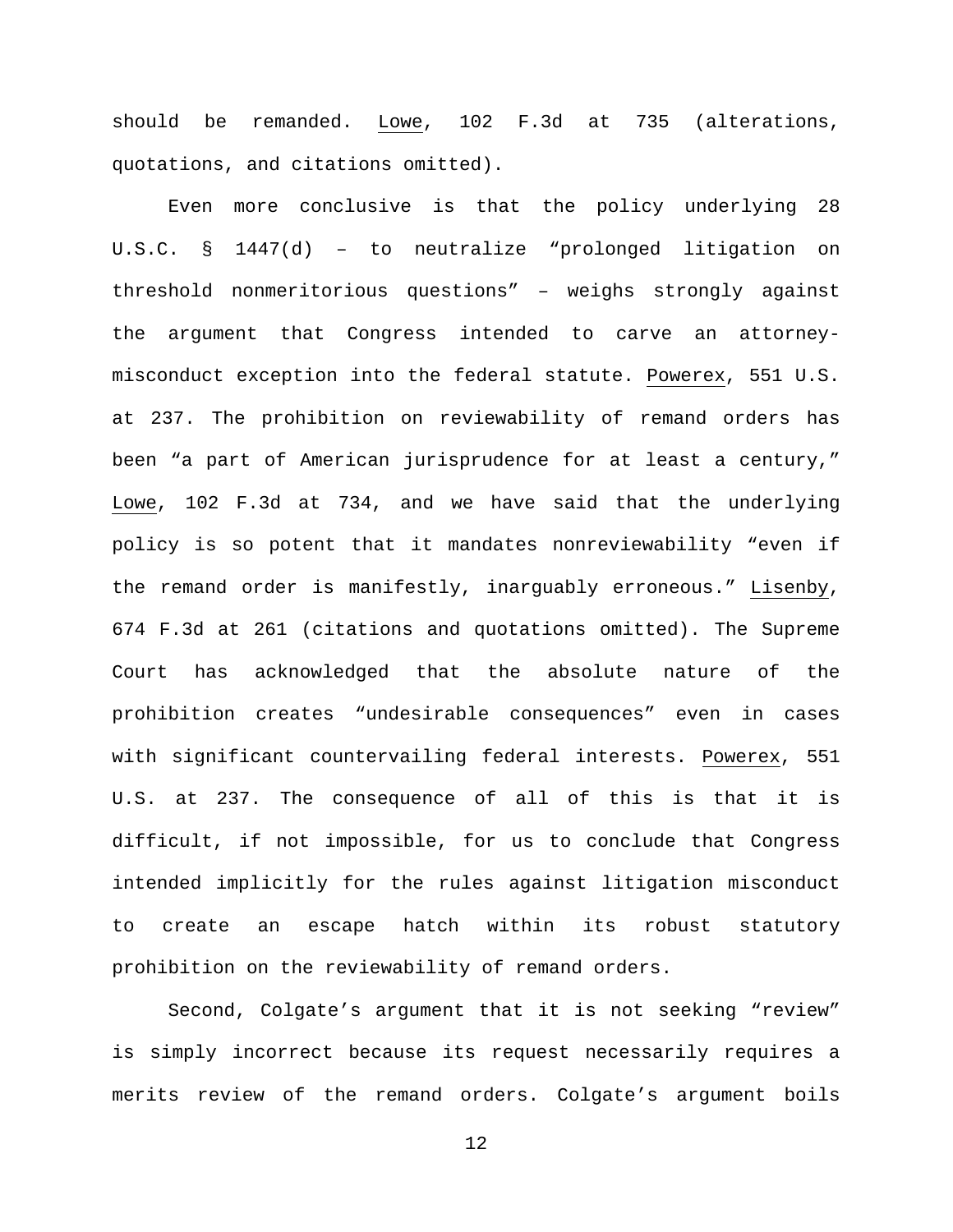down to the following: the plaintiffs' fraudulent joinder was so deeply buried that they managed to deceive the district court into remanding, and now that we know the truth because of new evidence (the transcript of what plaintiffs' counsel told the state court, post remand), the remand must be vacated as a sanction. The argument fails because it seeks to relitigate the merits of an issue already litigated: whether the plaintiffs fraudulently joined the nondiverse defendants, which was the issue the first-time around. Colgate had its chance to prove fraudulent joinder. It failed. It does not get a second try with an improved record.

Third, the cases cited by Colgate, in support of the proposition that its request for vacatur as a sanction is not "review" of a remand order, are easily distinguishable because they involved vacatur of remands based on rulings several steps removed from the core jurisdictional inquiry. In Aquamar v. Del Monte Fresh Produce, 179 F.3d 1279, 1285-89 (11th Cir. 1999), the Eleventh Circuit reversed the district court's dismissal of claims on the merits, ultimately requiring vacatur of the district court's subsequent remand because the erroneous dismissal of the claims removed the nondiverse defendants; in Tramonte v. Chrysler Corp., 136 F.3d 1025, 1027-28 (5th Cir. 1998), the Fifth Circuit held that an erroneous recusal decision that preceded the remand order required vacatur of the remand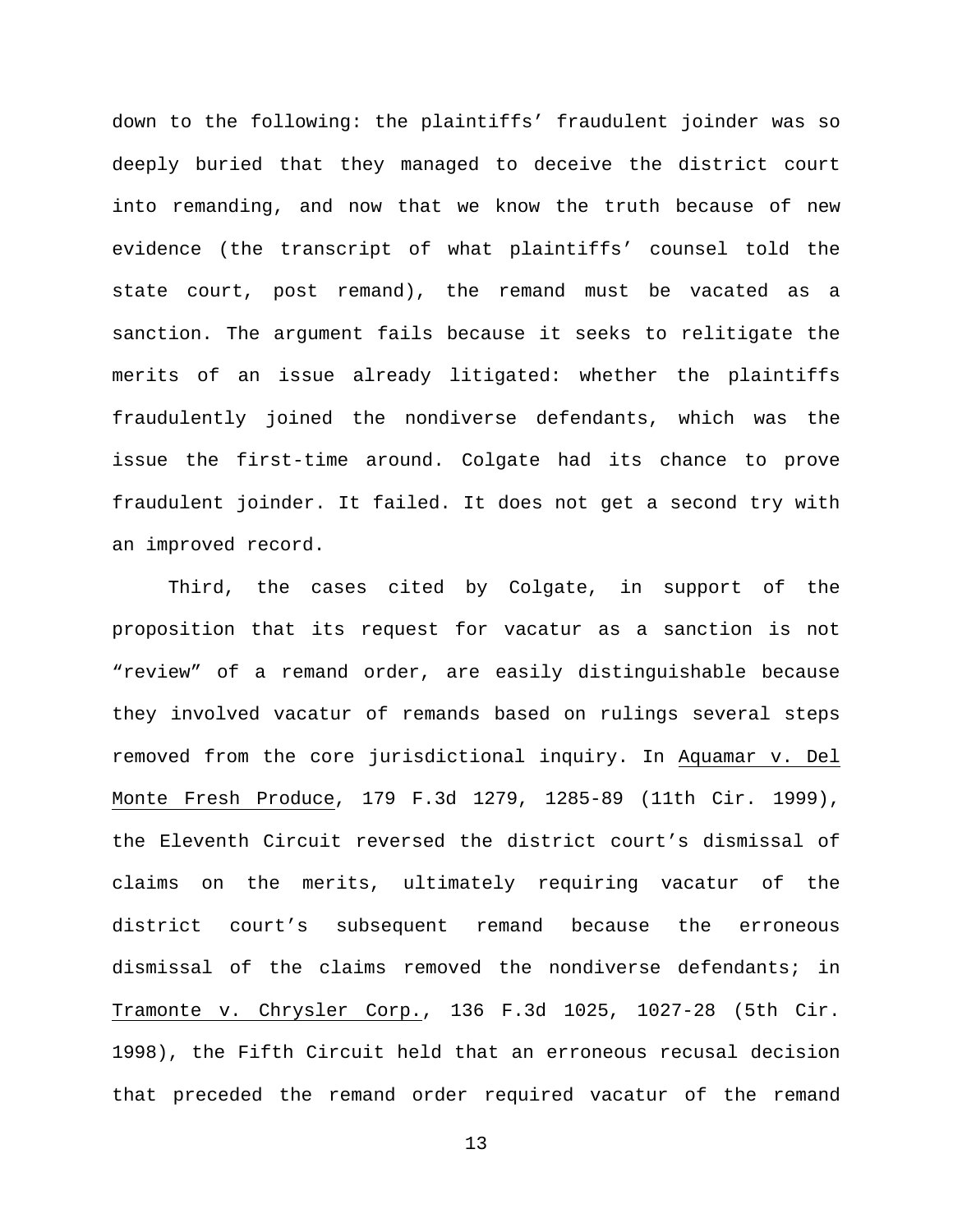order; and in Williams v. Beemiller, Inc., 527 F.3d 259, 264 (2d Cir. 2008), the Second Circuit assessed the "scope of authority of a magistrate judge," a question not requiring review of the merits of the remand order. These cases involved rulings that preceded the remand orders and that were on issues of substantive law wholly unrelated to the merits of the remand. Wright & Kane, supra. Even assuming we agree with these out-of-Circuit cases, which we need not and do not decide, the case before us is different because Colgate's contention attacks the district court's analysis of the merits of the remand. That is, Colgate sought a reconsideration of the merits with a new (complete) record. And that is barred by statute.

The bottom line is that if Congress wanted to carve out an attorney-misconduct exception to the prohibition on review of remand orders, it would have done so: the text of the statute itself contains two such exceptions, 28 U.S.C. § 1447(d), and other statutes contain express exemptions for certain types of cases. E.g., Blackwater Security Consulting, 460 F.3d at 582-83 n.5 (discussing 25 U.S.C. § 355, which creates an exemption for certain cases involving land restrictions to the Five Civilized Tribes of Oklahoma). But in the absence of any express indication otherwise, "[w]e will not ignore a clear jurisdictional statute in reliance upon supposition of what Congress really wanted." Powerex, 551 U.S. at 237. We take the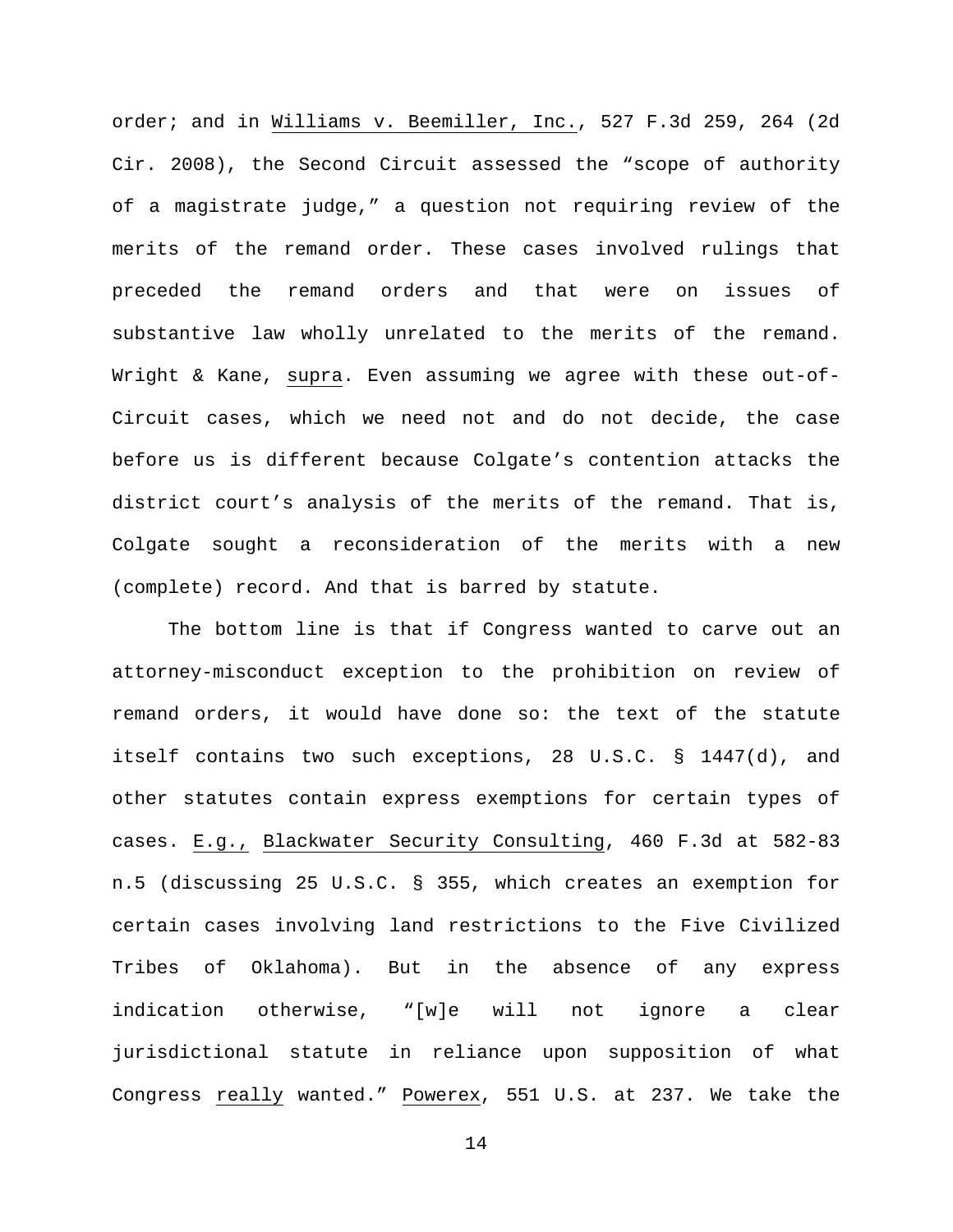Supreme Court at its word in its instruction to us that "[a]ppellate courts must take [the § 1447(d)] prescription seriously." Id. at 238. Thus, because remand orders are not reviewable on appeal or otherwise, the district court correctly ruled that it lacked jurisdiction to revisit its remand orders; dressing up the request that it do so as a motion for sanctions does not alter the analysis or the result.

## III.

For the reasons set forth, we DENY AS MOOT Colgate's motion for expedited consideration and we affirm the order of the district court insofar as it ruled that it lacked jurisdiction.

#### AFFIRMED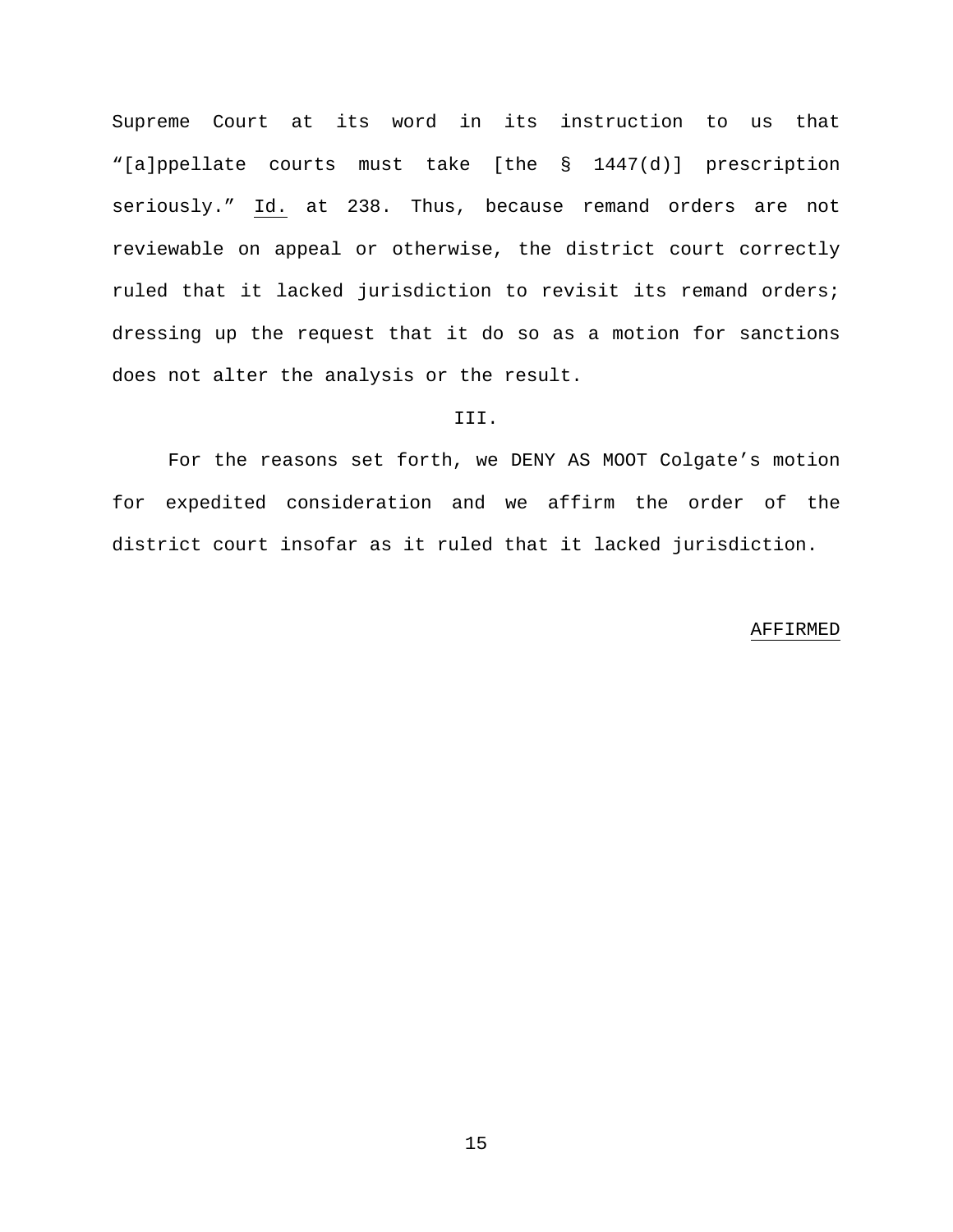FLOYD, Circuit Judge, dissenting:

I agree that we cannot vacate the remand orders and return the lawsuits to the district court pursuant to Federal Rule of Civil Procedure 11; but that determination pertains to the type of remedy available, not the threshold issue of whether there is jurisdiction to consider the motion. Because I think that the district court had jurisdiction to entertain Colgate's Rule 11 motion, I would reverse the district court's order denying that motion for lack of jurisdiction. I would also reverse the district court's denial of Colgate's Rule 60(b)(3) motion for lack of jurisdiction insofar as vacating the remand orders does not require any prohibited "review" of those orders. Further, because the district court indicated how it would have ruled if it thought that it had jurisdiction, I would reach the merits of Colgate's motions on appeal. I respectfully dissent.

### I.

To fully grasp the gravity of plaintiffs' shifty positions and counsel's misrepresentations in the district court, a more detailed recitation of the facts is necessary. The majority provided less than two pages of facts and glossed over the written declarations made by plaintiffs while the lawsuits were removed to federal court. I therefore feel duty-bound to shed more light on plaintiffs' assertions that form the very basis of Colgate's motions and this appeal beyond the general statement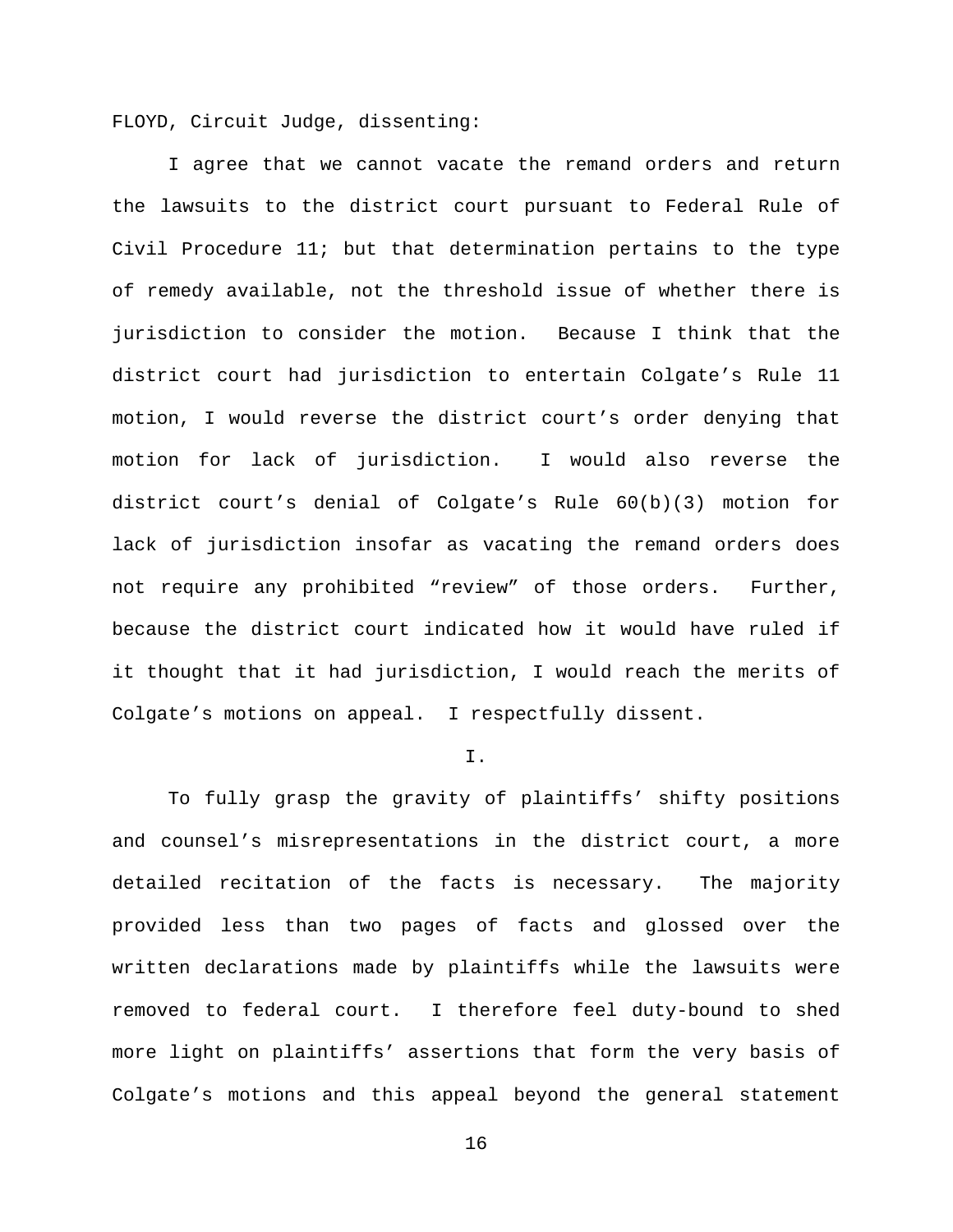that, "After removal, the plaintiffs' lawyers moved to remand the case to state court, arguing that they had viable claims against the nondiverse defendants." Ante at 5.

After Colgate removed Barlow's and Mosko's cases to federal court, plaintiffs' counsel<sup>[1](#page-19-0)</sup> represented the following in a motion for remand in Barlow's case:

[T]here is some circumstantial evidence to suggest Ms. Barlow could possibly have been exposed to asbestoscontaining products while working at RMR Corporation. . . . The evidence is certainly circumstantial, but it cannot be said that there is no possibility that a claim could be successfully proven against any of the non-diverse defendants.

(J.A. 106.) Based on the above representations, the district court (Judge Nickerson) remanded Barlow's case to state court. Importantly, the district court relied solely on the claim that Barlow was exposed to asbestos at RMR Corporation: "Barlow argues that her joinder of the in-state defendants was not fraudulent because there remains a possibility that she was

<span id="page-19-0"></span> $1$  I use "plaintiffs' counsel" to refer to both Barlow's attorney and Mosko's attorney because their attorneys are the same person, or at least hale from the same law firm. Although different attorneys from the Law Offices of Peter G. Angelos represented Barlow and Mosko at different stages of litigation (e.g., Jennifer Lilly signed Barlow's and Mosko's respective motions for remand in federal court, but Thomas Kelly signed Barlow and Mosko's joint motion for severance of their cases from a first consolidated trial group and for consolidation of their cases into a second trial group with two different cases), Barlow and Mosko were at all times represented by the same person for the same or similar matters in their separate cases and were represented by the same person when matters were argued on their behalves together.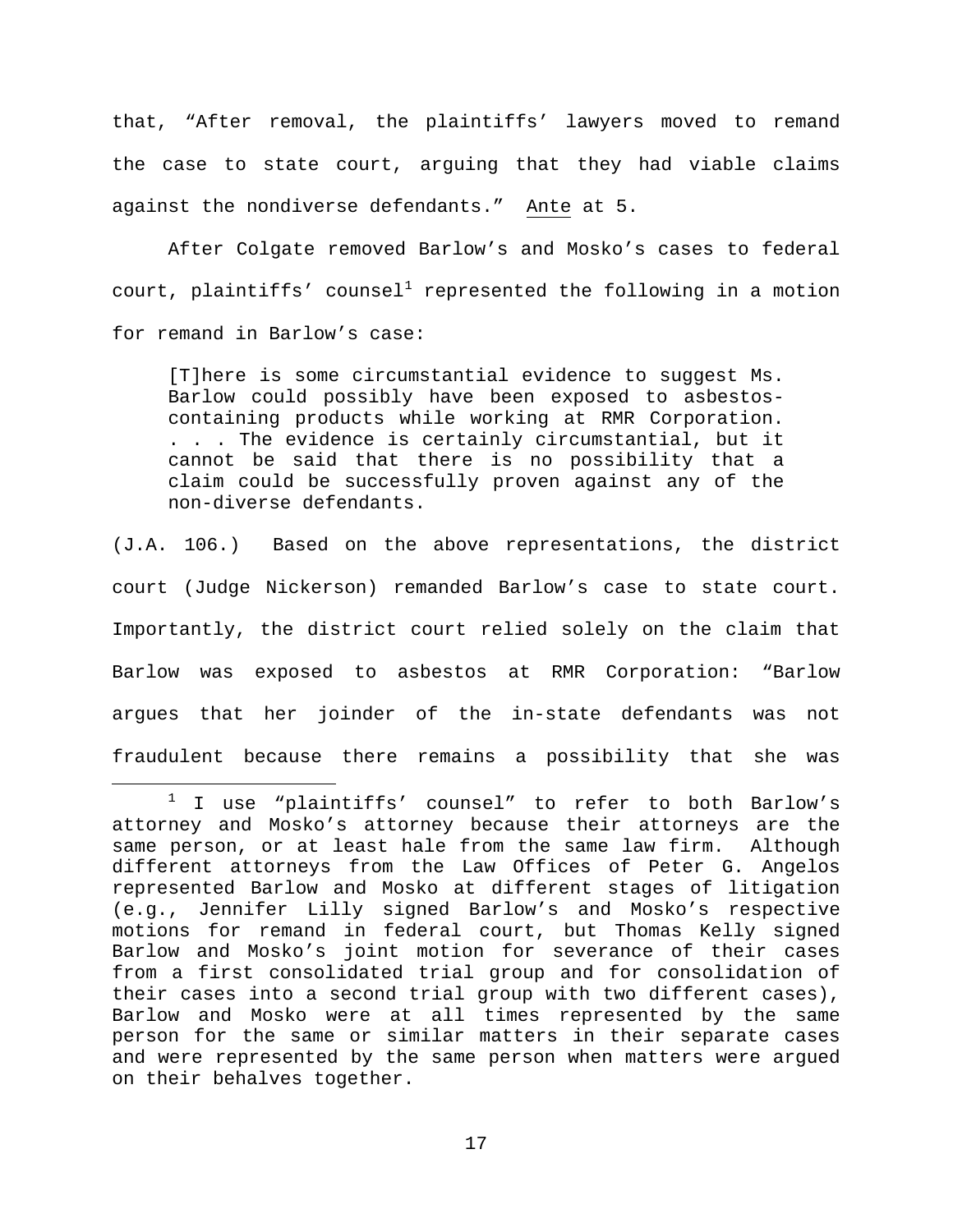exposed to asbestos while working at RMR Corporation[.] . . . As a result, the Court finds that joinder of the in-state defendants here was not fraudulent[.]" (Id. at 368.)

Similarly, in Mosko's case, plaintiffs' counsel represented the following in the motion for remand:

[G]iven the extent of work that [Mosko] recalled being done in the [Department of Agriculture] building [her place of employment for twenty-eight years], it was certainly plausible at the time that [Mosko] filed her complaint that local defendants should be implicated. . . . In fact, Plaintiff's counsel do have some circumstantial evidence that Mrs. Mosko may have been exposed to asbestos at the Department of Agriculture in the form of invoices [from an in-state defendant].

(Id. at 247.) Based on the above representations, the district court (Judge Quarles) remanded Mosko's case to state court. Importantly, the district court relied solely on the claim that Mosko was exposed to asbestos at the Department of Agriculture (DOA) building: "Mosko has shown more than a 'glimmer of hope' of recovering against . . . an in-state defendant[] for exposure during the renovations to the DOA building. Therefore, removal was improper." (Id. at 358.)

The remand orders in Mosko's and Barlow's cases were handed down on September 21, 2012, and November 1, 2012, respectively. Just eight days after the remand in Barlow's case, plaintiffs filed a joint motion to sever their cases from a consolidated trial group for which trial was scheduled for March 12, 2013, and to consolidate their cases with two other asbestos-related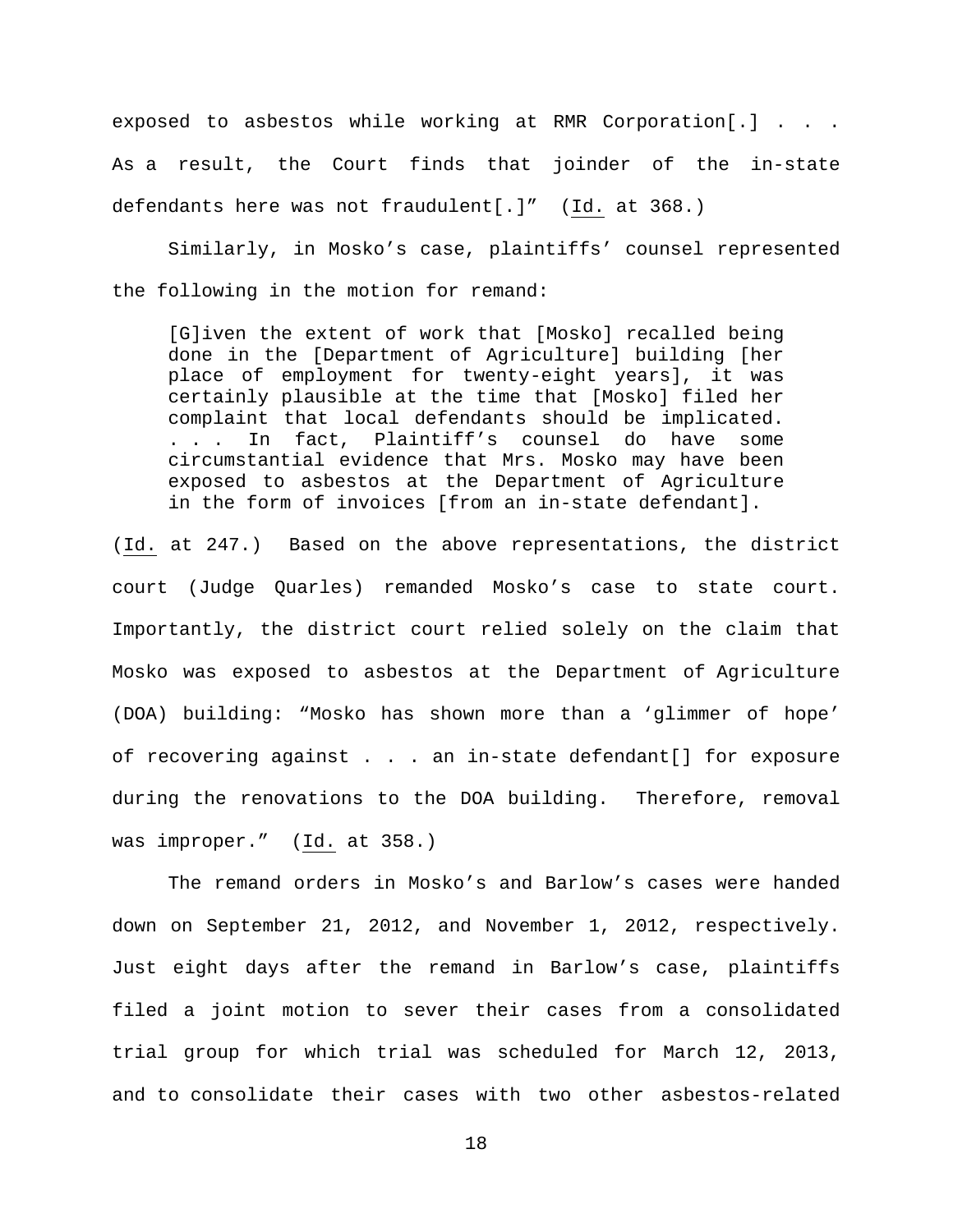cases into a separate trial group. See supra note 1. Colgate opposed this motion on the basis that all lawsuits should proceed separately because the alleged other sources of asbestos (i.e., sources other than Cashmere Bouquet, such as the plaintiffs' individual workplaces) are so different that Colgate could not receive a fair trial in a consolidated proceeding. In reply to Colgate's opposition, plaintiffs made the following statements, which directly contradict their representations that formed the bases of the remand orders:

[Plaintiffs] allege exposure to asbestos-containing Cashmere Bouquet power products only and do not allege exposure to any other asbestos, asbestos-containing products or asbestos-containing dust in any other form. . . . Colgate attempts to highlight alleged differences in Plaintiffs' worksites and occupations as well as their alleged exposures to [other]<br>asbestos-containing products. However, neither asbestos-containing products.<br>Plaintiffs' worksites nor t nor their occupations are relevant to this consolidation because each of the Plaintiffs were exposed, in their homes, to asbestoscontaining Cashmere Bouquet only. . . . The occupations or worksites of the Plaintiffs should not affect the consolidation of these cases for trial because not one of the Plaintiffs testified that they were exposed to asbestos as a result of their employment. . . . Neither were any Plaintiffs exposed to asbestos at any place of residence or secondarily through any family member. . . . In short, there is absolutely no evidence to indicate or even suggest that the Plaintiffs were exposed to asbestos in any form other than Cashmere Bouquet.

(J.A. 474–76 (paragraph breaks omitted) (emphases added).)

This last statement in particular represents a 180-degree departure by plaintiffs' counsel from statements made while the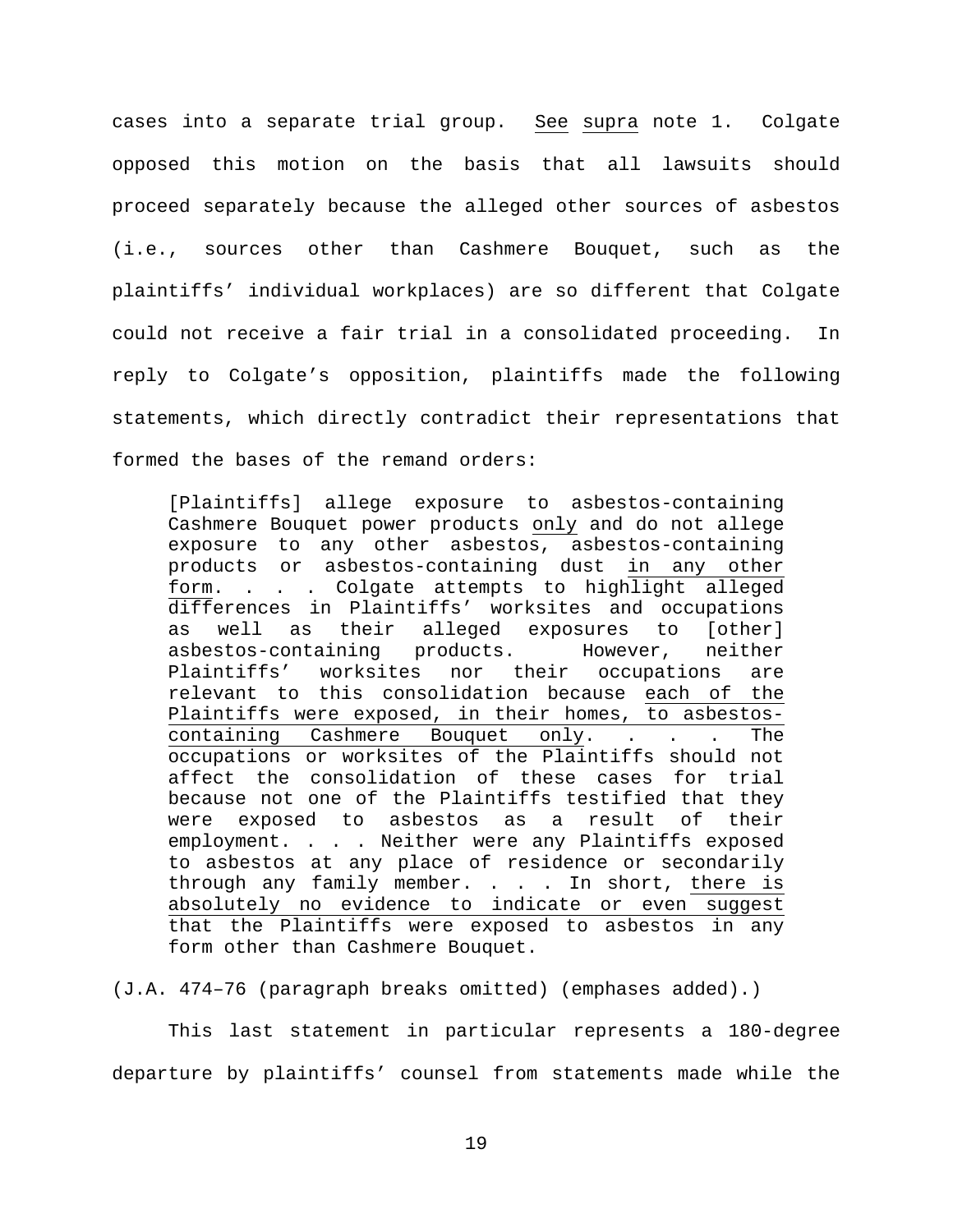cases were removed to federal court, and Colgate's lawyers were not the only ones who were "[i]rritated by [plaintiffs'] change in tune." Ante at 6. At the post-remand hearing in state court regarding plaintiffs' motion for severance and consolidation, Judge Glynn recognized the bait-and-switch that occurred in federal court and admonished plaintiffs' counsel, stating, "I can't believe you actually told Judge Nickerson and Judge Quarles one thing and tell me another." (J.A. 494.) Judge Glynn then posed the following question to plaintiffs' counsel: "It is a one-defendant case, right?" Counsel answered, "Yes." (Id.) Judge Glynn and plaintiffs' counsel then engaged in the following exchange:

THE COURT: So you told [Judges Quarles and Nickerson] in the U.S. District Court that you were contending [that] there was no viable claim against any of these [in-state] defendants?<br>MR. KELLY: All we ha All we had to prove in federal court is that there was a glimmer of hope. . . . THE COURT: So once the case came back here [to state court], the glimmer disappeared? . . . MR. KELLY: The glimmer is in federal court. What we have here is what plaintiffs testified to. . . . The federal court is well aware of that. We didn't tell the federal court anything that they didn't know. We didn't tell the federal court anything different than what we put in our pleadings here. . . . THE COURT: What exactly did you tell [the federal judges]? You told them you filed a claim against instate defendants?<br>MR. KELLY: . . . . . We recited how-what possibility there was that each [plaintiff] might have been exposed to the products of a Maryland defendant. THE COURT: What was the possibility that you recited?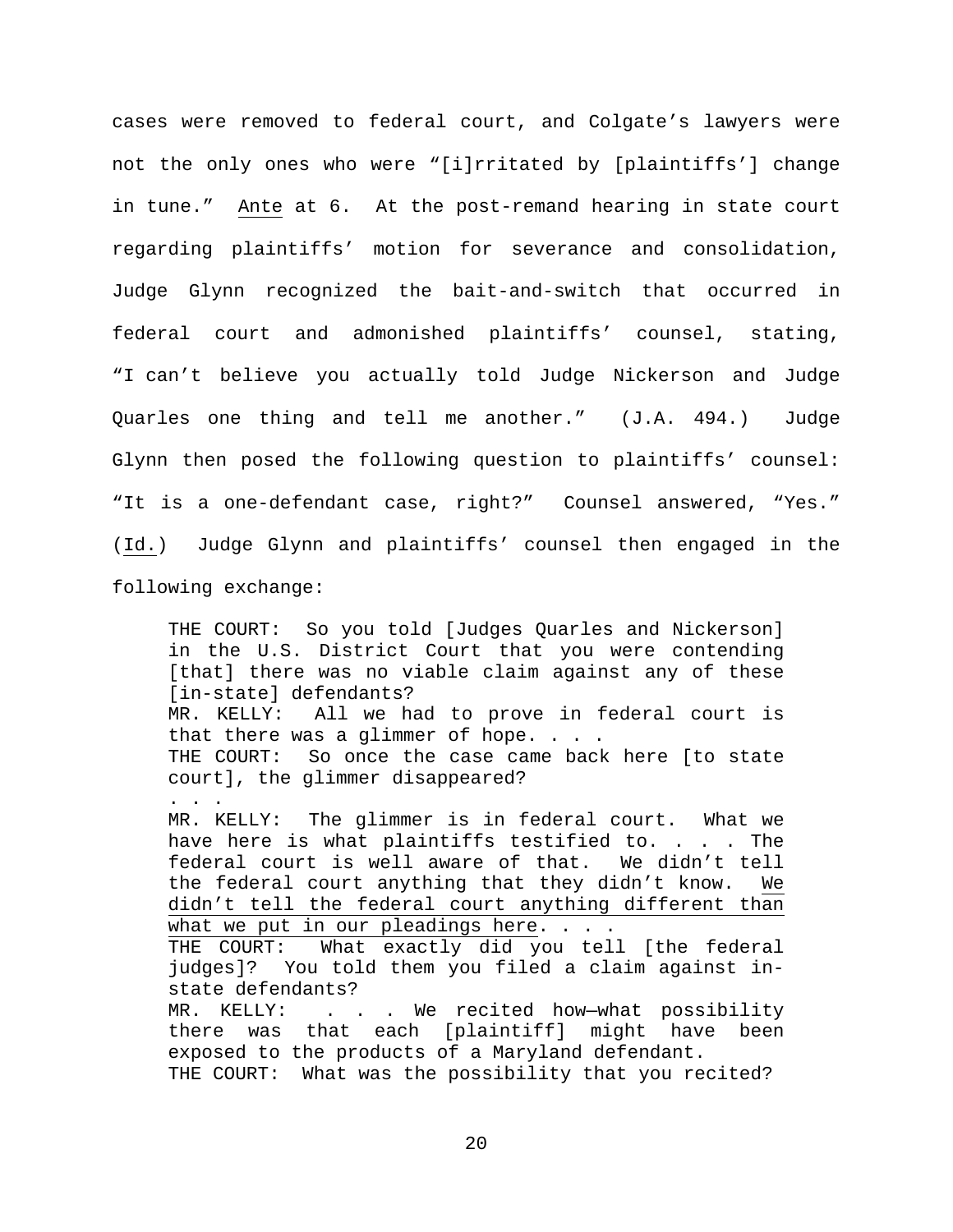MR. KELLY: I just told you. Ms. Mosko worked at the FDA. . . . But—so there is the possibility. But the reality is—and the federal court knew that—is that she said before it was removed, I wasn't exposed at the FDA. I wasn't exposed at any location other than the houses where I used Cashmere Bouquet. I mean, nothing was held secret from the federal court. To suggest other wise is wrong.

(Id. at 494–95 (emphasis added).)

Mr. Kelly's statement above that plaintiffs "didn't tell the federal court anything different than what [plaintiffs] put in [their] [post-remand] pleadings" is squarely refuted by comparing the statements made in plaintiffs' motions to remand and the statements made in plaintiffs' joint motion for severance and consolidation. As recited above, in one instance, after the case was removed, Ms. Lilly proclaimed that, "[T]here is some circumstantial evidence **to suggest** [that] Ms. Barlow could possibly have been exposed to asbestos-containing products while working at RMR Corporation," (id. at 106 (all emphasis added)), and "Plaintiff's counsel do have some circumstantial evidence that Mrs. Mosko may have been exposed to asbestos at the Department of Agriculture," (id. at 247 (emphasis added)). Yet, on remand, Mr. Kelly averred that, "there is absolutely no evidence to indicate or **even suggest** that the Plaintiffs were exposed to asbestos in any form other than Cashmere Bouquet." (Id. at 476 (all emphasis added).) What is worse is that the respective district court judges based their remand decisions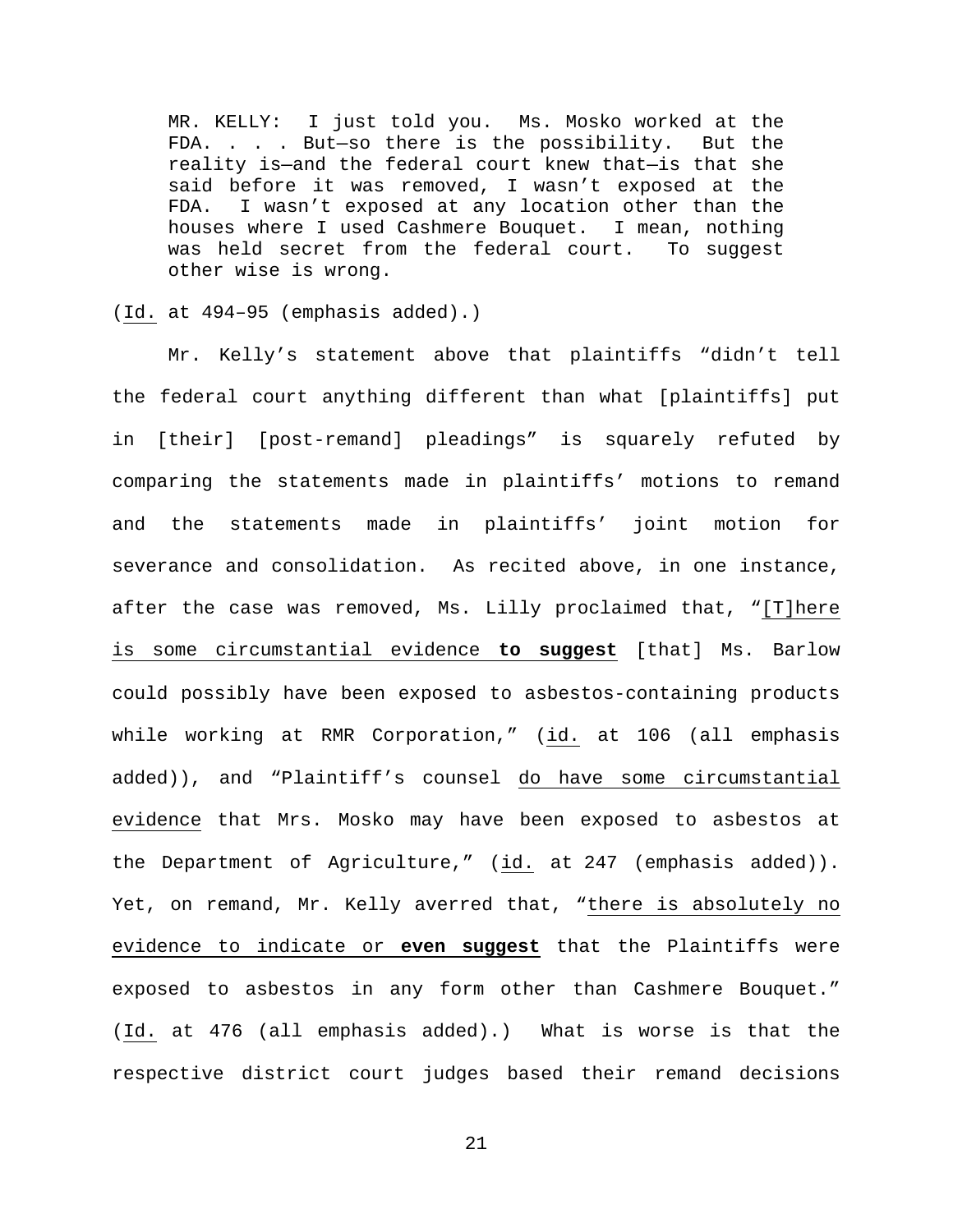precisely (and solely) on counsel's factual misrepresentations. (See id. at 358 ("Mosko has shown more than a 'glimmer of hope' of recovering against . . . an in-state defendant[] for exposure during the renovations to the DOA building. Therefore, removal was improper." (emphasis added)); id. at 368 ("Barlow argues that her joinder of the in-state defendants was not fraudulent because there remains a possibility that she was exposed to asbestos while working at RMR Corporation[.] . . . As a result, the Court finds that joinder of the in-state defendants here was not fraudulent[.]" (emphasis added)).) In other words, the bait-and-switch worked.

Colgate then moved in the district court for relief from the plaintiffs' (now-confirmed) intentional misrepresentations that were perpetrated upon the district judges while the cases were removed. In particular, Colgate sought relief pursuant to Rule 11 and asked that the district court sanction plaintiffs' attorneys by imposing monetary penalties, referring them to the state bar, and awarding to Colgate any other relief that the district court deemed appropriate. The nearly identical motions in Barlow's and Mosko's separate cases were consolidated before Judge Nickerson. After a hearing on the motions, Colgate also moved pursuant to Rule  $60(b)(3)$  as a supplement to its Rule 11 motion. In its Rule 60(b)(3) motion, Colgate sought vacatur of the remand orders.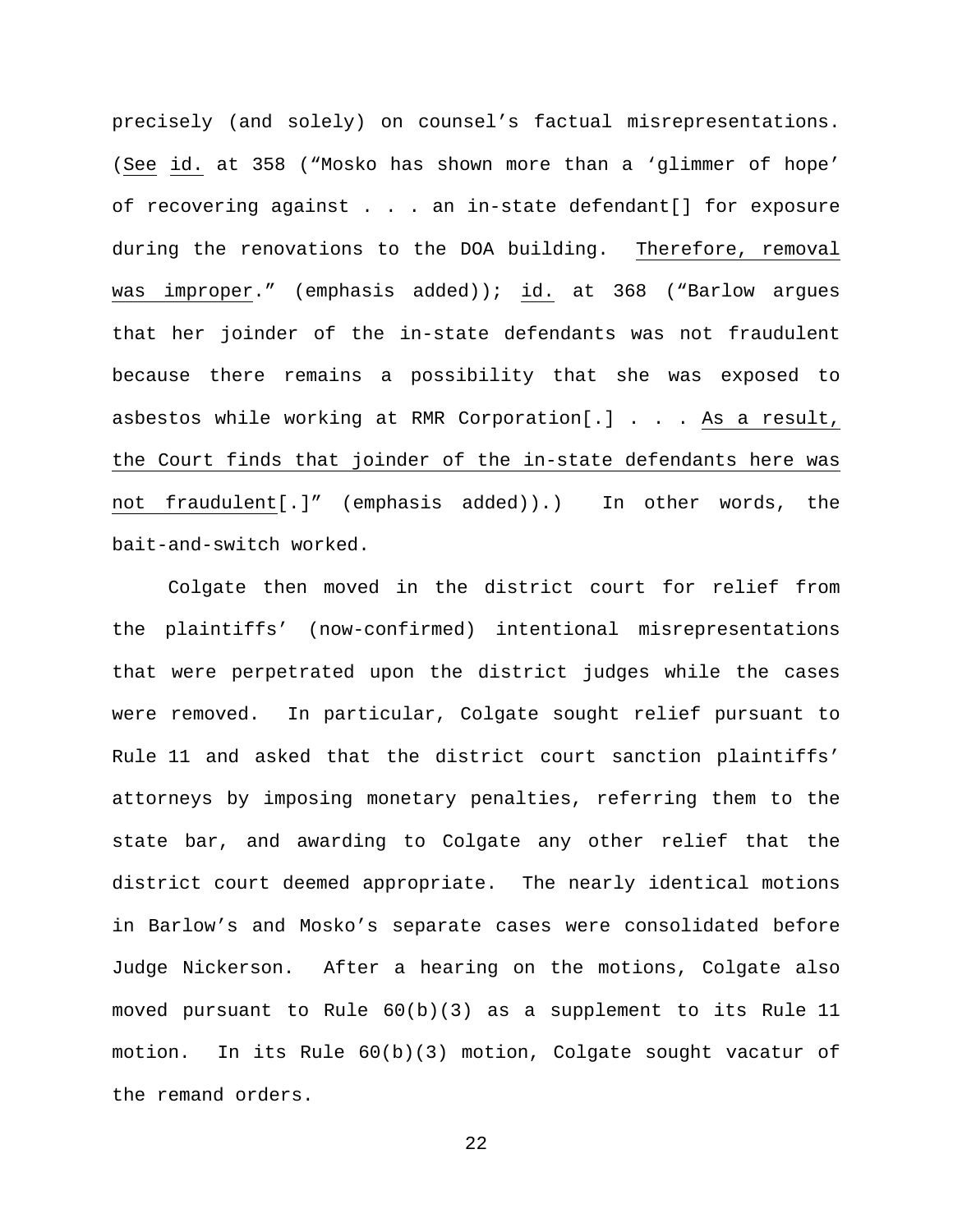On June 26, 2013, Judge Nickerson issued an order denying Colgate's motions. Although the district court characterized the allegations in the motions as "substantial," (id. at 712), and acknowledged that the different statements by plaintiffs' counsel "appear to be in sharp conflict" and that such conflict is "troubling," (id. at 1106), the court concluded that it did not have jurisdiction to rule on the motions. This appeal followed.

Having provided a more comprehensive account of the facts, I will now explain why I disagree with the majority regarding the district court's jurisdiction to consider Colgate's motions. Then, because the district court indicated how it would have ruled if it had jurisdiction, I will explain why I would reverse the district court's would-be denials of Colgate's motions.

### II. Jurisdiction

Although Colgate's Rule 11 motion and Rule 60(b)(3) motion seek relief based on the same misconduct, the motions require separate jurisdictional analyses. Accordingly, I address the district court's jurisdiction regarding each motion in turn.

## A. Rule 11

Although the majority's research led the majority to the conclusion that "no court has ever embraced the argument Colgate puts forward," ante at 9, my research shows otherwise (as does examining the record, namely, Colgate's motion for sanctions—one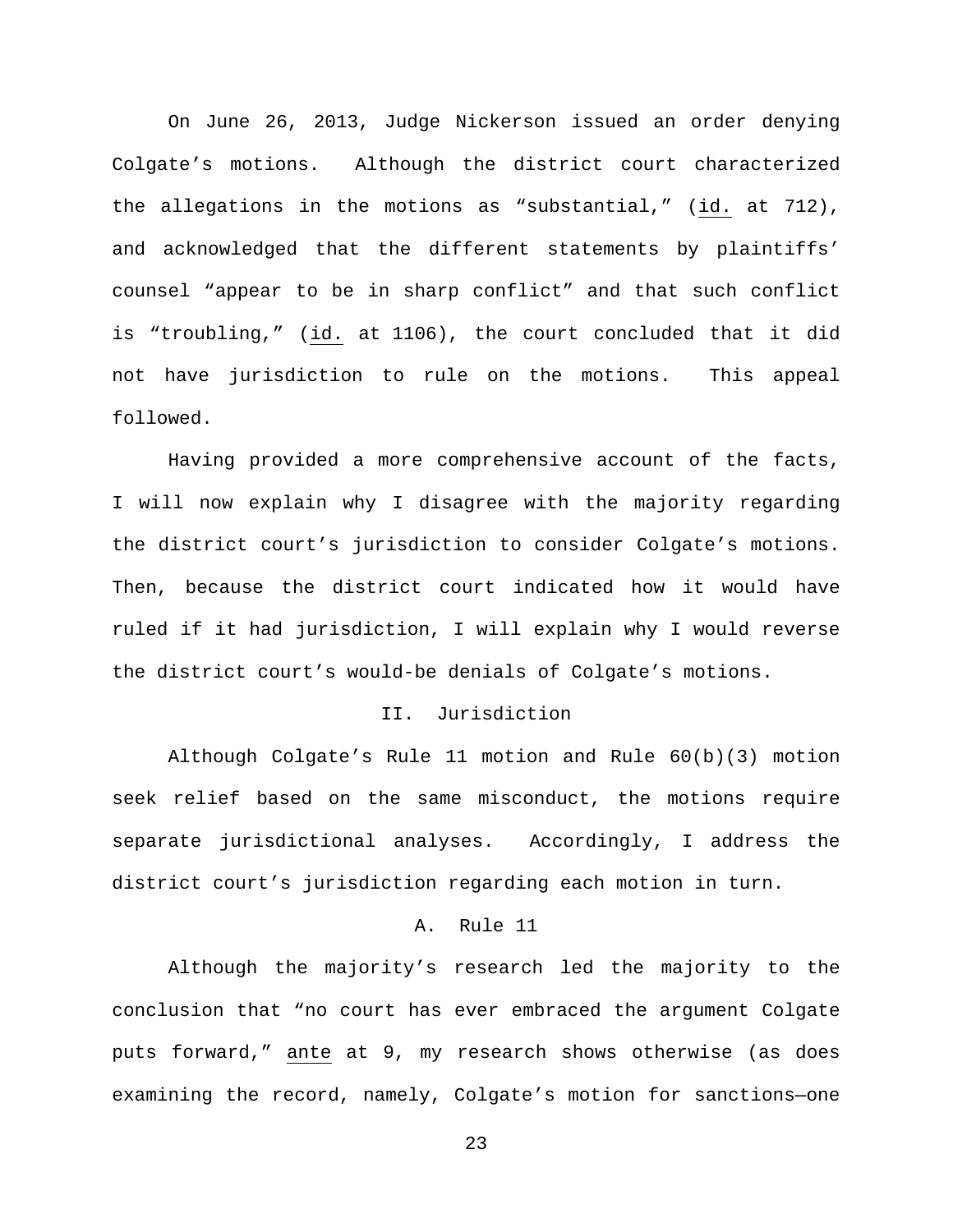of the two motions underlying this appeal). In fact, and au contraire to the majority's assertion, it appears that every federal court that has addressed the issues of (1) whether district courts retain jurisdiction to impose sanctions after remand to state court and (2) whether appeals courts can review such decisions regarding sanctions, has answered those questions affirmatively.<sup>[2](#page-26-0)</sup> Desert Sch. Fed. Credit Union v. Johnson, 473

<span id="page-26-0"></span> $2$  To the extent that the majority's statement that "no court has ever embraced the argument Colgate puts forward," ante at 9, is narrowed to focus on Colgate's request for vacatur of the remand orders and reinstatement of federal jurisdiction as a<br>Rule 11 sanction, I agree with the majority's assertion. But Rule 11 sanction, I agree with the majority's assertion. vacatur pertains to the type of remedy/relief sought by Colgate, not the threshold issue of whether the district court had jurisdiction to consider Colgate's Rule 11 motion in the first<br>instance. Although the district court appears to think that Although the district court appears to think that vacatur is the only relief that Colgate now seeks, (see, e.g., J.A. 1106 ("A hearing was held on [the sanctions] motions . . . and there, [Colgate] clarified that the relief sought was for this Court to vacate, or strike, its remand orders."); id. ("[Colgate] clarified in the hearing that the only 'sanction' being sought was for the Court to strike the orders of remand.")), I could not find any statement in the transcript from the motions hearing wherein Colgate disavowed or otherwise withdrew its written prayers for any other (nonjurisdictional) relief (e.g., monetary penalties and referral of plaintiffs' counsel to the state bar). Moreover, I have a very difficult time believing that Colgate's lawyers abandoned their quest for attorneys fees relating to what they believe to be fraudulently obtained remand orders. But regardless of whether Colgate did narrow the relief that it seeks, the specific remedy sought pursuant to Rule 11 does not dictate whether the court has<br>jurisdiction to consider the motion in the first place. It is jurisdiction to consider the motion in the first place. wrong for the majority to leapfrog over the antecedent question only to look back and claim that the district court lacked jurisdiction to consider the relief sought in Colgate's motion because of the very relief sought in Colgate's motion. This bootstrapping approach is, quite simply, not the law.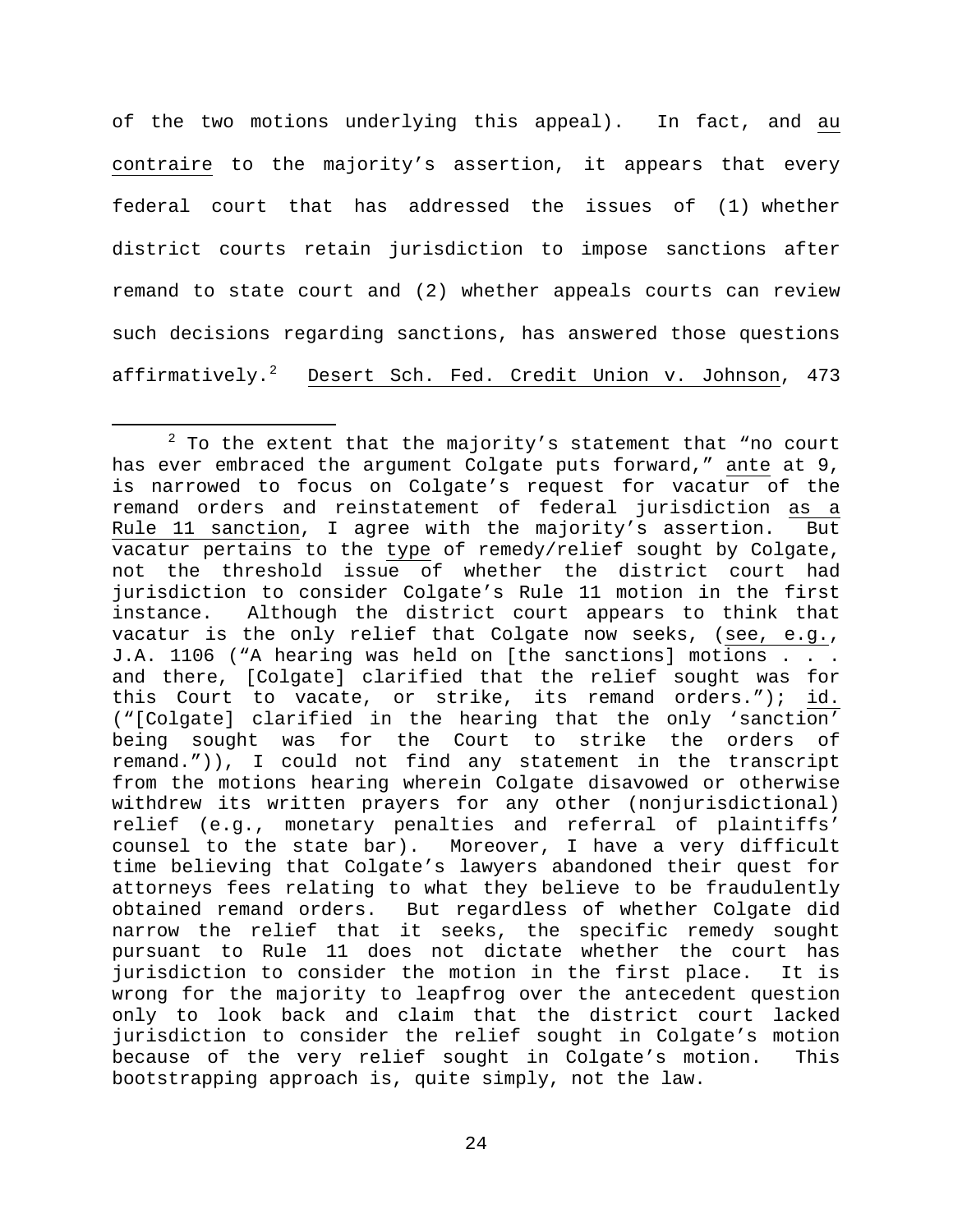F. App'x 804 (9th Cir. 2012) (cited by Colgate; "[T]he district court had jurisdiction to impose Rule 11 sanctions in the amount of attorney's fees even after remanding the case to state court."); Bryant v. Britt, 420 F.3d 161, 164 (2d Cir. 2005) (per curiam) (cited by Colgate; "[T]he district court was not deprived of jurisdiction to resolve the collateral issue of Rule 11 sanctions by virtue of its earlier order remanding the suit."); Midlock v. Apple Vacations W., Inc., 406 F.3d 453 (7th Cir. 2005) (affirming Rule 11 sanctions imposed subsequent to a post-remand hearing); Lazorko v. Penn. Hosp., 237 F.3d 242, 247 (3d Cir. 2000) ("Although the District Court relinquished jurisdiction over this case when it either dismissed or remanded all the claims before it, it still had jurisdiction to order sanctions."); Miranti v. Lee, 3 F.3d 925, 927 (5th Cir. 1993) ("There is no question but that if an order of sanctions had been entered under Rule 11 . . . , we would have jurisdiction to review it despite the statutory limitation on our review of the order of remand."); Vatican Shrimp Co. v. Solis, 820 F.2d 674, 680 n.7 (5th Cir. 1987) ("Although 28 U.S.C. § 1447(d) precludes our review of the order of remand, it does not shield the subsidiary issue of Rule 11 sanctions from appellate review. . . . [O]ur review on the merits of the Rule 11 sanctions is distinct and separable from a review on the merits of the order of remand."); e.g., Pisciotta v. Dobrynina, No. 08-CV-5221, 2009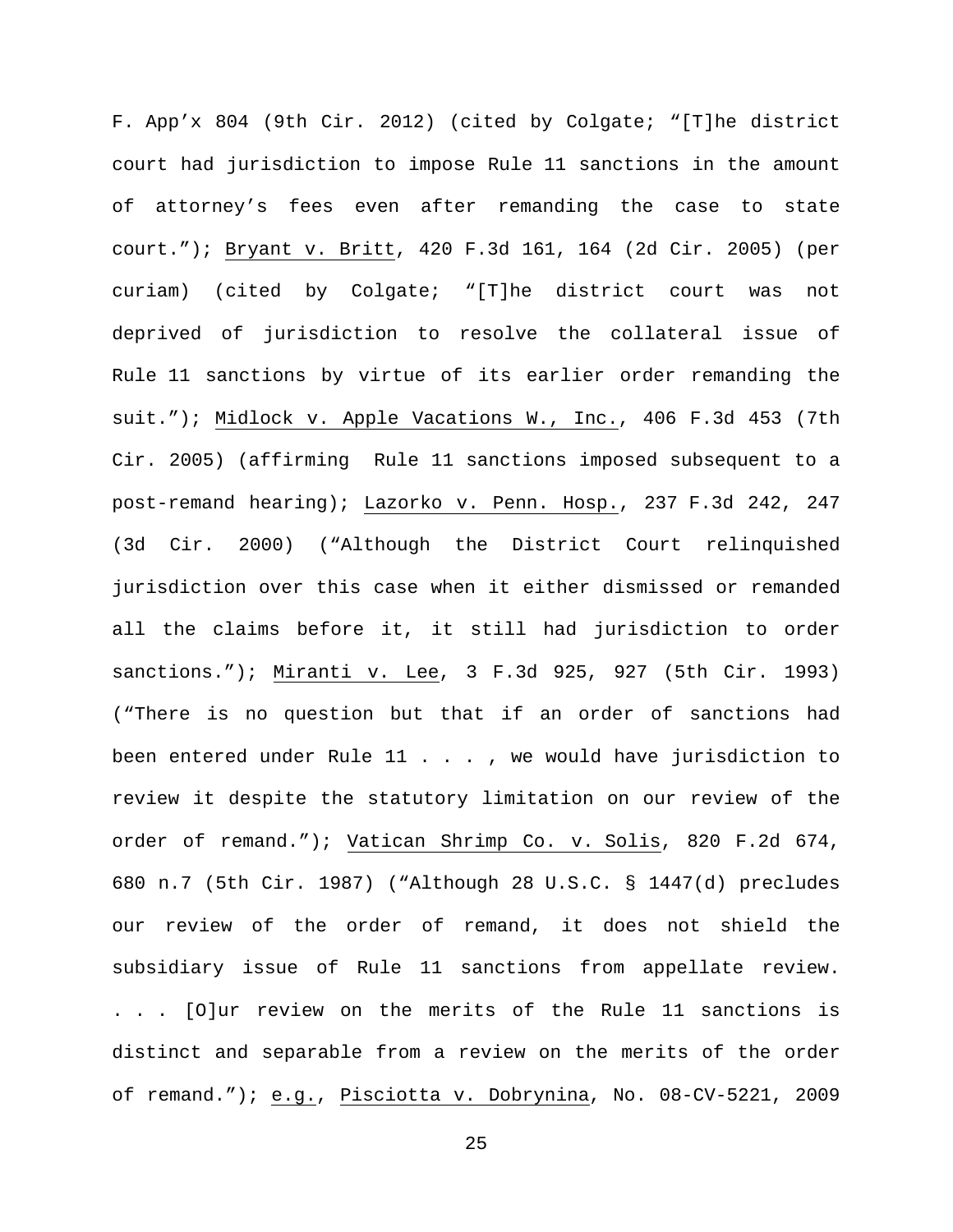WL 1913393, at \*2 (E.D.N.Y. July 2, 2009) ("On January 21, 2009, the parties appeared for oral argument before the Court [regarding the removal notice]. The next day, the Court . . . remand[ed] the underlying action to state court but retain[ed] jurisdiction to consider sanctions under Rule 11 and costs and fees under § 1447(c)." (citing Bryant, 420 F.3d at 162)); Creek Ventures, LLC v. World Parts, LLC, No. 01-CV-89C, 2004 WL 1166642, at \*3 (W.D.N.Y. Apr. 14, 2004) ("The court notes that it retains continuing jurisdiction over the motion for sanctions, despite the remand to state court."); Park Nat'l Bank of Houston v. Kaminetzky, 976 F. Supp. 571, 573 n.2 (S.D. Tex. 1996) ("Although this Court does not have jurisdiction over the merits of the remanded action, the Court retained jurisdiction to impose sanctions, costs, and fees."); see also Perpetual Sec., Inc. v. Tang, 290 F.3d 132, 141 (2d Cir. 2002) ("Although the district court lacked jurisdiction to decide the merits of the underlying action, it retained the power to determine collateral issues, such as the appropriateness of [Rule 11] sanctions."); Olcott v. Del. Flood Co., 76 F.3d 1538, 1553 (10th Cir. 1996) ("Among the collateral issues a federal court may consider after an action is no longer pending is a Rule 11 sanction."); Westlake N. Prop. Owners Ass'n v. City of Thousand Oaks, 915 F.2d 1301, 1303 (9th Cir. 1990) ("[E]ven if a court does not have jurisdiction over an underlying action, it may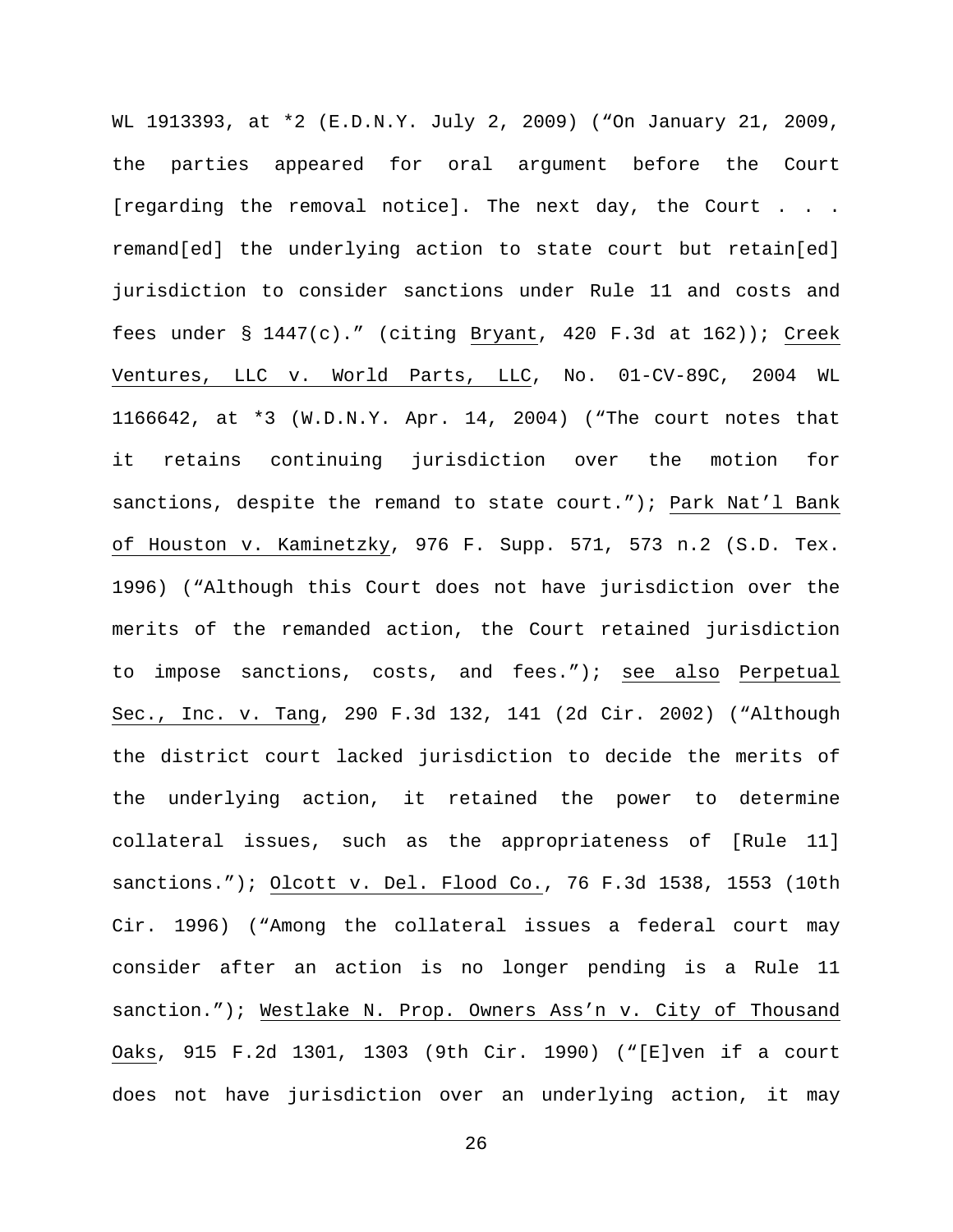have jurisdiction to determine whether the parties have abused the judicial system and whether sanctions are appropriate to remedy such abuse.").

This Court's own precedent aligns with the chorus of cases cited above, thus exposing as hollow the majority's far-reaching statement that "entry of an order remanding a case to state court divests the district court 'of all jurisdiction in [the] case and preclude[s] it from entertaining any further proceedings of any character[.]'" Ante at 9 (first and second alterations in original) (quoting Three J Farms, Inc. v. Alton Box Board Co., 609 F.2d 112, 115 (4th Cir. 1979)). In ITT Industrial Credit Co. v. Durango Crushers, Inc.—a case decided eight years after Three J Farms—this Court affirmed the district court's award of attorneys' fees to the plaintiff as a sanction based on the defendants' improper removal of the case to federal court. 832 F.2d 307, 308 (4th Cir. 1987). Specifically, this Court stated the following:

Ordinarily, a district court may not award attorneys'<br>fees absent express Congressional authorization. Congressional authorization. Exceptions to the "American Rule," whereby each party pays its own attorney's fees, are matters of legislative providence. . . . [H]owever, courts do have inherent power to award attorney's fees against a<br>party who has acted in bad faith. The limited party who has acted in bad faith. authority of the district courts to award fees as a sanction for a removal taken in bad faith is widely recognized. Although § 1447(c) itself conveys no power on the district courts to award attorneys' fees, the district court did not err in awarding attorney's fees . . . because the[] removal petition was so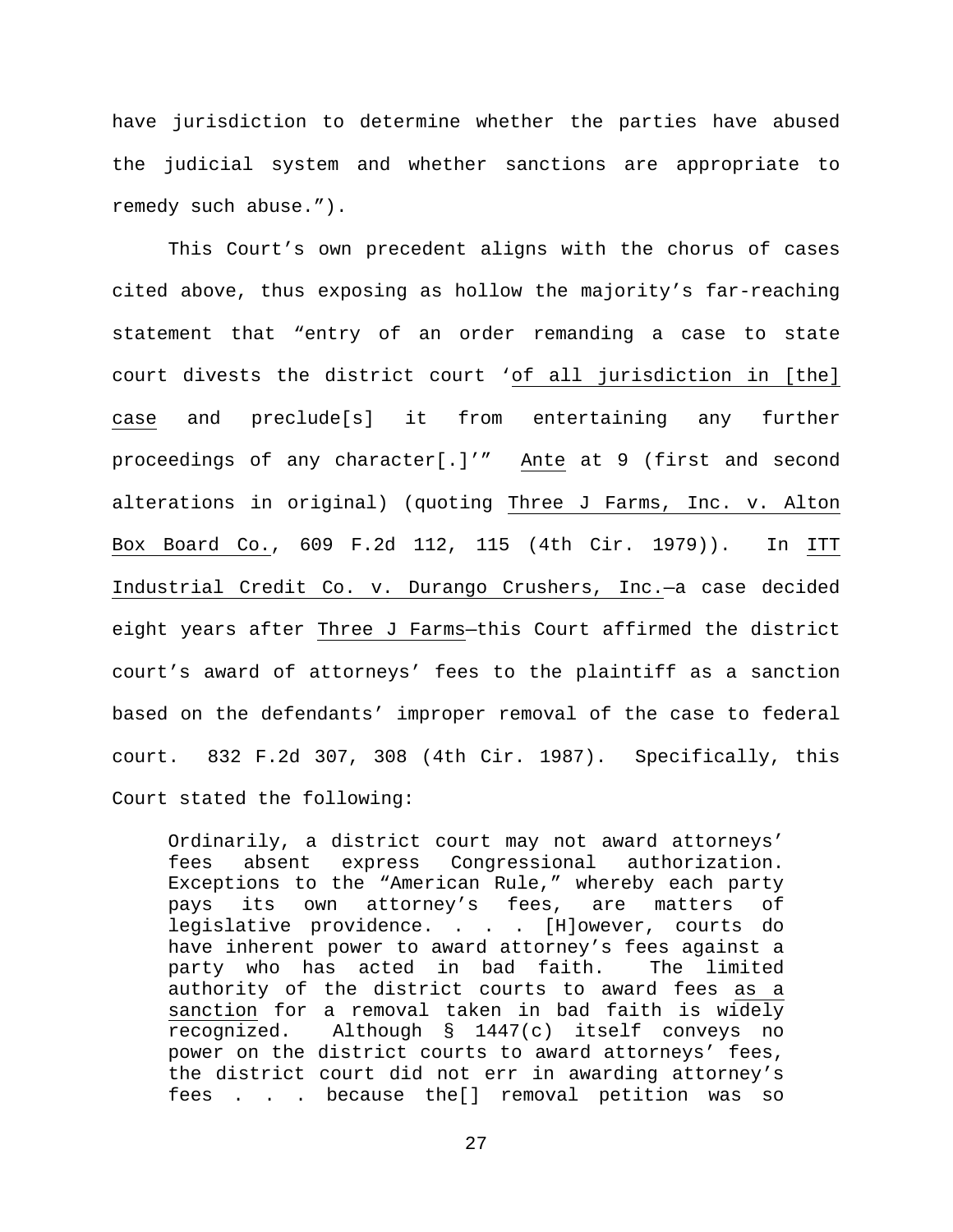patently without merit that the inescapable conclusion is that it was filed in bad faith.

Id. (emphasis added) (citations omitted) (internal quotation marks omitted). $3$ 

To be absolutely sure, the opinion in Durango Crushers is ambiguous about (1) whether the district court ordered sanctions subsequent to remand, as would be the case here (as opposed to in conjunction with remand), and (2) whether the court ordered sanctions sua sponte or pursuant to a post-remand motion or request. However, this Court's subsequent decision in Anton Leasing, Inc. v. Engram, 846 F.2d 69 (4th Cir. 1988) (per curiam) (unpublished table decision)—handed down less than six months after Durango Crushers—purges any lingering doubt about district courts' ability to order sanctions after remand.<sup>[4](#page-30-1)</sup> In Engram, the district court granted the plaintiff's motion to remand the case to state court for failure to remove the case to the proper venue. Prior to the remand, the plaintiff requested costs and fees. "[The defendant] failed to respond to [the

<span id="page-30-0"></span> $3$  At the time that this Court decided Durango Crushers, the then-current (1982) version of 28 U.S.C. § 1447(c) did not include attorneys' fees as part of the "just costs" available based on an improvident removal. See Graphic Commc'ns Local 1B Health & Welfare Fund A v. CVS Caremark Corp., 636 F.3d 971, 974 (8th Cir. 2011).

<span id="page-30-1"></span> $4$  Two of the three judges who were on the panel for Durango Crushers—Judge Wilkinson (author) and Judge Chapman—were also panel members for Engram.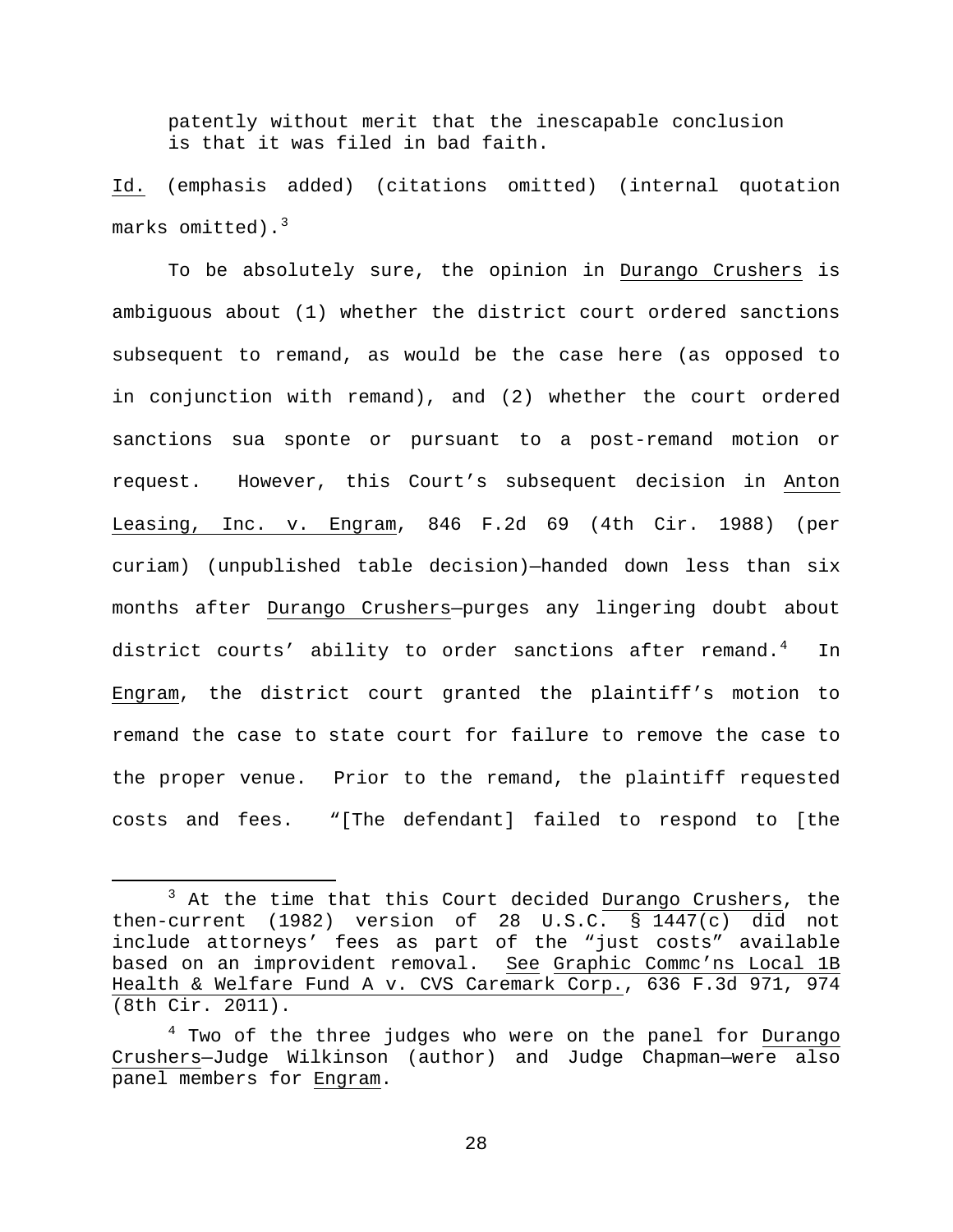plaintiff's] motion, and the district court granted [the] . . . motion to remand and dismissed the case from the docket. The court awarded no costs or fees." Id. Then, after remand, the defendant filed a motion in the district court to transfer venue to cure the lack of subject jurisdiction. The plaintiff opposed this motion and again requested attorneys' fees, which the district court awarded. The defendant appealed.

On appeal, this Court held that, "While the district court was without jurisdiction to rule on the transfer motion, . . . the court had jurisdiction to review the [post-remand] request for just costs and that that part of the order is appealable." Id. (citing News-Texan, Inc. v. City of Garland, 814 F.2d 216, 220 (5th Cir. 1987), and Vatican Shrimp Co., 820 F.2d at 680 n.7—both Rule 11 cases). Importantly, and like in Durango Crushers, this Court characterized the attorneys' fees award as a sanction. Id. (citing Durango Crushers and noting that the then-current version of § 1447(c) "convey[ed] no power on the district courts to award attorneys' fees"); see supra note 3.

The myriad cases cited above from other circuit courts, district courts, and this Court are just appetizers, for the Supreme Court itself has spoken on the propriety of Rule 11 sanctions ordered (1) after a case has been dismissed and (2) even when a district court was without jurisdiction in the first instance. The first of these two cases is Cooter & Gell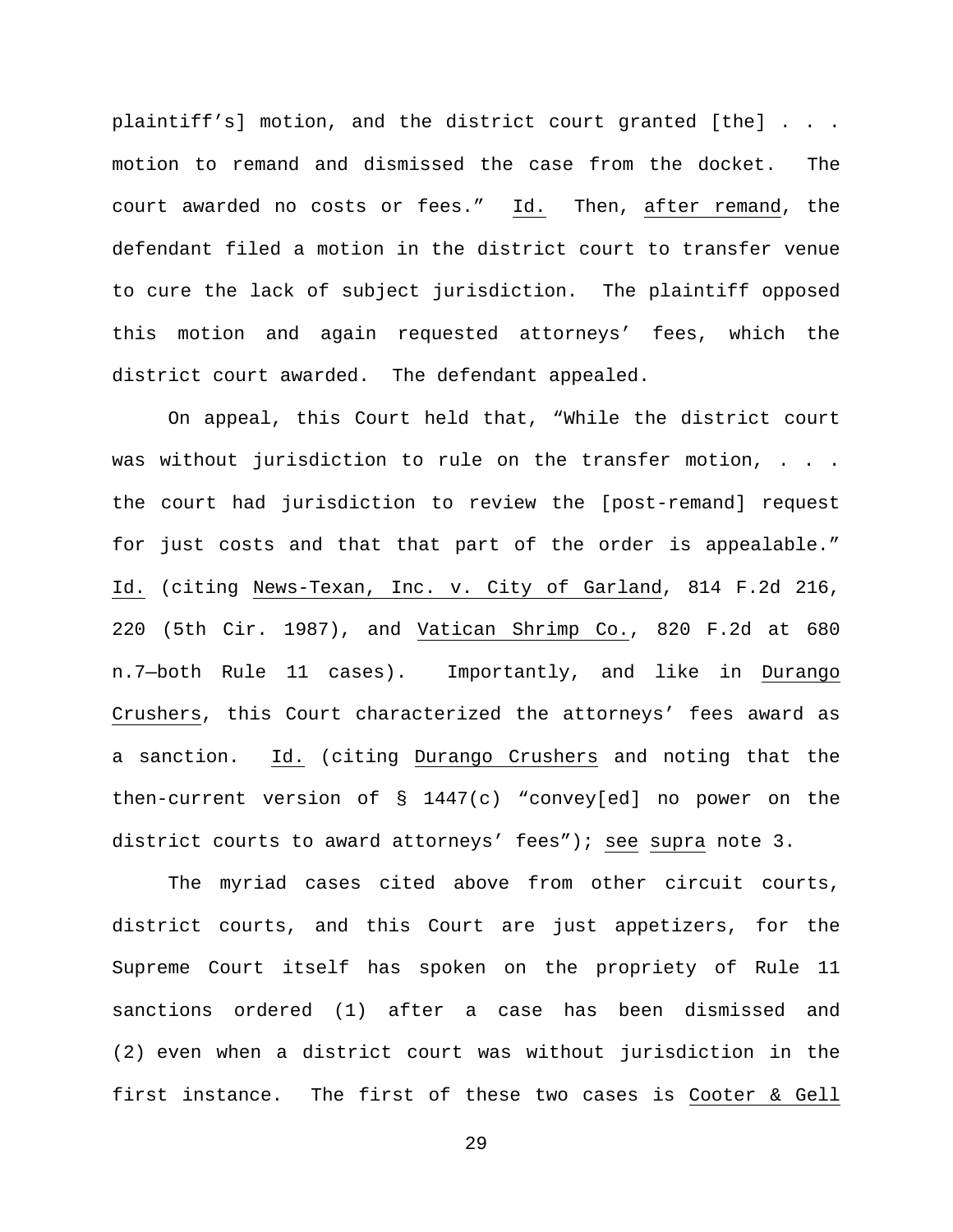v. Hartmarx Corp., 496 U.S. 384 (1990). There, the plaintiff filed a complaint but then dismissed the complaint pursuant to Rule  $41(a)(1)(i)$  after the defendant moved for dismissal and for Rule 11 sanctions because of the baseless allegations in the complaint. Id. at 389. The district court heard oral argument on the Rule 11 motion prior to dismissal but dismissed the case without ruling on the motion. Id. More than three-and-a-half years later, the district court granted the defendants' Rule 11 motion. Id. at 389–90. After losing on appeal, the plaintiff's law firm petitioned the Supreme Court, arguing that the district court was without jurisdiction to order sanctions.

The Supreme Court held that the district court did have jurisdiction to sanction plaintiffs' counsel. Specifically, the Court stated that "a voluntary dismissal does not expunge the Rule 11 violation," and "a court must have the authority to consider whether there has been a violation of [Rule 11] regardless of the dismissal of the underlying action." Id. at 395; see id. ("It is well established that a federal court may consider collateral issues after an action is no longer pending."); see also id. at 398 ("The filing of complaints, papers, or other motions without taking the necessary care in their preparation is a separate abuse of the judicial system, subject to separate sanction."). Although the underlying case in Cooter & Gell became "no longer pending" before the district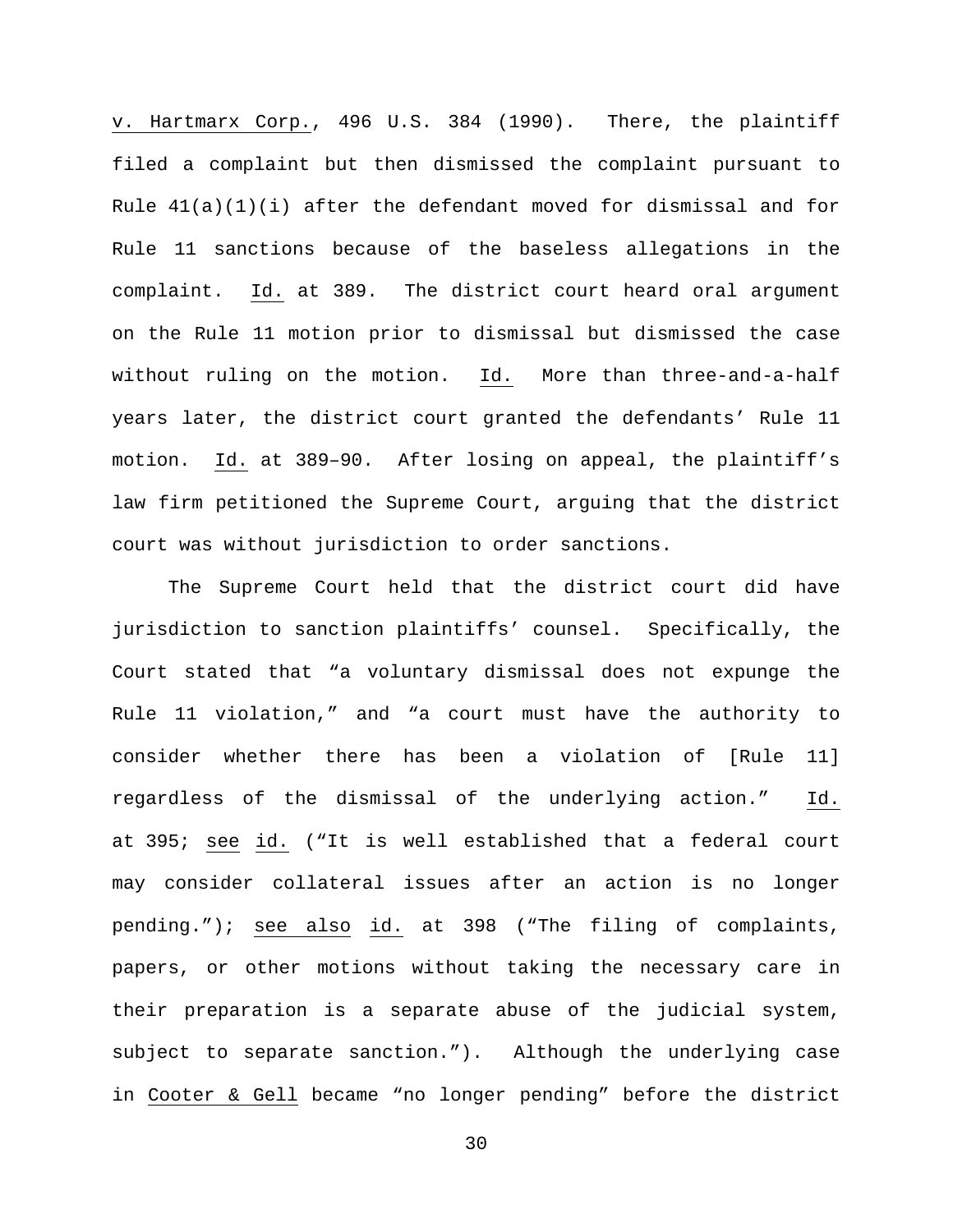court due to the plaintiff's voluntary dismissal, numerous circuit courts have applied Cooter & Gell's holding to cases that were "no longer pending" due to remand to state court. E.g., Desert Sch. Fed. Credit Union, 473 F. App'x 804 ("The Supreme Court has long held that a district court retains jurisdiction to impose Rule 11 sanctions even after a case has been dismissed. . . . Thus, the district court had jurisdiction to impose Rule 11 sanctions in the amount of attorney's fees even after remanding the case to state court." (citing Cooter & Gell)); Bryant, 420 F.3d at 164 ("Nothing in Cooter & Gell limits its observations concerning collateral jurisdiction over Rule 11 motions to dismissals under Fed. R. Civ. P. 41(a)(1).").

The second Supreme Court case that directs the conclusion that the district court had jurisdiction to consider Colgate's Rule 11 motion for sanctions is Willy v. Coastal Corp., 503 U.S. 131 (1992) (9-0) (Rehnquist, C.J.). In Willy, the petitioner sued the respondent in state court and the respondent removed the case to federal court. Id. at 132. Over the petitioner's objection, the district court concluded that it had subject matter jurisdiction and subsequently granted the respondent's motion to dismiss for failure to state a claim. Id. at 132–33. At the same time, the district court granted the respondent's motion for Rule 11 sanctions against the petitioner and his attorney for certain filings made in the district court, and the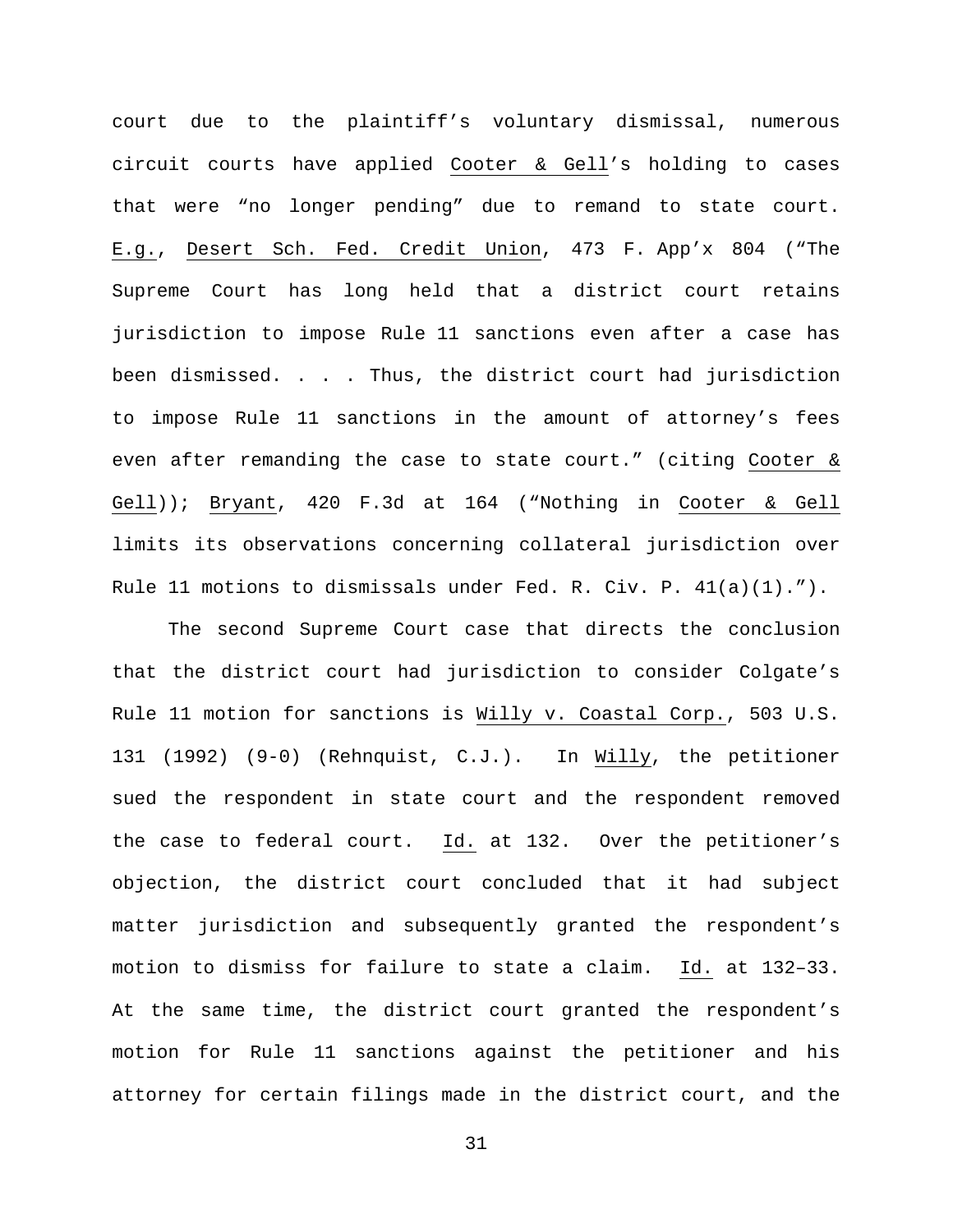petitioner appealed. Id. at 133. The appeals court determined that federal subject matter jurisdiction over the case was improper and reversed the district court's order dismissing the claims with instructions to remand the case to state court. Id. However, the appeals court did not reverse the sanctions award.

Neither did the Supreme Court. Instead, the Court stated that, although "[a] final determination of lack of subjectmatter jurisdiction of a case in a federal court . . . precludes further adjudication of it[,] . . . such a determination does not automatically wipe out all proceedings had in the district court at a time when the district court operated under the misapprehension that it had jurisdiction." Id. at 137. Citing Cooter & Gell, the Court reiterated that Rule 11 sanctions are "collateral to the merits" of an action, id. at 138, and that "[t]he interest in having rules of procedure obeyed . . . does not disappear upon a subsequent determination that the court was without subject-matter jurisdiction," id. at 139. Like those circuit court decisions applying Cooter & Gell, appeals courts have likewise relied on Willy for the proposition that district courts maintain jurisdiction to order Rule 11 sanctions after remand. E.g., Bryant, 420 F.3d at 164 ("[T]he Supreme Court . . . has . . . held that district courts have jurisdiction over Rule 11 motions where the district court has remanded a case to state court. It follows that in [appellant]'s case the district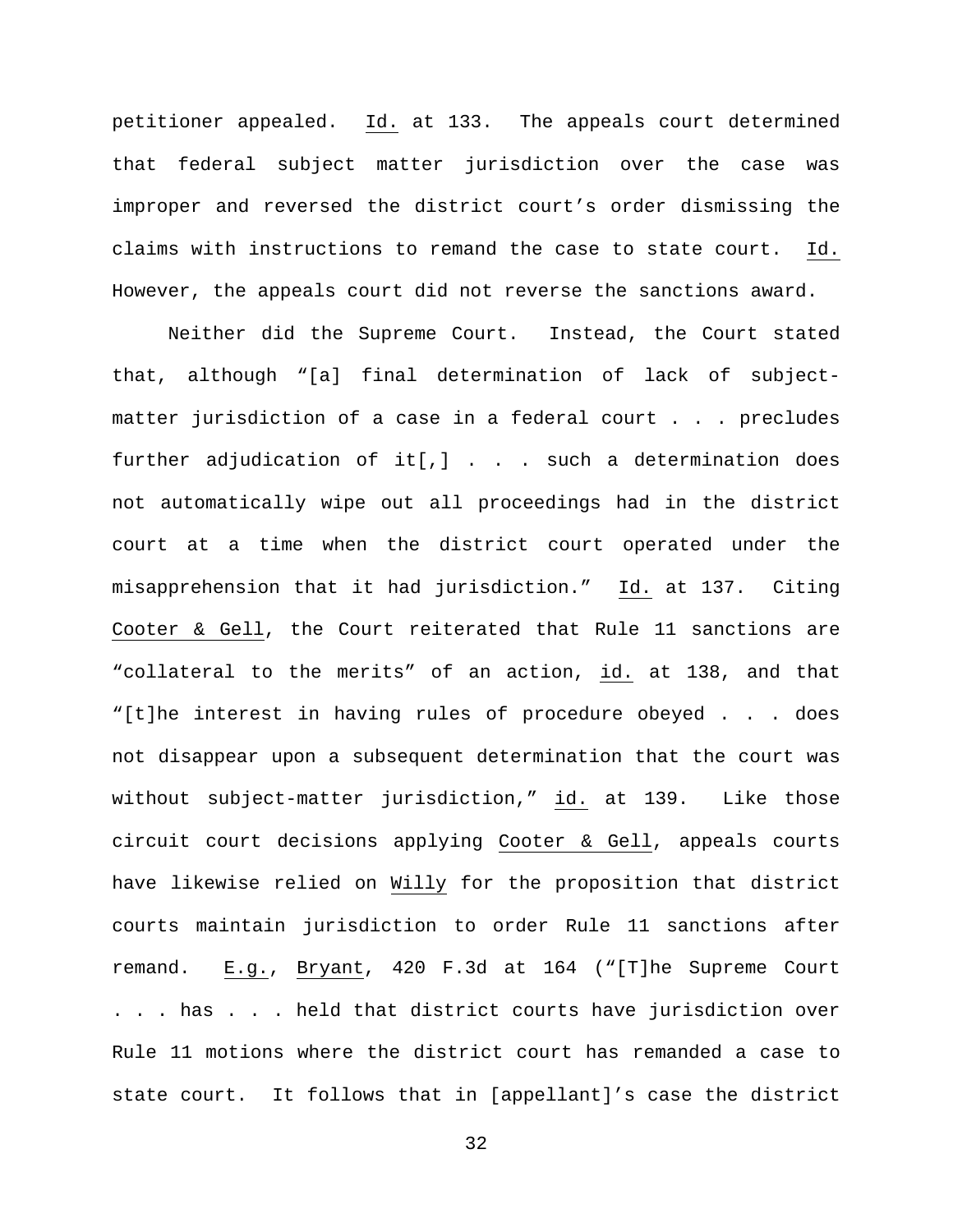court was not deprived of jurisdiction to resolve the collateral issue of Rule 11 sanctions by virtue of its earlier order remanding the suit." (citing Willy)); see also Lazorko, 237 F.3d at 247.

In view of the above, the district court had, at a minimum, jurisdiction to consider Colgate's Rule 11 motion for sanctions and to fashion appropriate relief, if any; the law could not be more clear on this point. Jurisdiction is a court's ability to consider a motion in the first instance, not the court's ability to actually grant the relief requested therein. The majority misunderstands this basic legal distinction and, in reaching the opposite conclusion, maroons itself on an island all alone, thereby creating a cosmic circuit split and contravening Supreme Court precedent and this Court's precedent. Indeed, it appears that it is the majority's rigid position that is the "anomaly in federal jurisdiction." Ante at 9.

# B. Rule 60(b)(3)

 "Exactness in the use of words is the basis of all serious thinking." Felix Frankfurter, Some Reflections on the Reading of Statutes, 47 Colum. L. Rev. 527, 546 (1947) (citation omitted) (internal quotation marks omitted). "[C]ourts must presume that a legislature says in a statute what it means and means in a statute what it says there." Conn. Nat'l Bank v. Germain, 503 U.S. 249, 253–54 (1992). "[U]nless otherwise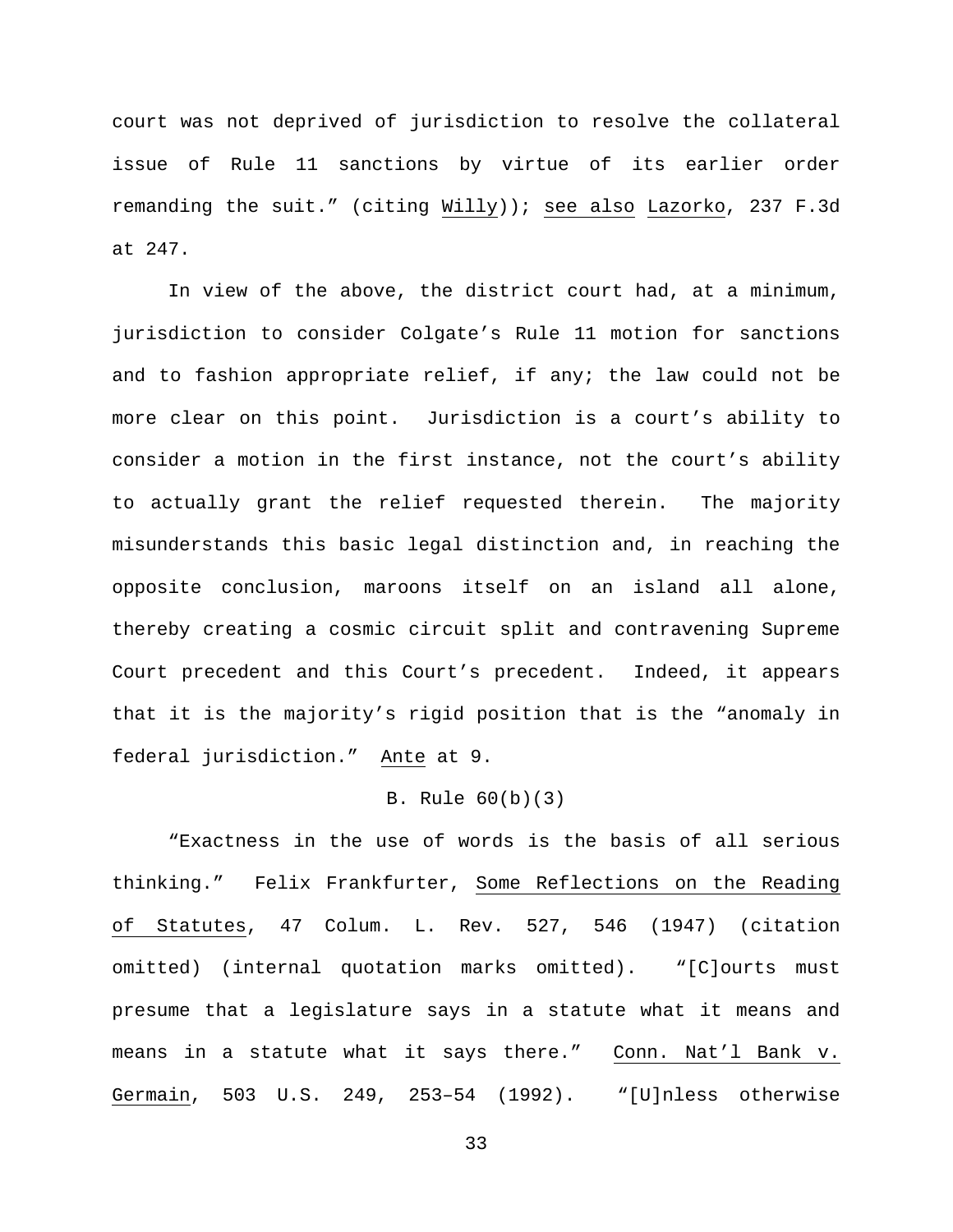defined, words will be interpreted as taking their ordinary, contemporary, common meaning." Perrin v. United States, 444 U.S. 37, 42 (1979). These are fundamental tenets for drafting and interpreting legislation, and yet the majority spurns such bedrock principles by failing to appreciate the distinction between "vacating" an order and "reviewing" an order, only the latter of which is prohibited by 28 U.S.C. § 1447(d).

The Eleventh Circuit recognized the distinction noted above in Aquamar, S.A. v. Del Monte Fresh Produce N.A. and explained it as follows:

Vacatur of a remand order does not necessarily<br>constitute a forbidden "review" of the remand constitute a forbidden "review" of the remand decision. To "review" an order, a court must do more than merely cancel it; it must, to some extent, examine it and determine its merits. A "review" is a<br>"reconsideration; second view or examination; "reconsideration; revision; consideration for purposes of correction." Black's Law Dictionary 1320 (6th ed. 1990). A vacatur does not necessarily implicate this sort of examination. If we order the district court to vacate an order for reasons that do not involve a reconsideration or examination of its merits, then we have not "reviewed" the order, and therefore have not fallen afoul of section 1447(d)'s prohibition on review.

179 F.3d 1279, 1288 (11th Cir. 1999) (citing U.S. Bancorp Mortg. Co. v. Bonner Mall P'ship, 513 U.S. 18, 22–23 (1994)); see also Tramonte v. Chrysler Corp., 136 F.3d 1025, 1028 (5th Cir. 1998) ("[V]acatur of the remand order would . . . not constitute a review of the merits of that order, prohibited by 28 U.S.C. § 1447(d)."). The majority is speedy to attempt to distinguish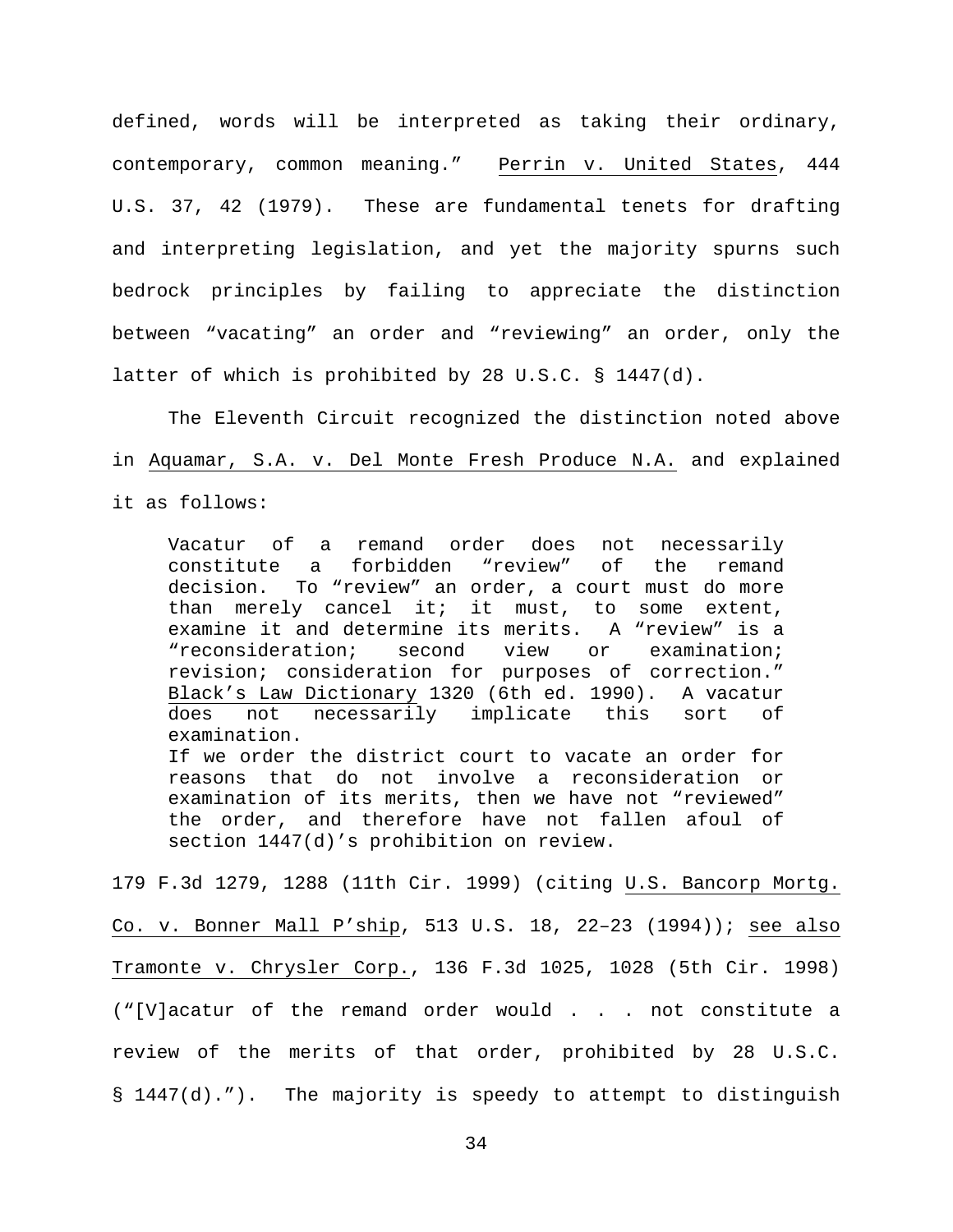Aquamar and Tramonte on their facts and the reasons for vacatur in those cases, but is conspicuously silent as to why the vacate/review distinction ceases to apply in this case, which deals with the same statutory provision. Indeed, and just like the Aquamar court, this Court has several times relied on dictionaries to interpret statutes when the statutes' words were not defined therein. See, e.g., Country Vintner of N.C., LLC v. E. & J. Gallo Winery, Inc., 718 F.3d 249, 258–59 & n.10–17 (4th Cir. 2013) (Davis, J.); United States v. Hampton, 628 F.3d 654, 660 (4th Cir. 2010) (Davis, J.); FindWhere Holdings, Inc. v. Sys. Env't Optimization, LLC, 626 F.3d 752, 756 (4th Cir. 2010) (Davis, J.); Torres v. O'Quinn, 612 F.3d 237, 243, 245–46 (4th Cir. 2010) (Davis, J.); see also United States v. Perez-Perez, 737 F.3d 950, 955 (4th Cir. 2013) (Davis, J., concurring); David v. Alphin, 704 F.3d 327, 339 (4th Cir. 2013) (Davis, J.). This Court should not treat this case and this statute any differently, and to dismiss the distinction as mere semantics runs afoul of long-standing statutory interpretation principles.

The majority relies heavily on In re Lowe, 102 F.3d 731 (4th Cir. 1996), and the flowery "one shot"-language contained therein, but without solid justification for doing so on these facts and without any discussion of the particulars of that case. In Lowe, the district court remanded the case due to lack of complete diversity between the parties, and the defendants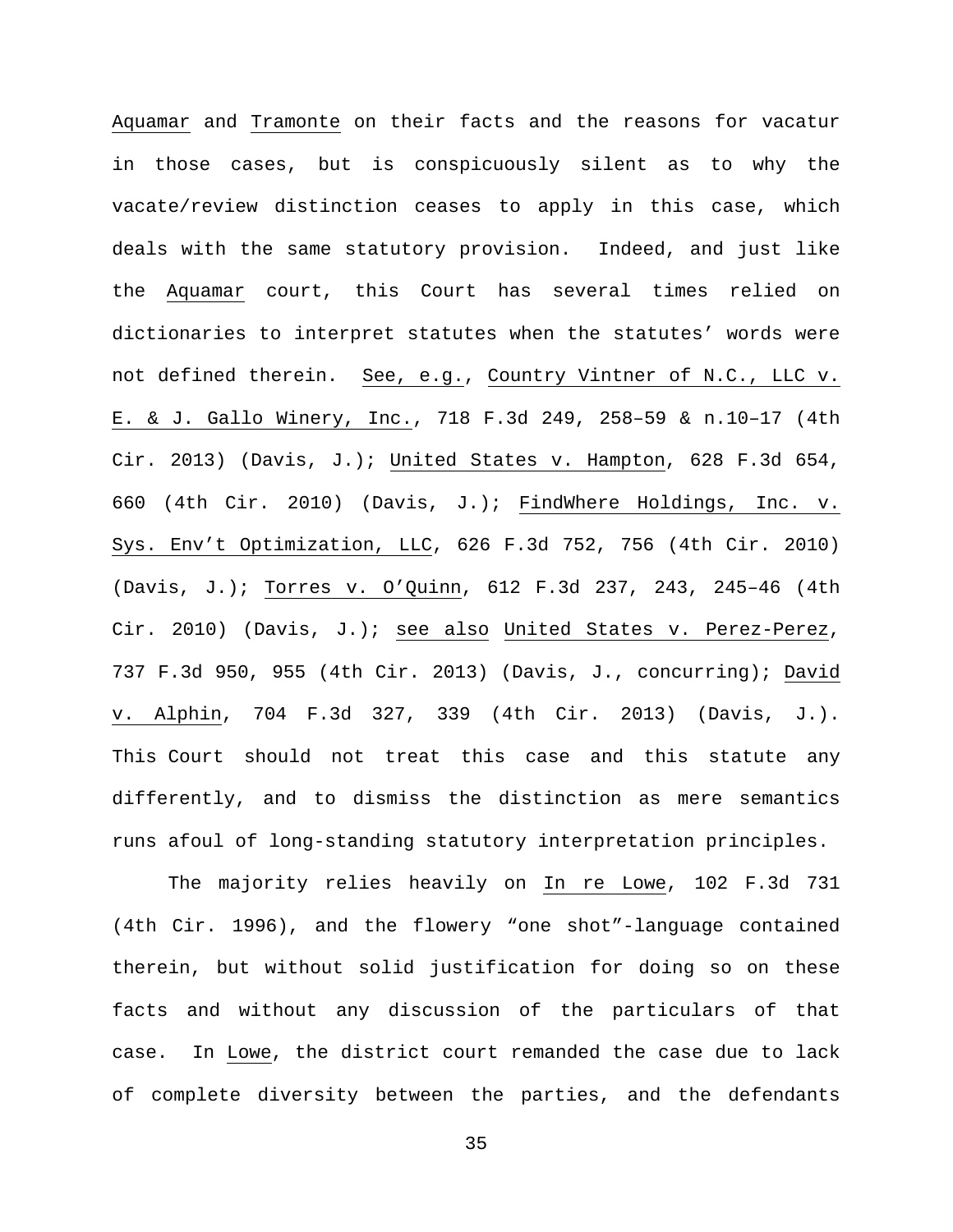moved for "reconsideration"—not vacatur—of the remand order. Id. at 732–33. The district court granted the motion, and the plaintiff petitioned this Court for a writ of mandamus. Id. at 733. This Court framed the "principal issue" in the appeal as "whether the district court exceeded its jurisdiction when it reconsidered its remand order." Id. at 733 (emphasis added). This Court then determined that, "[i]ndisputably, 'otherwise' in § 1447(d) includes reconsideration by the district court." Id. at 733–34 (emphasis added).

Lowe's holding is consistent with the holdings of several factually similar cases (i.e., cases wherein a party asked for reconsideration of a remand order), all of which I think were correctly decided in view of § 1447(d)'s bar on "review." See, e.g., Gravitt v. Sw. Bell Tel. Co., 430 U.S. 723 (1977) (per curiam) (reversing judgment where the court of appeals "ordered the District Court to vacate its remand order because the latter had employed erroneous principles in concluding that it was without jurisdiction"); Agostini v. Piper Aircraft Corp., 729 F.3d 350, 355 (3d Cir. 2013) ("[W]e hold that we do not have jurisdiction to review an order denying a motion to reconsider a remand order."); Harris v. Blue Cross/Blue Shield of Ala., Inc., 951 F.2d 325, 326, 330 (11th Cir. 1992) (addressing the issue of "whether the district court had jurisdiction to 'reconsider' its order remanding the case to state court" and concluding that it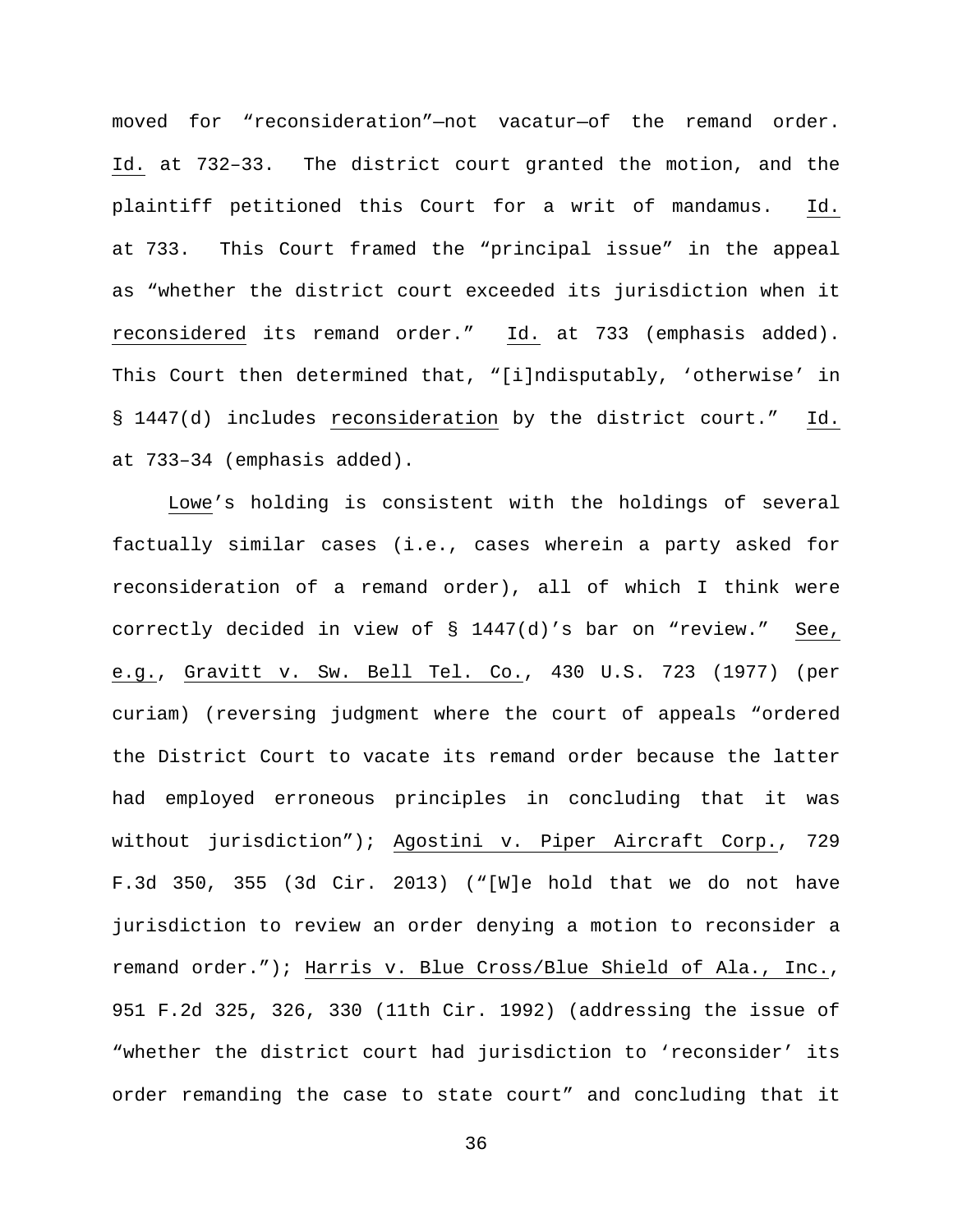did not). Fortunately for Colgate, however, the case before the Court today is not Lowe, Gravitt, Agostini, or Harris insofar as vacatur does not require review or reconsideration of a ruling. See Aquamar, 179 F.3d at 1288; Tramonte, 136 F.3d at 1028.

Contrary to the majority's claim that "Colgate[] seek[s] to draw us into the merits . . . of the district court's order," ante at 8, Colgate never once argues that remand was wrong based on the facts that were presented to the district court at the time the cases were removed. Of course, Colgate argues that the joinder of certain parties has now been confirmed as fraudulent; but this is a separate issue from the question of whether remand was proper under the facts as plaintiffs' counsel originally presented them (i.e., that all Maryland defendants were properly joined). The majority couches Colgate's argument as "attacking the district court's analysis of the merits of the remand," id. at 14, but has not cited to a single instance—because there is not one—where Colgate claims that the district court erred by remanding the cases based on the facts as plaintiffs' counsel represented them. Colgate's real argument, which the majority either simply misunderstands or chooses to ignore and remold into a new argument, is that plaintiff counsel's representations were not a truthful portrayal of the actual facts of the case; Colgate therefore attacks the manner by which the plaintiffs secured the remand orders, not the merits or correctness of the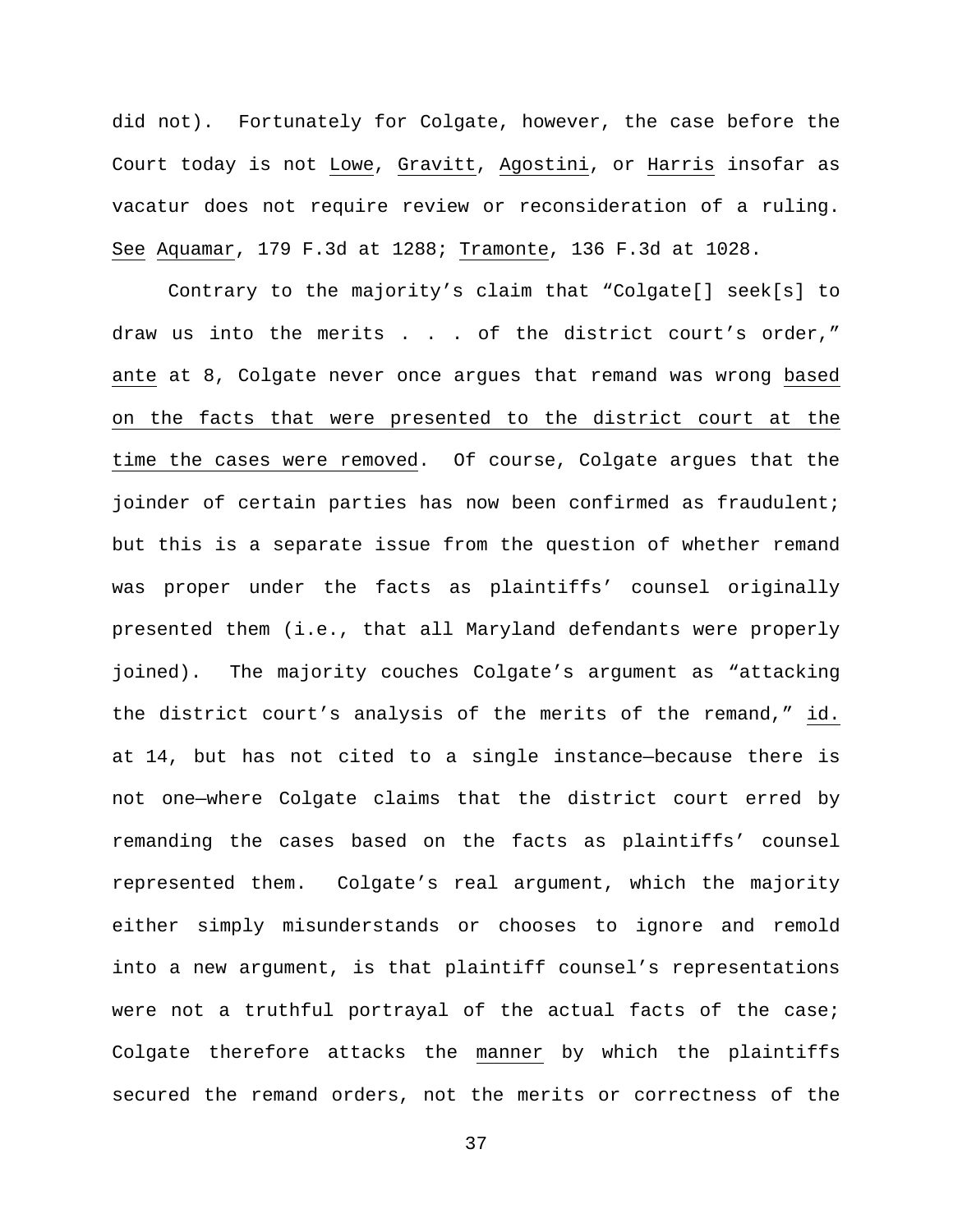orders themselves. Compare ante at 12 ("Colgate's argument that it is not seeking 'review' is simply incorrect because its request necessarily requires a merits review of the remand orders."), with Colgate's Reply Br. at 3 ("The instant motions do not seek relief on the ground that the Remand Orders were substantively incorrect. Instead, they contend that the orders were procured unfairly through misconduct. Thus the 'review' requested is of counsel's conduct—not the orders themselves." (third emphasis added)).

In view of the proper understanding of Colgate's argument and the fact that Colgate never once argues that the district court erred in remanding the cases—only that that the district court erred in subsequently denying Colgate's post-remand motions—§ 1447(d) does not prohibit this Court from vacating the remand orders pursuant to Rule  $60(b)(3)$  if it is determined that such relief is warranted. In Schultz v. Butcher, 24 F.3d 626 (4th Cir. 1994), this Court clarified that Rule 60(b)(3) does not pertain to the merits of a judgment, order, or proceeding, but rather ensures the integrity of the manner by which such ruling was procured. There, the plaintiff's lawyer deliberately withheld a document that fell plainly within the scope of one of the defendant's interrogatories. Id. at 629. The district court (by a bench trial) ruled in favor of the plaintiff, and the defendant moved post-judgment pursuant to Rule  $60(b)(3)$  for,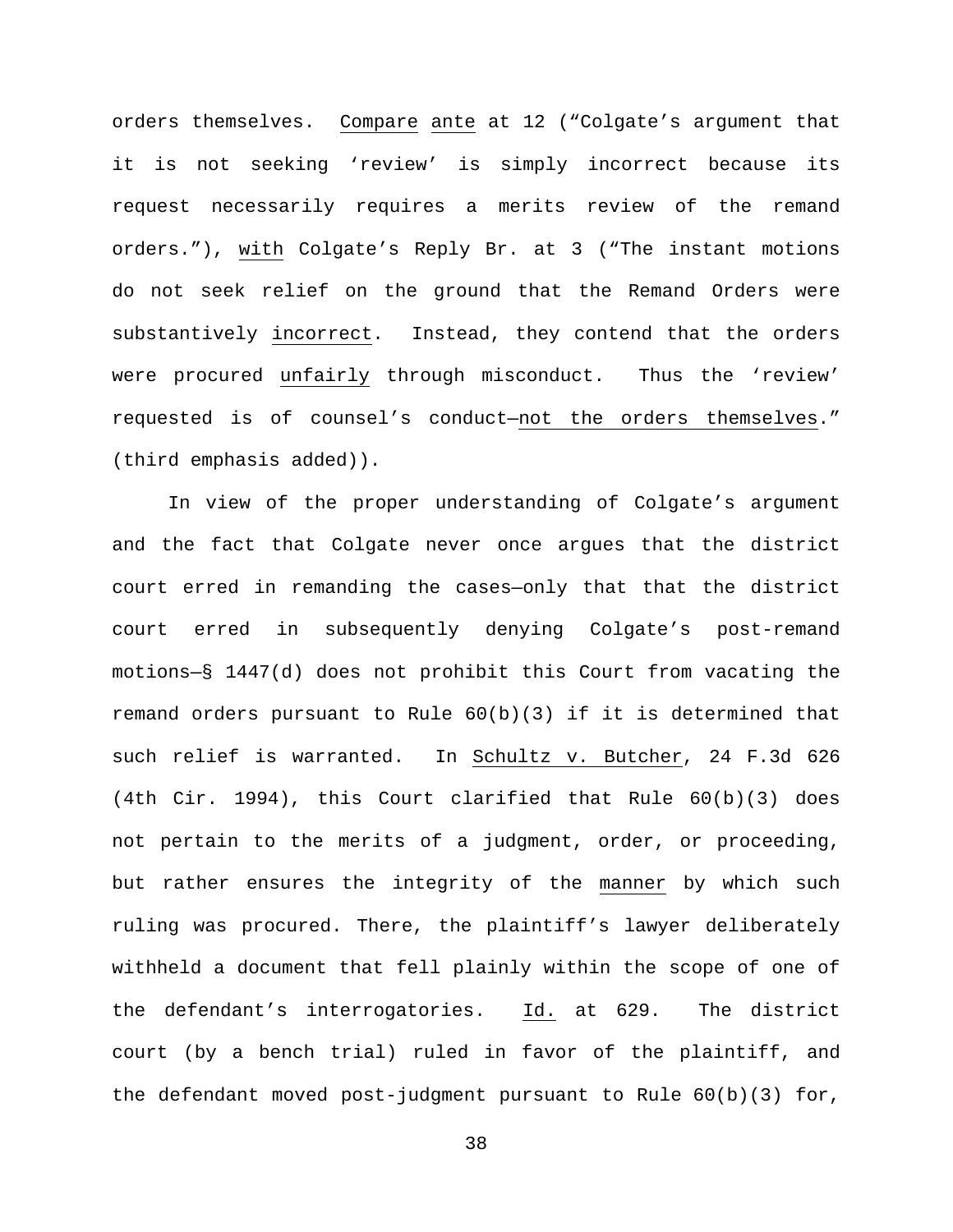inter alia, a new trial, alleging that the plaintiff concealed the pertinent document and that the absence of that document prejudiced the defendant. Id. at 630. The district court denied the motion because "the report was not newly discovered evidence and . . . would not have altered the court's determination as to liability." Id. at 631.

This Court reversed on appeal and explained that

[t]he "newly discovered evidence" provision of Rule 60(b)(2) is aimed at correcting an erroneous judgment stemming from the unobtainability of evidence. Consequently, a party seeking a new trial under Rule 60(b)(2) must show that the missing evidence was "of such a material and controlling<br>nature as [would] probably [have] change[d] the [would] probably [have] change[d] the outcome" . . . In contrast, Rule 60(b)(3) focuses not on erroneous judgments as such, but on judgments which were unfairly procured.

Id. at 631 (alterations in original) (emphasis added) (quoting Anderson v. Cryovac, Inc., 862 F.2d 910, 924 n.10 (1st Cir. 1988)); see also Square Constr. Co. v. Wash. Metro. Area Transit Auth., 657 F.2d 68, 72 (4th Cir. 1981) ("Setting aside a judgment under [Rule] 60(b)(3) does not require that the [fraud, misrepresentation, or misconduct] be sufficient to alter the district court's judgment[.]"). As noted above, Colgate does not argue that the reasoning of the remand orders was erroneous based on the facts as plaintiffs' counsel presented them when the cases were removed; rather, Colgate argues only that the orders were "unfairly procured" due to the contortion of facts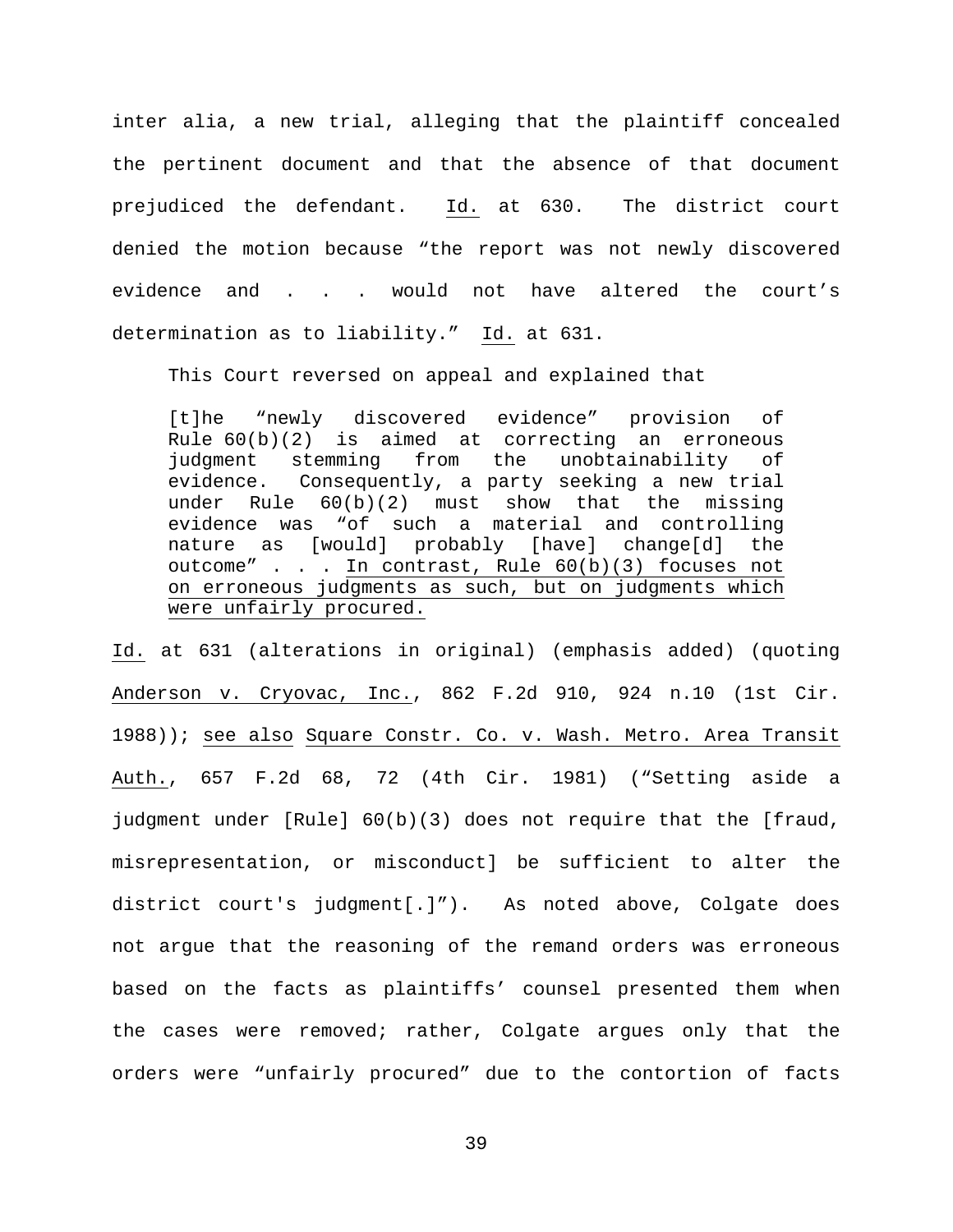and evidence supporting a claim against the in-state defendants. The law recognizes such factual manipulation as fundamentally unfair and provides to a party the opportunity to seek relief pursuant to Rule 60(b)(3). Schultz, 24 F.3d at 631 ("[W]rongful [withholding] of . . . material makes it inequitable for the withholder to retain the benefit of the [judgment][.]").

In Cooter & Gell, the Supreme Court stated that, "If a litigant could purge his violation of Rule 11 merely by taking a dismissal, he would lose all incentive to stop, think and investigate more carefully before serving and filing papers." 496 U.S. at 398 (citation omitted) (internal quotation marks omitted). The same is true in the context of a remand order: if a litigant could flout his duty of candor before a district court and secure remand by misrepresentation, knowing that such remand is never subject to vacatur, he would lose all incentive to present the facts of a case honestly to the court during removal. Righting this wrong and protecting the sanctity and integrity of judicial proceedings overrides the value of any purported finality of a remand order.<sup>[5](#page-42-0)</sup> <u>Green v. Foley</u>, 856 F.2d

<span id="page-42-0"></span><sup>&</sup>lt;sup>5</sup> It is ironic that the majority would lean on the notion that "it is manifest that the law favors finality." Ante at 9; see Whiteside v. United States, \_\_ F.3d \_\_, No. 13-7152, 2014 WL 1364019, at \*11 (4th Cir. Apr. 8, 2014) (Davis, J., concurring) (criticizing one of our colleagues for "prostrat[ing] . . . at the altar of finality" and for "favor[ing] what's 'finished' over what's 'right'").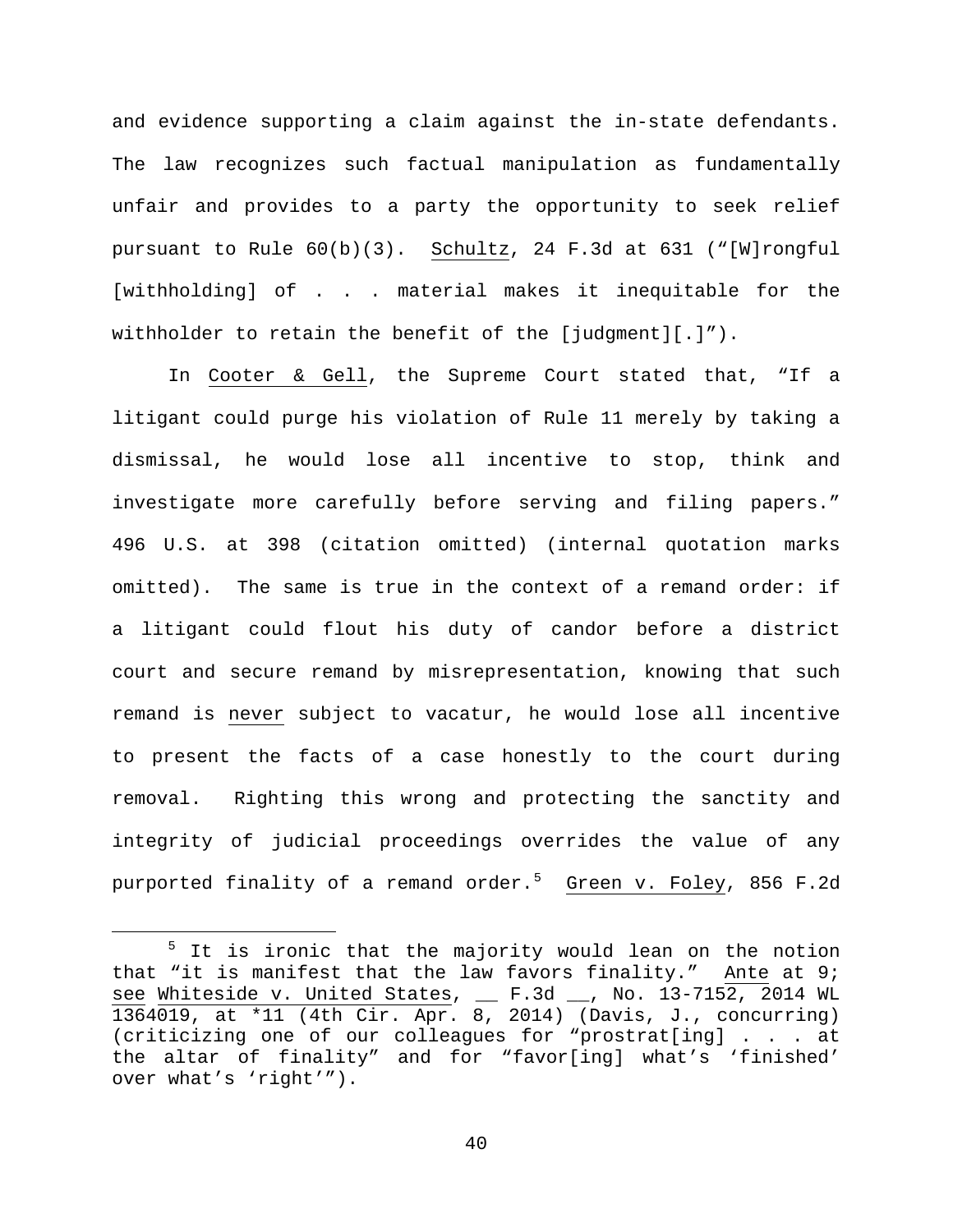660, 667 (4th Cir. 1988) ("[T]he policy of deterring misconduct which threatens the fairness and integrity of the fact finding process must outweigh considerations of finality. Any other result would reward [a litigant's] wrongful acts by permitting him to retain the benefit of those acts . . . in derogation of the proper function of the federal courts." (emphasis added) (citation omitted) (internal quotation marks omitted)).

Finally, before proceeding to the merits of Colgate's motions, a word about Powerex Corp. v. Reliant Energy Services, Inc., 551 U.S. 224 (2007), is in order. The majority erects a cathedral around Powerex but, as with Lowe and every other case that the majority relies upon, provides no discussion of the facts—only selective sound bytes in support of its position. In Powerex, two foreign defendants (including Powerex Corp.) and two federal defendants removed a state-law action, claiming that the district court had subject matter jurisdiction pursuant to 28 U.S.C. § 1441(d) (authorizing removal by a "foreign state" as defined in the Foreign Sovereign Immunities Act (FSIA)) and 28 U.S.C. § 1442(a) (authorizing removal by federal agencies). Id. at 227–28. The plaintiffs moved to remand the case, and the district court determined that the two federal defendants and one of the foreign defendants were immune from suit, but that Powerex Corp. did not qualify as a "foreign state." Id. at 228. Accordingly, because Powerex Corp. did not satisfy the criteria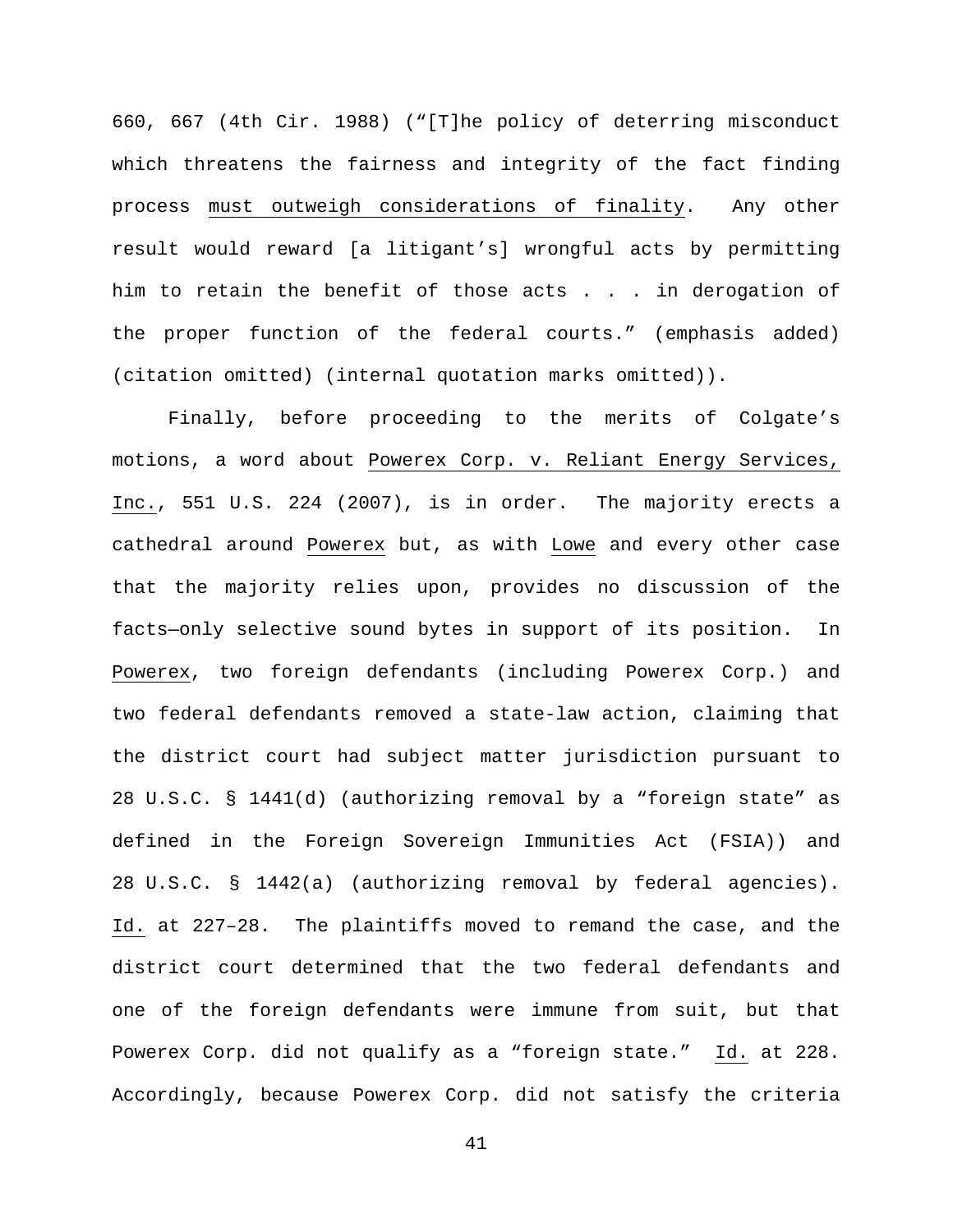for federal jurisdiction pursuant to § 1441(d) and all other defendants were immune from suit, the district court remanded the case. Id. at 228.

Powerex Corp. appealed, arguing that it was "foreign state" for FSIA purposes, and the plaintiffs countered, arguing that the appeal was barred by § 1447(d). The Ninth Circuit held that it "ha[d] jurisdiction to review the underlying merits of the district court's substantive rulings on immunity and sovereign status[,]" California v. NRG Energy, Inc., 391 F.3d 1011, 1022 (2004) (emphasis added)—or in the words of the Supreme Court, the Ninth Circuit held that § 1447(d) "did not preclude it from reviewing substantive issues of law that preceded the remand order," Powerex, 551 U.S. at 228 (emphasis added). The Ninth Circuit then affirmed the district court's ruling that Powerex Corp. was not a "foreign state" for purposes of  $\S$  1441(d). Id.

The Supreme Court subsequently vacated that decision and remanded the case with instructions to dismiss the appeal for lack of jurisdiction. The Court reasoned that "[n]othing in the text of § 1447(c) supports the proposition that a remand for lack of subject-matter jurisdiction is not covered so long as the case was properly removed in the first instance." Id. at 230. Specifically, the Court held that "§ 1447(d) bars appellate consideration of [Powerex Corp.]'s claim that it is a foreign state for purposes of the FSIA." Id. at 239.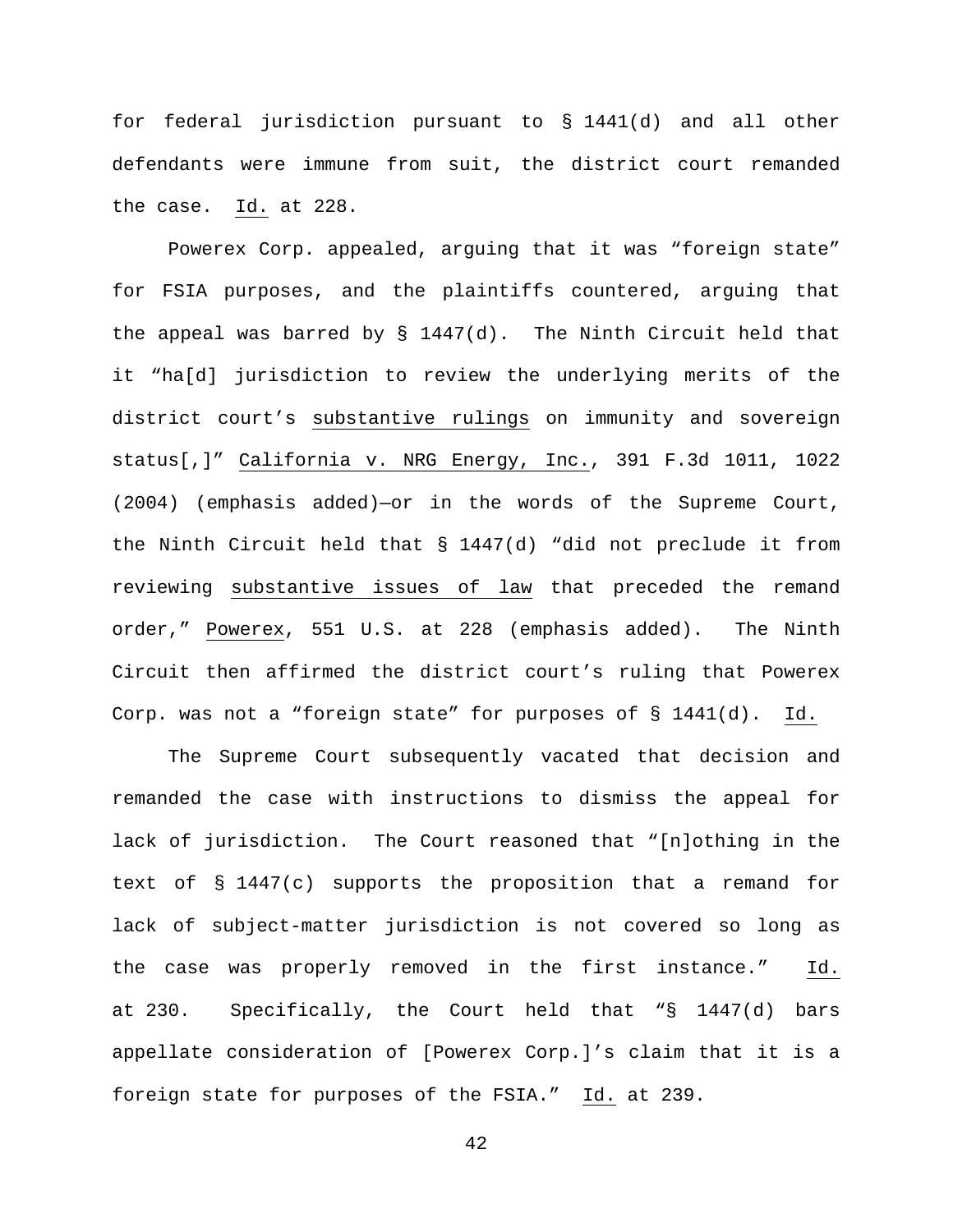At the end of this discussion of Powerex, one might be left wondering, "Well, so what? How does Powerex apply here, where Colgate does not claim that the district court erred as a matter of law in granting plaintiffs' motions for remand and does not seek appellate review of the merits of the remand orders?" And that is precisely the point—Powerex does not apply to this case insofar it is no different from Lowe, Gravitt, Agostini, and Harris (except that Powerex Corp. did not seek reconsideration of the remand order by the district court, but instead jumped straight to the court of appeals for review of the district court's decision on the merits). I belabor the details of Powerex merely to show that the majority's quoting here and there of the case without any facts is nothing but an attempt to distract and divert attention away from the critical distinction between "vacatur" and "review", which goes wholly unaddressed by the majority.<sup>[6](#page-45-0)</sup> Powerex is a case about the jurisdiction of an appeals court to review a district court's reasoning on issues

<span id="page-45-0"></span> <sup>6</sup> Well, almost unaddressed—the majority does state that Colgate's proffered review/vacatur distinction fails "because it seeks to relitigate the merits of an issue already litigated." Ante at 13. But the majority has not explained how relitigating an issue using completely different facts and, more importantly, without referring back to the first remand orders disposing of that issue, in any way requires reviewing the first orders. By engaging in such linguistic gymnastics, the majority declares that "review" now also means "to litigate anew on a blank slate," thus expanding its definition far beyond Mr. Webster's, Mr. Garner's, and Congress's wildest imaginations.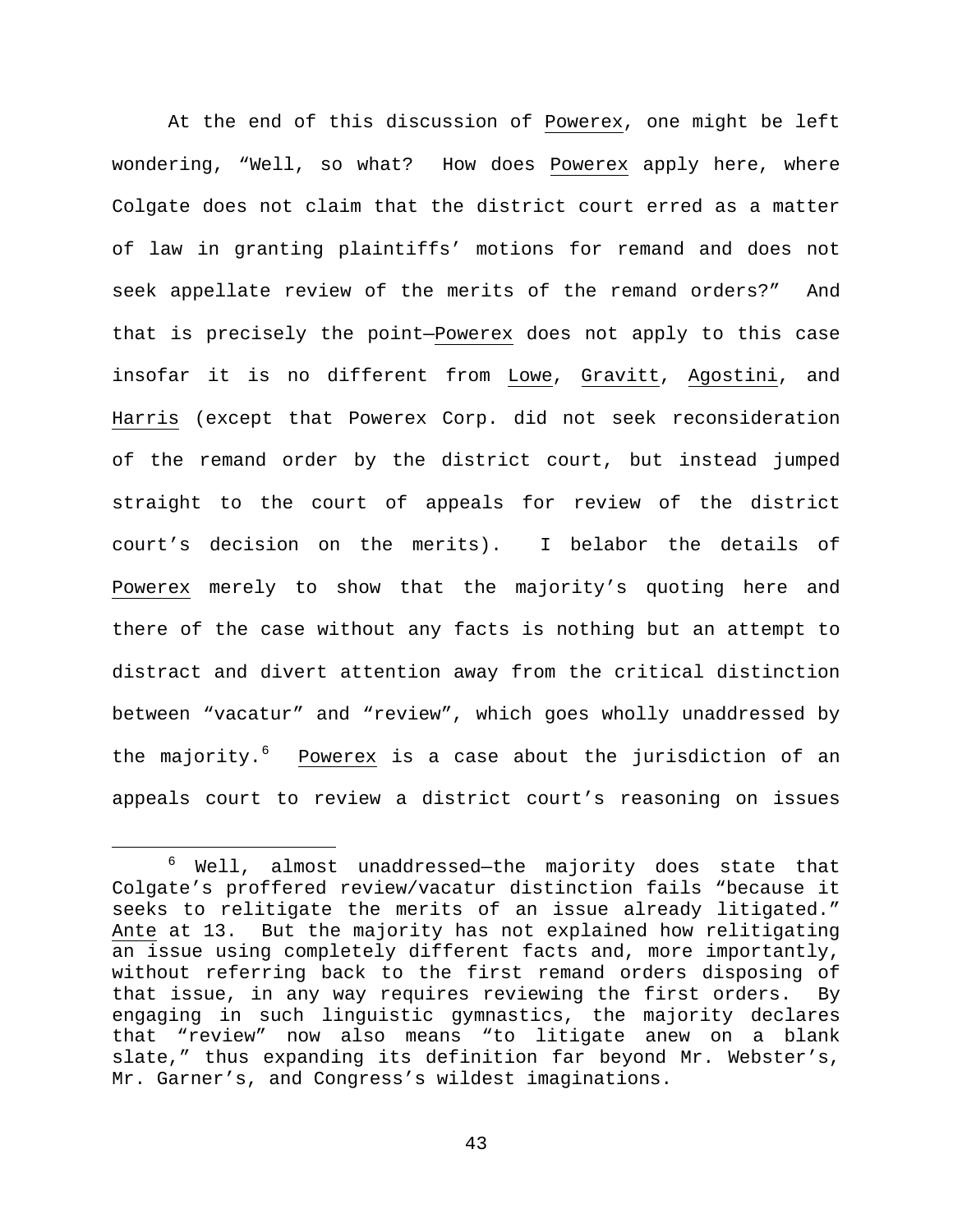of substantive law; it is not a case about the jurisdiction of an appeals court to vacate an order procured by alleged fraudulent representations and attorney misconduct. Indeed, if Powerex does anything, it underscores the difference between vacatur and review insofar as the Supreme Court never reached the merits of ("reviewed") the principal issue for which it granted certiorari—"whether, under [FSIA], [Powerex Corp.] is an 'organ of a foreign state or political subdivision thereof,'" id. at 226 (citation omitted)—because it vacated the appeals court's decision on jurisdictional grounds.<sup>[7](#page-46-0)</sup>

<span id="page-46-0"></span> $7$  It is curious that the statement, "If Congress wanted to carve out an attorney-misconduct exception to the prohibition on review of remand orders, it would have done so[,]" ante at 14, appears in an opinion that places such heavy reliance on Powerex when all nine Justices in Powerex recognized that § 1447(d) has exceptions that were not carved out by Congress. Powerex, 551 U.S. at 229 ("[W]e have interpreted § 1447(d) to cover less than its words alone suggest."); id. at 240 (Breyer, J., dissenting) ("[T]his Court has found exceptions to § 1447's seemingly blanket prohibition [on review]." (citing Thermtron Prods., Inc. v. Hermansdorfer, 423 U.S. 336, 350–52 (1976), and Osborn v. Haley, 549 U.S. 225, 240–44 (2007))); see also Bujanowski v. Kocontes, 359 F. App'x 112, 113 (11th Cir. 2009) (per curiam) ("Generally, 28 U.S.C. § 1447(d) provides that '[a]n order remanding a case to the State court from which it was removed is not reviewable on appeal.' We have, however, carved out a limited exception in that the appellate court 'may review the merits of a remand order in considering whether the district court abused its discretion by awarding attorneys' fees and costs under 28 U.S.C. § 1447(c).'" (quoting Legg v. Wyeth, 428 F.3d 1317, 1319 (11th Cir. 2005))); In re Blackwater Sec. Consulting, LLC, 460 F.3d 576, 587 (4th Cir. 2006) (relied upon by the majority; "Having determined that the order before us was, indeed, predicated upon  $\S$  1447(c), and therefore within the purview of § 1447(d), we turn now to a consideration of whether (Continued)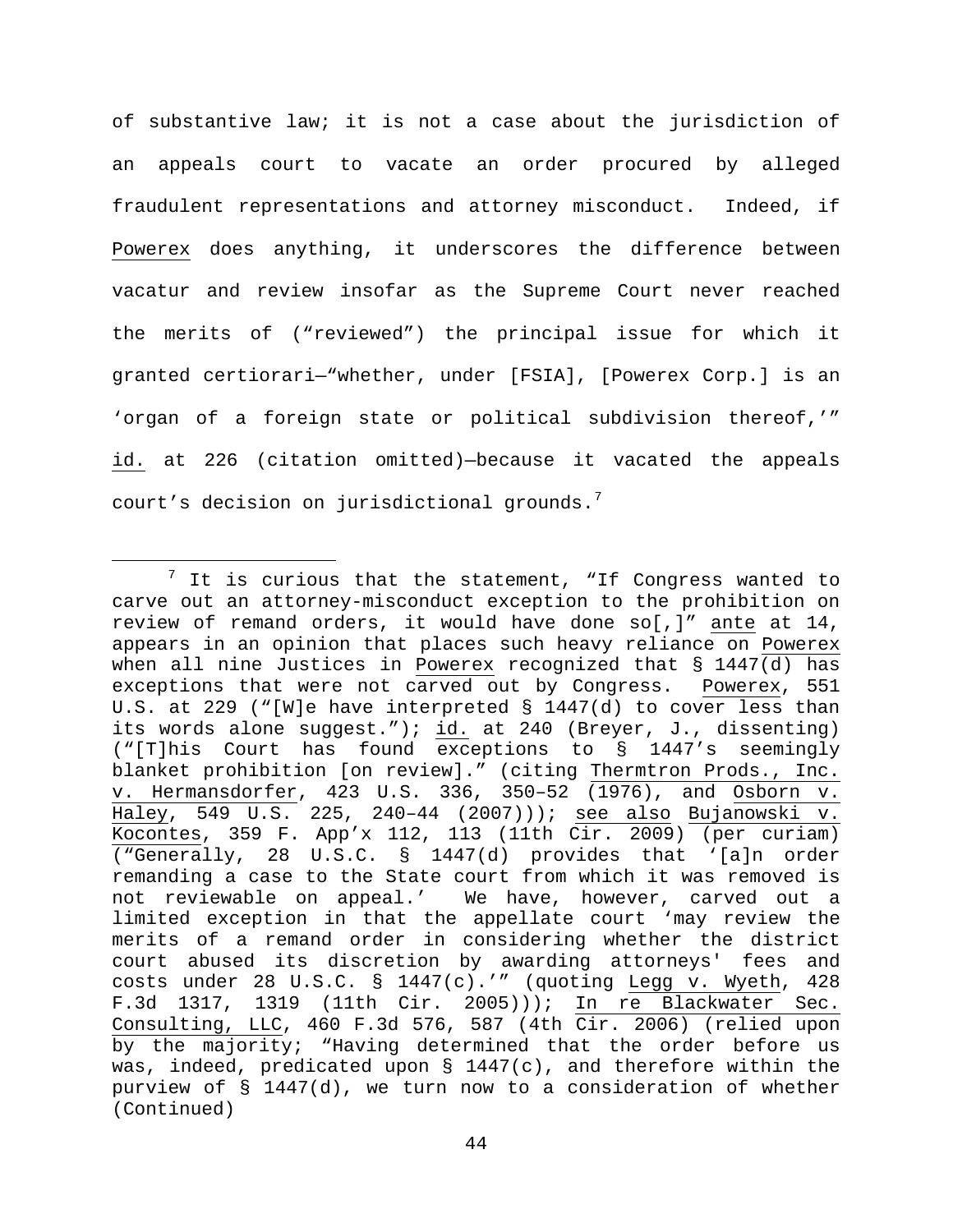In sum, nothing in the plain language of § 1447(d) or courts' interpretation thereof bars vacatur of the district court's remand orders. Although I agree that reconsideration is a subspecies of review, see Lowe, 102 F.3d at 733–34, vacatur, without revisiting the merits of the prior order, is no such cousin or relative.

## III. Merits

 Having concluded that the district court had jurisdiction to rule on Colgate's Rule 11 and Rule 60(b)(3) motions, I will now proceed to analyze the merits of those motions. See Liberty Univ., Inc. v. Geithner, 671 F.3d 391, 422 (4th Cir. 2011) (Davis, J., dissenting) ("My good colleagues in the majority hold that the Anti–Injunction Act strips us of jurisdiction in this case. For reasons I explain at length below, I disagree. As I reject the reasoning and the result of the majority's

ī

one of the other judicially created exceptions to § 1447(d) applies." (emphasis added)); Nutter v. Monongahela Power Co., 4 F.3d 319, 321 (4th Cir. 1993) ("Although § 1447(d) appears to foreclose any review of remand orders, that limitation is subject to several exceptions." (citing Brannon v. Babcock & Wilcox Co., 940 F.2d 832, 848 (3d Cir. 1991), which held that § 1447(d) does not bar review of remand orders where the district court determines it lacks jurisdiction because the federal statute conferring jurisdiction is unconstitutional)). Although I do not think that we need to carve out any new exception to § 1447(d) because vacatur does not require review and, thus, Colgate's request is outside the reach of the statute, it is nonetheless worth noting that, even if that is what we were doing, we would certainly not be the first court to do so.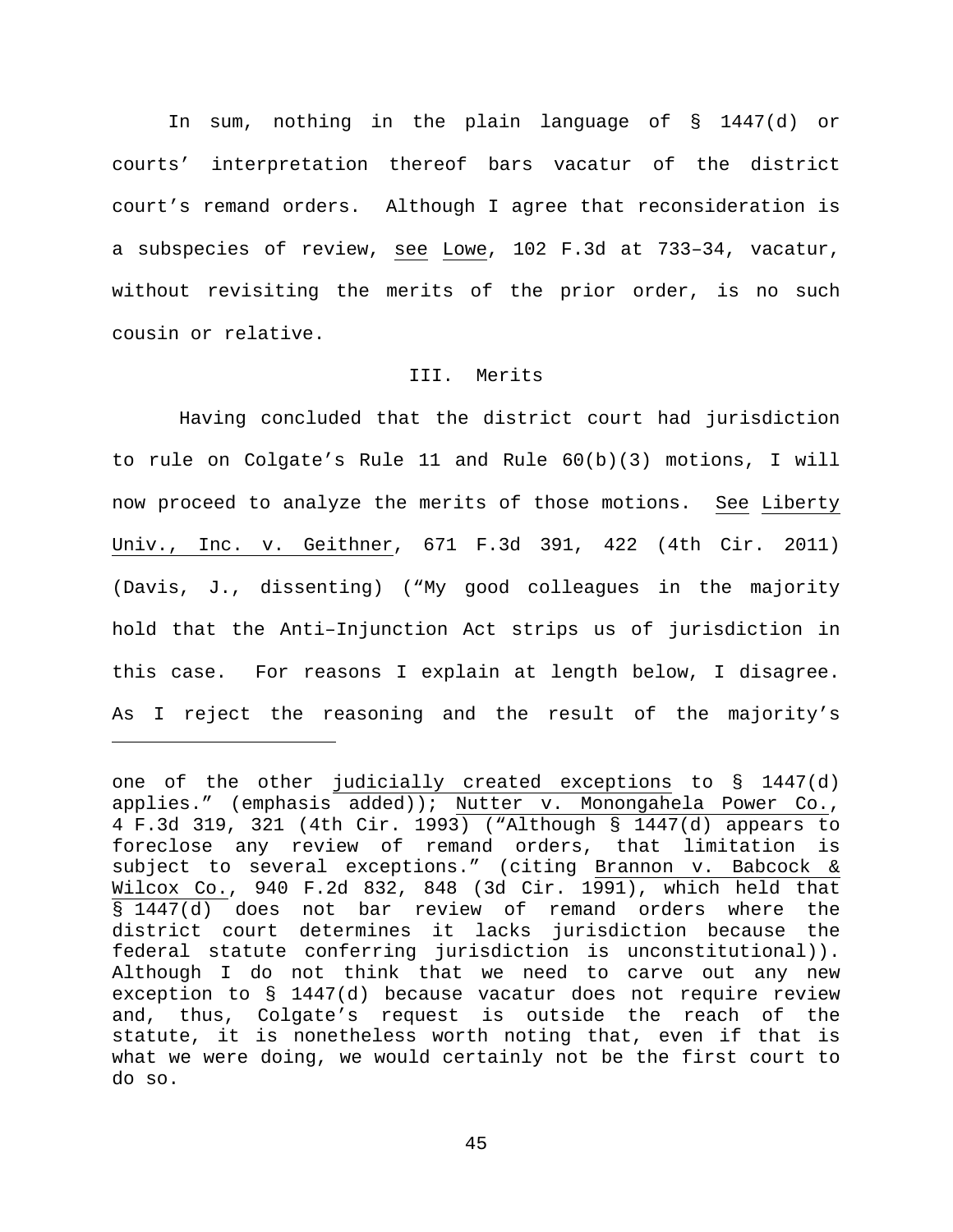jurisdictional analysis, I am entitled to reach the merits of appellants' claims."). Although normally all that would be required of this Court at this particular procedural juncture would be to reverse and remand for further consideration on the merits, the district court indicated how it would have ruled if it thought that it had jurisdiction. Specifically, the district court stated that, although there is a "sharp conflict" between plaintiff counsel's statements made while the cases were removed and those statements made subsequent to remand, and that such conflict is "troubling," the statements "are attributable to different attorneys in markedly different litigation contexts," (J.A. 1106); therefore, the court was "not convinced that counsel's conduct is sanctionable," (id.). These statements by the district court were made after the parties had the opportunity to brief whether plaintiff counsel's conduct warranted sanctions and after a hearing was held regarding the same; in other words, the merits of the issue have been fully presented and argued.

In such a situation, this Court has the ability to rule on the merits of Colgate's motions even though the district court technically did not. See Brown & Williams Tobacco Corp. v. FTC, 710 F.2d 1165, 1172–73 & n.3 (6th Cir. 1983) ("The District Court never ruled on [plaintiffs'] two arguments on the merits because the court below erroneously held that it lacked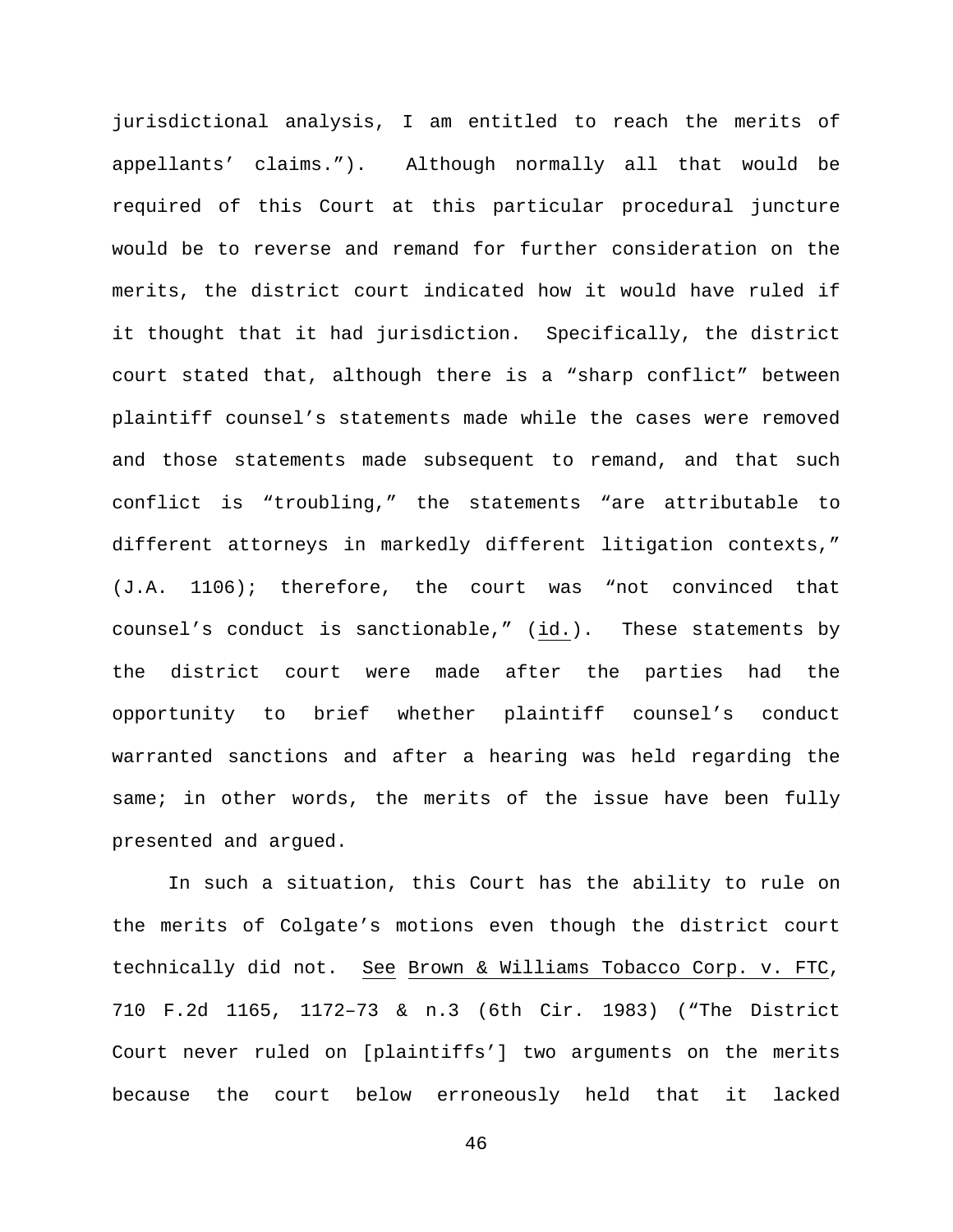jurisdiction. Rather than remand the case which would entail further delay, we have decided in the interest of judicial economy to reach the merits of this case."). This is especially the case where the proper exercise of discretion could lead to only one outcome and the district court has already shown how it would rule if this Court were to simply remand the case. See United States v. Fenner, 147 F.3d 360, 363 (4th Cir. 1998) ("[W]e need not remand to permit the district court to exercise its discretion [regarding an issue that it did think that it had the authority to decide] if its decision to do so on remand would constitute an abuse of discretion.").

This Court reviews district courts' decisions on Rule 11 and Rule  $60(b)(3)$  motions for an abuse of discretion. Hunter v. Earthgrains Co. Bakery, 281 F.3d 144, 150 (4th Cir. 2002) (standard of review for Rule 11 motions); Green, 856 F.2d at 665 (standard of review for Rule 60(b) motions). "A district court abuses its discretion if it bases its ruling on an erroneous view of the law or on a clearly erroneous assessment of the evidence." Brubaker v. City of Richmond, 943 F.2d 1363, 1374 (4th Cir. 1991). As noted above, the same underlying conduct forms the bases of each of Colgate's respective motions.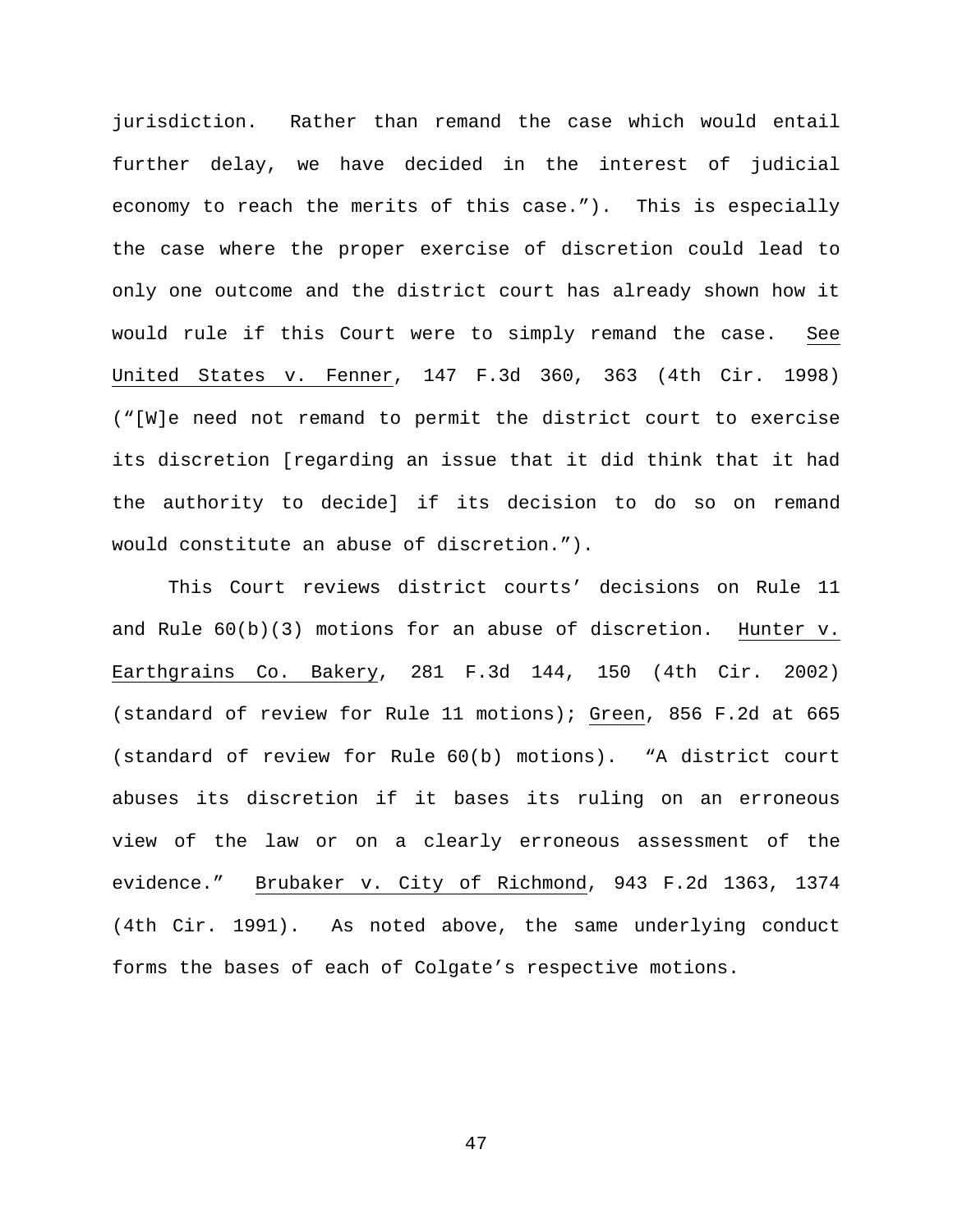### A. Rule 11 Sanctions

In relevant part, Federal Rule of Civil Procedure 11(b) provides as follows:

By presenting to the court a pleading, written motion, or other paper—whether by signing, filing, submitting, or later advocating it—an attorney or unrepresented party certifies that to the best of the person's knowledge, information, and belief, formed after an inquiry reasonable under the circumstances . . . the factual contentions have evidentiary support or, if<br>specifically so identified, will likely have so identified, will likely have evidentiary support after a reasonable opportunity for further investigation or discovery[.]

Fed. R. Civ. P. 11(b)(3). Here, Colgate seeks sanctions for plaintiff counsel's averments to Judge Nickerson that "there is some circumstantial evidence to suggest [that] Ms. Barlow could possibly have been exposed to asbestos-containing products while working at RMR Corporation," (J.A. 106), and to Judge Quarles that "Plaintiff's counsel do have some circumstantial evidence that Mrs. Mosko may have been exposed to asbestos at the Department of Agriculture," (id. at 247). Colgate claims that, in view of plaintiff counsel's subsequent statement after remand that "there is absolutely no evidence to indicate or even suggest that the Plaintiffs were exposed to asbestos in any form other than Cashmere Bouquet," (id. at 476), counsel's statements in federal court were without evidentiary support and deceived the district court into ordering remand based on a sham factual record.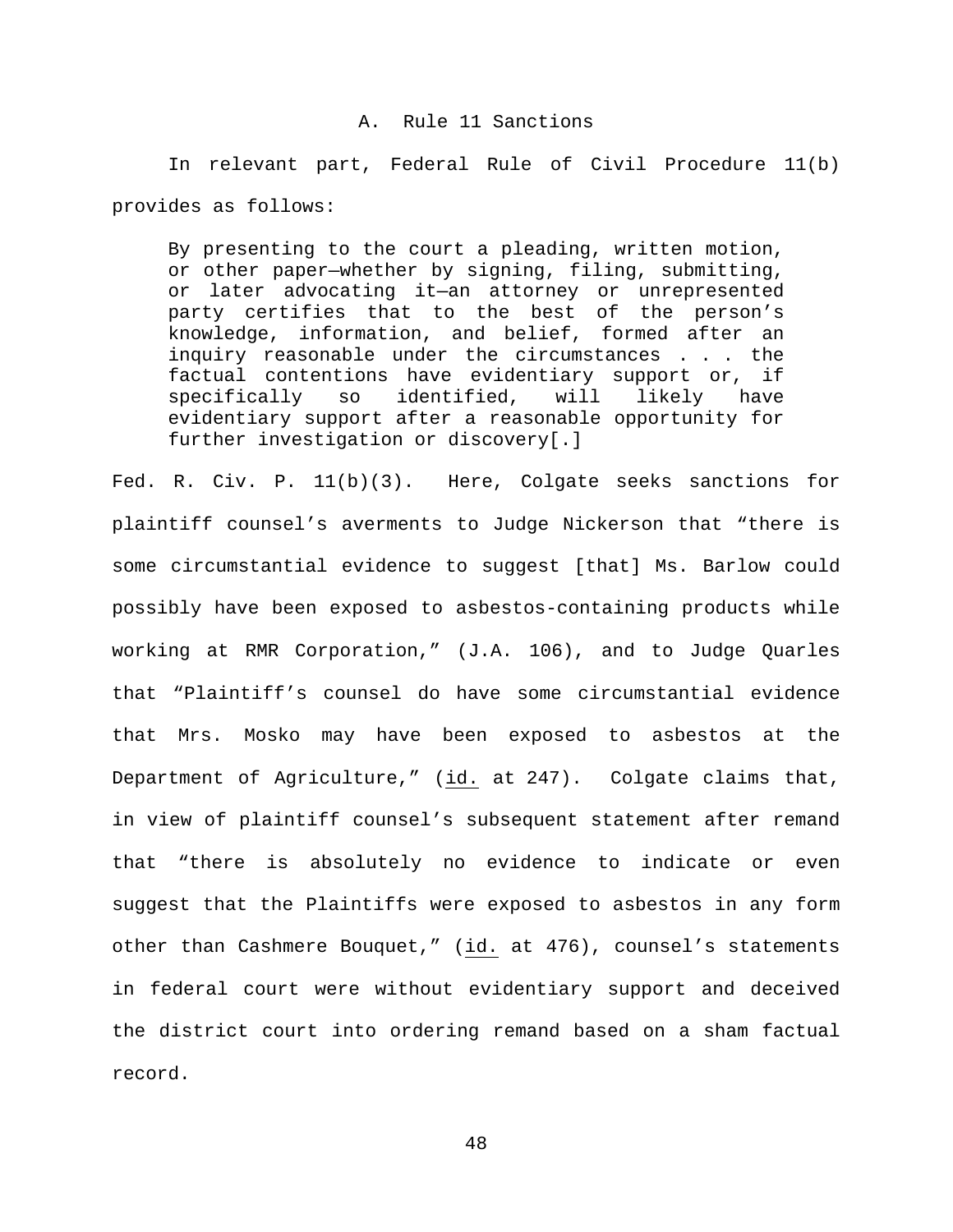At the hearing on the motions for sanctions, plaintiffs' counsel claimed that the statements made in federal court were "legal conclusion[s]" and "legal argument[s]," not "factual contention[s]" subject to Rule 11 sanctions. (Id. at 1070–71.) Counsel maintained this purported distinction on appeal, claiming that "[t]he fact that an attorney calls evidence circumstantial, or claims a piece of evidence gives rise to an inference, falls squarely into the category of legal argument." Plaintiffs' Br. at 37. Although I agree that characterizing the type of evidence can, at times, be subject to some legal significance, I strongly disagree that a statement regarding the existence of evidence—be it direct, circumstantial, or some other type—requires application of any law. Evidence exists or it does not exist; this is a binary factual determination.

On appeal, plaintiffs' counsel attempted to backpedal and retreat further from the prior statements made during removal proceedings by framing those statements as follows:

The truth is that the Plaintiffs in this case never represented to the federal court that it intended to generate evidence against any of the in-state defendants, or even that they would prevail against the in-state defendants. Indeed, such representations would have been irrelevant to the inquiry, because that is not what the federal standard [for remand] requires. Instead, the Plaintiffs argued that there was a possibility that evidence could be generated or a possibility that the Plaintiffs could prevail against the local defendants, and that is all that is required to obtain remand in a fraudulent joinder argument.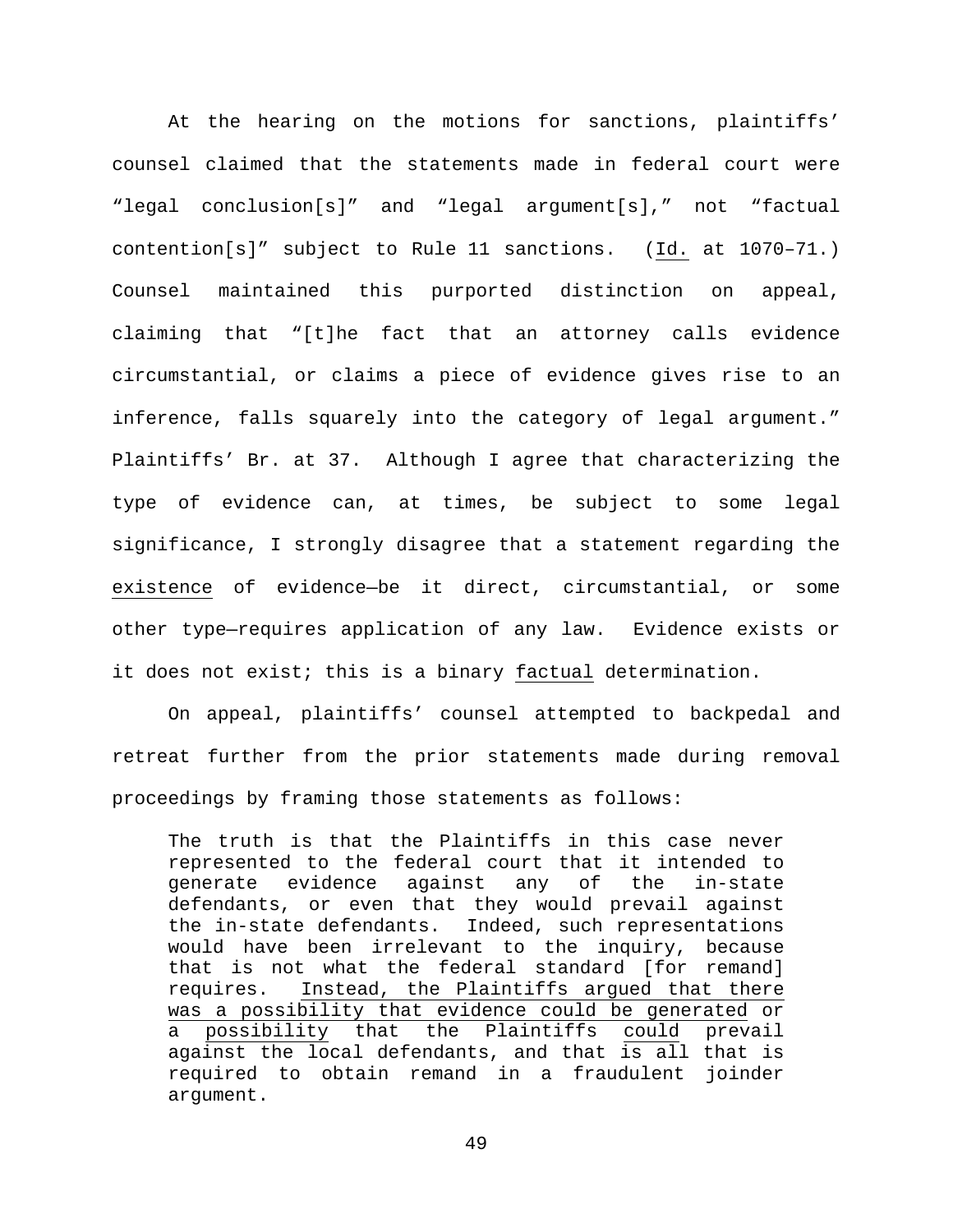Id. at 29 (emphasis added on all words but the first "possibility" and the first "could"). This qualification of the previous statements is wholly unavailing and, worse, all but confirms that counsel's prior statements in federal court were misrepresentations. While the cases were removed, plaintiffs did not merely claim that evidence against in-state defendants "could be generated"; rather, counsel told the district court that "there is some circumstantial evidence" and "Plaintiff's counsel do have some circumstantial evidence." (J.A. 106, 247 (emphases added).) In other words, counsel told the district court that such evidence against the in-state defendants was already in the plaintiffs' possession. Insofar as plaintiffs' counsel is on the record as telling the court that plaintiffs had evidence that apparently did not exist, counsel's misconduct is subject to Rule 11. See, e.g., Pope v. Fed. Express Corp., 39 F.3d 1327, 1328 (8th Cir. 1995) (affirming award of Rule 11 sanctions for offering a falsified document into evidence).

Plaintiffs' constant altering of their position to cater to the forum of the day is further demonstrated by Ms. Lilly's statements at the hearing on Colgate's motions for sanctions before Judge Nickerson. There, Ms. Lilly claimed that Mr. Kelly "overstated things" subsequent to remand when he submitted that "there is absolutely no evidence to indicate or even suggest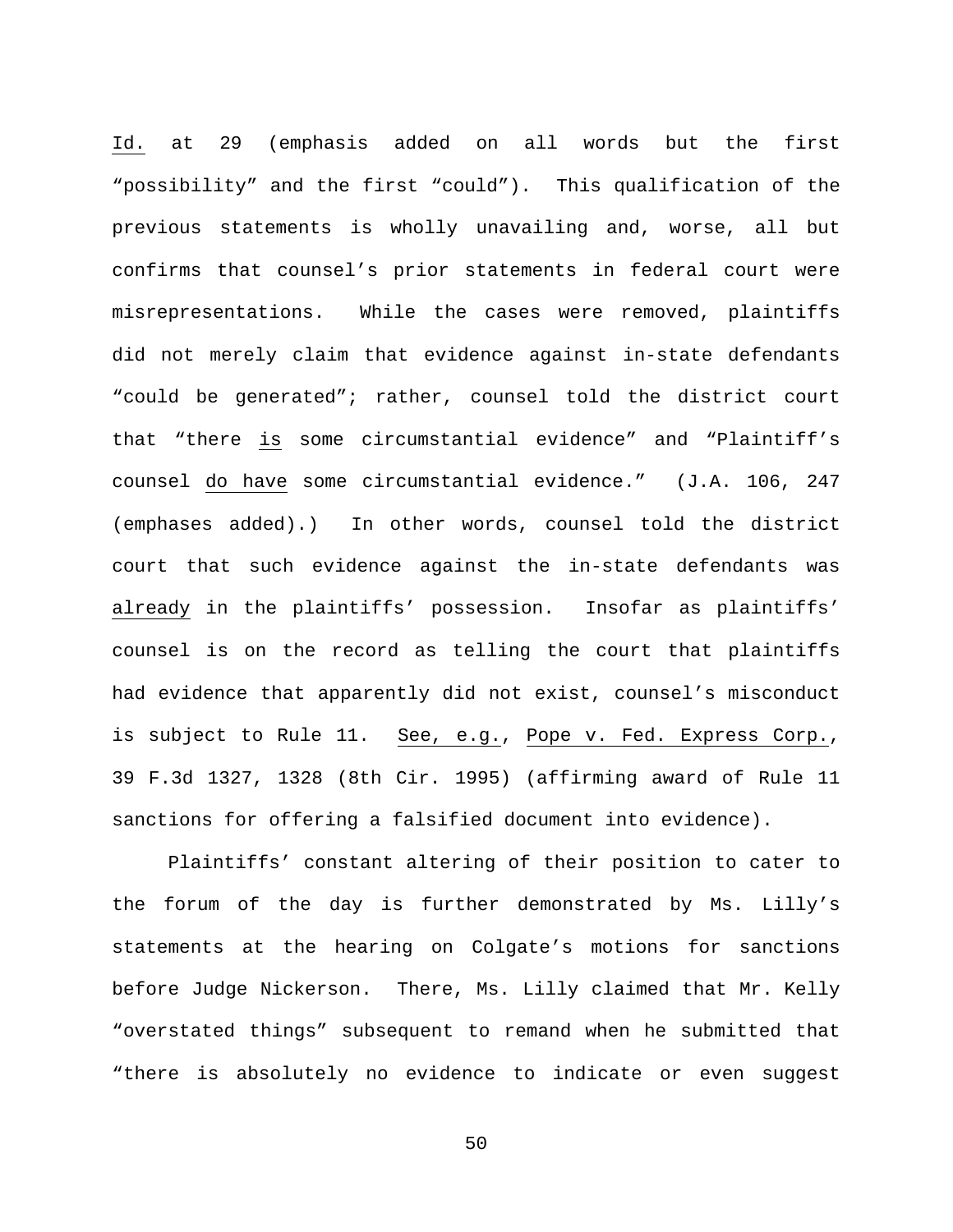that the Plaintiffs were exposed to asbestos in any form other than Cashmere Bouquet." (J.A. 1092.) Ms. Lilly then asserted, "Yes, there was some evidence[,]" referring to the alleged existence of evidence that Barlow could have been exposed to asbestos at her place of employment and not via Cashmere Bouquet only. (Id.) But even setting aside the existence (or not) of evidence, Mr. Kelly also asserted after remand that Barlow and Mosko "do not allege exposure to . . . asbestos . . . in any other form" other than Cashmere Bouquet. (J.A. 474 (emphasis added).) In other words, notwithstanding the named defendants in the complaint, plaintiffs had no intention to pursue claims against any party but Colgate; Mr. Kelly therefore confirmed that this truly is a "one-defendant" case, (see J.A. 494).

"[W]here a party assumes a certain position in a legal proceeding, and succeeds in maintaining that position, he may not thereafter, simply because his interests have changed, assume a contrary position[.]" New Hampshire v. Maine, 532 U.S. 742, 749 (2001) (quoting Davis v. Wakelee, 156 U.S. 680, 689 (1895)) (internal quotation marks omitted)). That is precisely what happened here: first, there was evidence in federal court of other sources of exposure to asbestos when the existence of such evidence was advantageous for defeating complete diversity and obtaining remand; then, just eight days after the remand order in Barlow's case was handed down, there was no such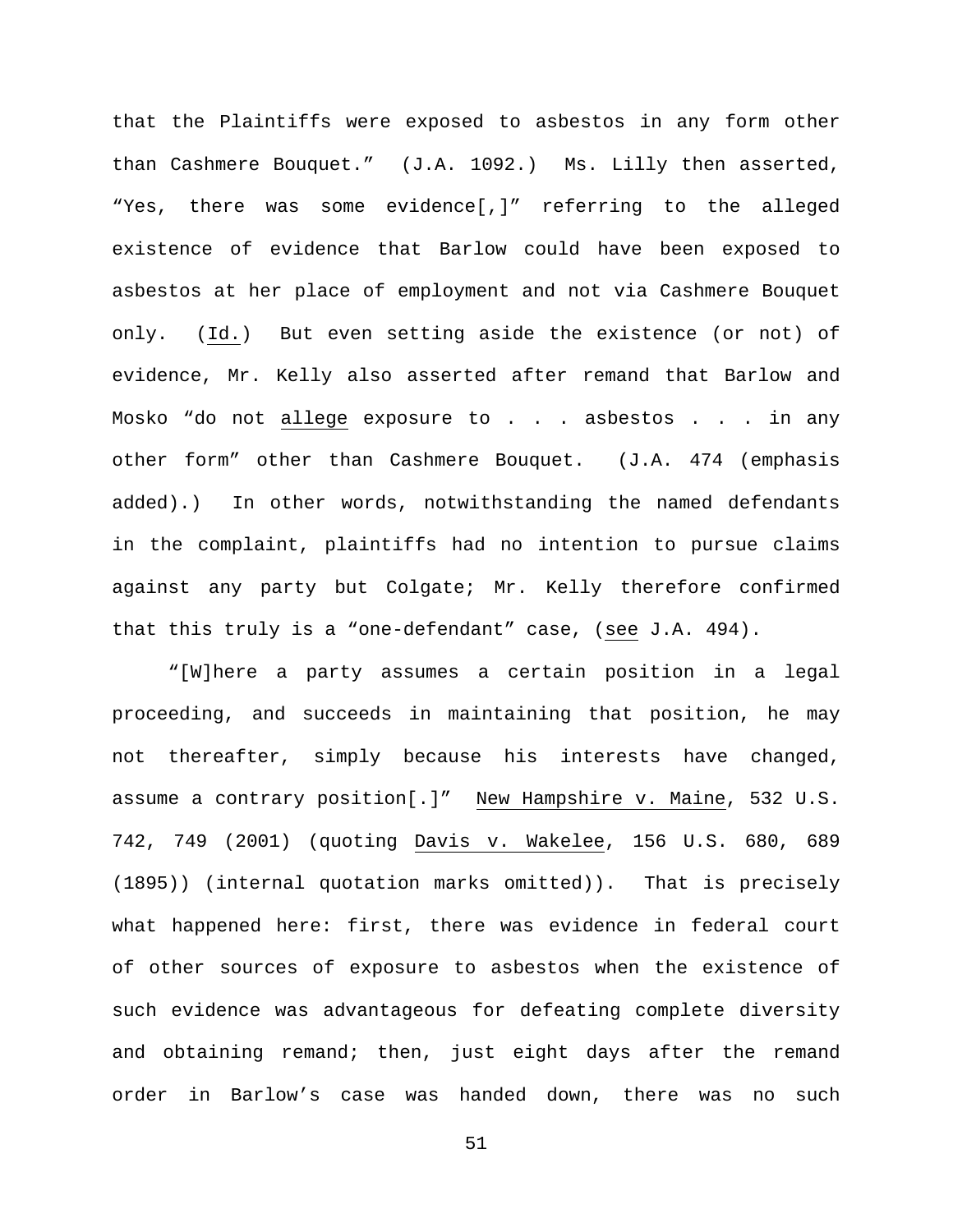evidence in state court when the lack of any evidence was advantageous for reconsolidating plaintiffs' cases for trial; then, there was again evidence in federal court when Ms. Lilly had to answer for her prior representations made during removal proceedings to avoid being sanctioned. This ping-pong match must come to an end.

Although one might expect a multinational corporation, embroiled in several types of lawsuits around the country and represented by different law firms, to now and again take inconsistent positions without being aware that it has done so (not that doing so is excusable), the constant shifting of positions by the same two lawyers from the same law firm and in the same matters for two individual plaintiffs is unacceptable. Lawyers are mouthpieces for their clients; they do not speak for themselves. Thus, regardless of which lawyer makes an argument on behalf of a client, it is still the client (i.e., party to the lawsuit) who is taking a certain position, and this position cannot change as does the weather in spring whenever it favors the client's instant cause or depending on which lawyer is appearing to represent the client on any given day.

The district court provided no explanation as to why it would not award sanctions other than counsel's statements "are attributable to different attorneys in markedly different litigation contexts." (J.A. 1106.) As explained above, the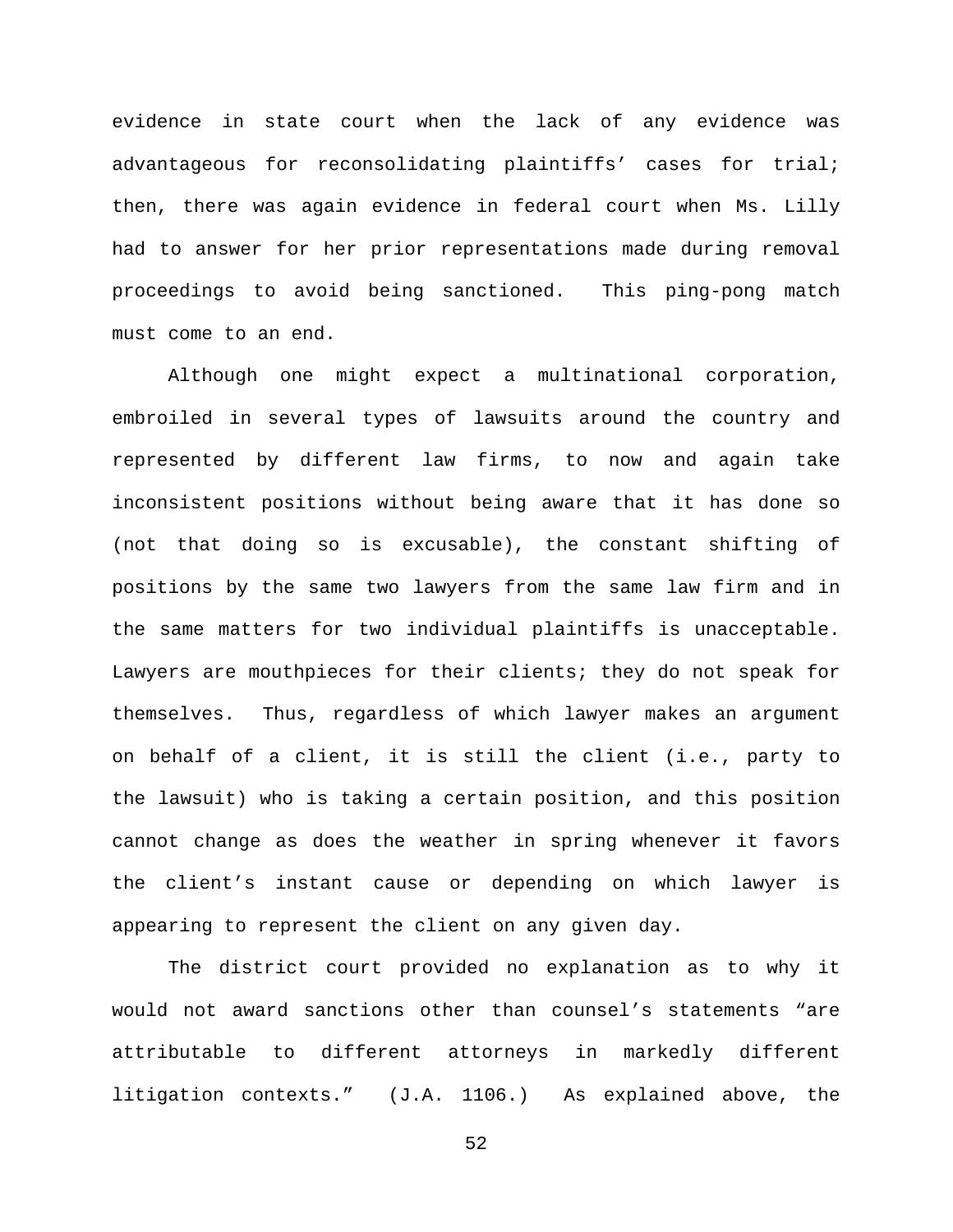fact that different lawyers made the statements is wholly irrelevant. Moreover, the fact that the statements were made in different contexts is precisely what makes the misconduct so egregious—one would not expect a party to even attempt such a blatant about-face before the same judge; but plaintiffs' counsel knew that it was making the post-remand statements before a different judge and in a different forum. When this is the case, the consistency of a party's position must be at its pinnacle to ensure the fair adjudication of claims based on prior rulings that impacted those same claims. To not order sanctions on these facts would be an abuse of a district court's discretion. See, e.g., Judin v. United States, 110 F.3d 780, 781 (Fed. Cir. 1997) ("Because we find a clear violation of Rule 11, we hold that the trial court abused its discretion in determining otherwise."); see also Thompson v. RelationServe Media, Inc., 610 F.3d 628, 671 (11th Cir. 2010) (Tjoflat, J., concurring in the appeal and dissenting the cross-appeal) ("[T]he district court necessarily abused its discretion when it denied sanctions. That is, the violations are so clear that no matter what rationale the district court might have had, it abused its discretion when it denied sanctions."); Rentz v. Dynasty Apparel Indus., Inc., 556 F.3d 389, 400–03 (6th Cir. 2009) (concluding that the district court abused its discretion for not ordering more severe sanctions because the amount of the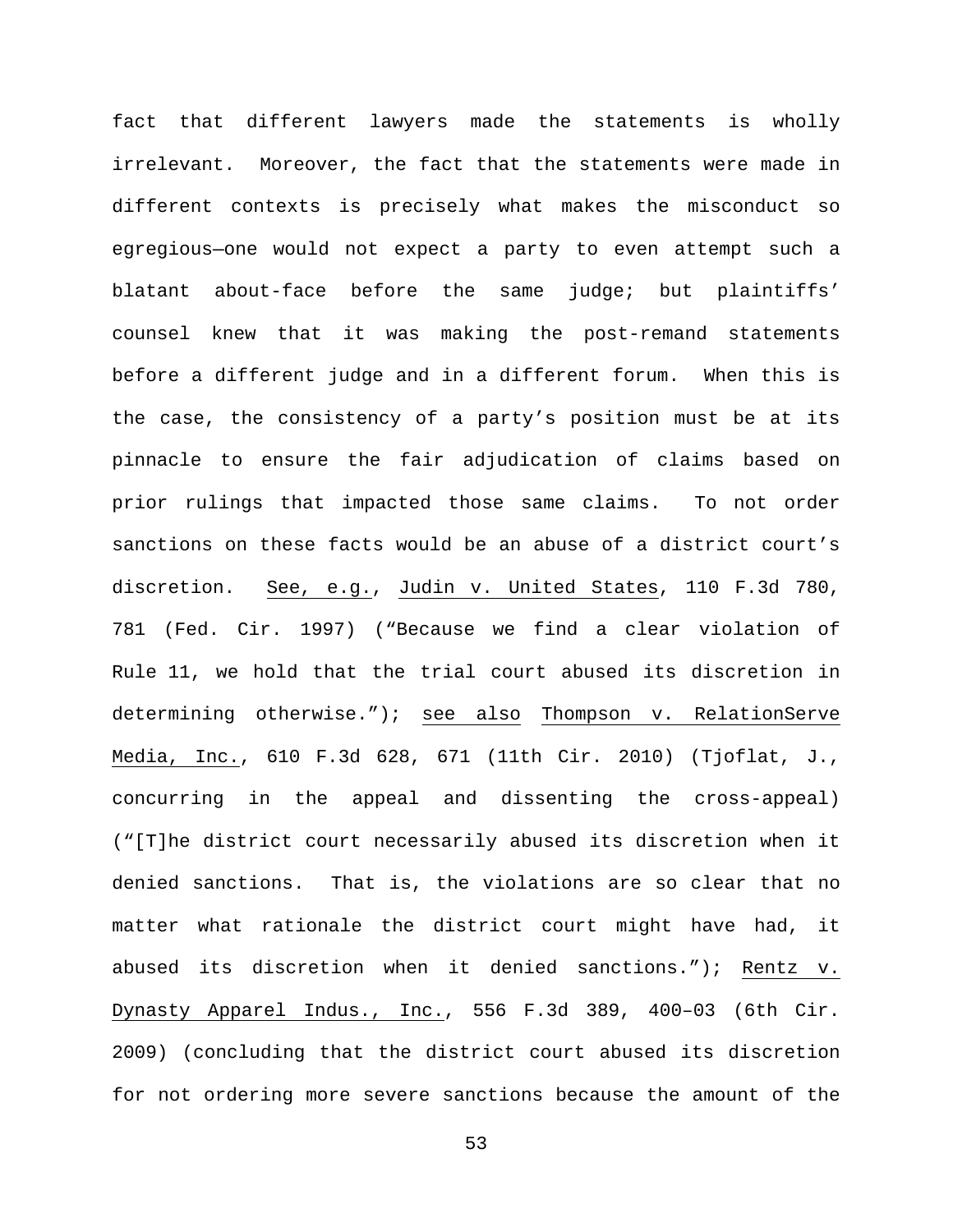"token sanction" that was ordered was "insufficient to serve Rule 11's deterrent purposes").

Rule  $11(c)(1)$  provides, "If . . . the court determines that Rule 11(b) has been violated, the court may impose an appropriate sanction on any attorney, law firm, or party that violated the rule or is responsible for the violation." I agree with the majority that we cannot order that the case be returned to district court as a sanction; federal jurisdiction is not a tool by which to ensure deterrence of future misconduct. But we can compensate Colgate for any attorneys' fees and costs that it has amassed as a result of plaintiffs' shifty positions. I therefore would sanction the plaintiffs and their counsel by ordering that plaintiffs pay Colgate's attorneys' fees and costs for the following proceedings and any related filings: (1) the original removal proceedings before Judge Nickerson and Judge Quarles; (2) any proceedings in state court subsequent to remand, including the hearing before Judge Glynn; (3) the proceedings in the district court relating to Colgate's motions for sanctions; and (4) this appeal. Further, I would refer plaintiffs' counsel to the bars of any states in which they are licensed to practice law.

# B. Rule 60(b)(3) Relief

 In Square Construction Co., this Court established a threepronged test for a moving party to obtain Rule 60(b)(3) relief: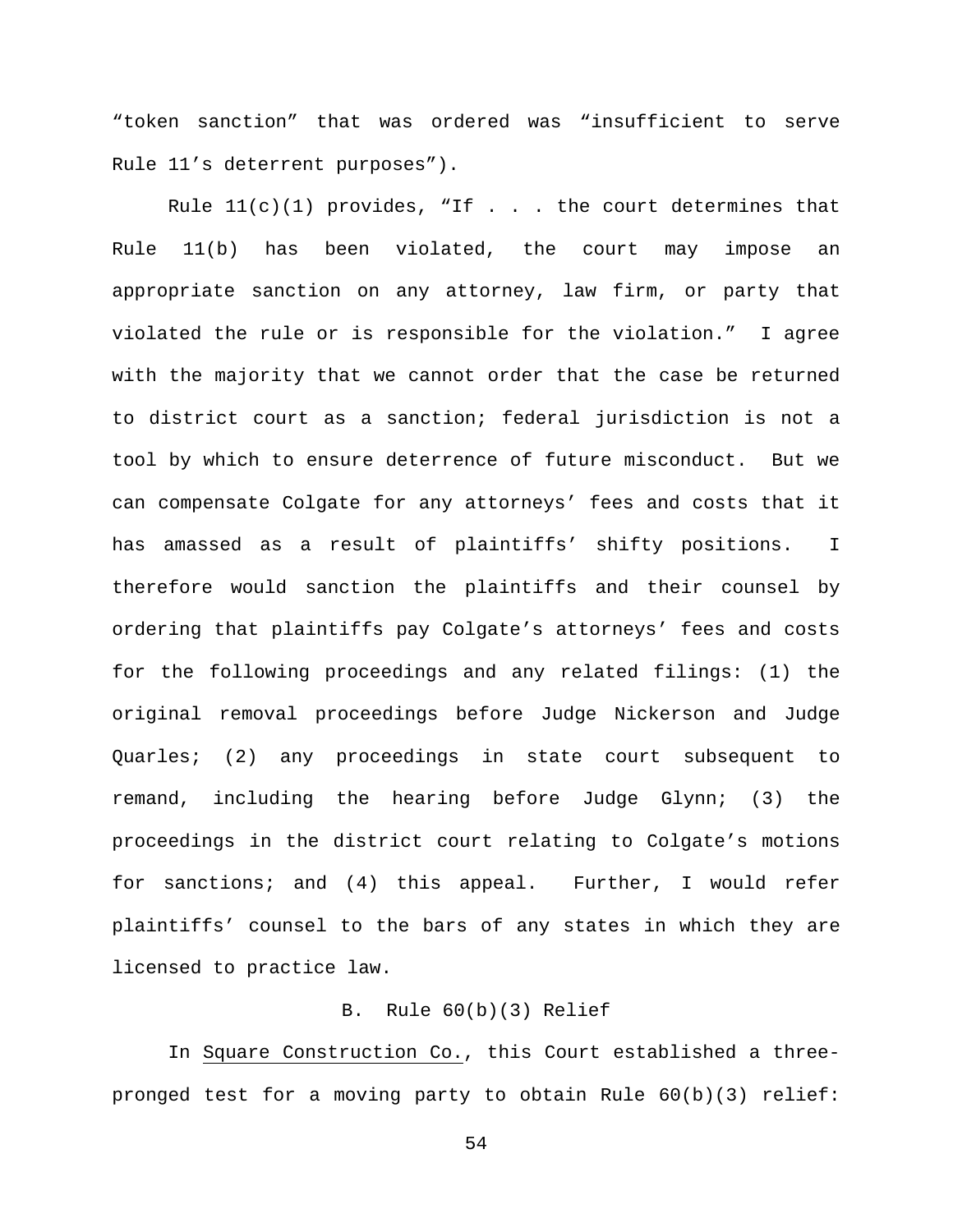the movant must (1) "demonstrate the existence of a meritorious claim or defense"; (2) "prove the misconduct complained of by clear and convincing evidence"; and (3) "demonstrate that such misconduct prevented him from fully and fairly presenting his claim or defense." 657 F.2d at 71. "In consideration of these proofs, the court must balance the competing policies favoring the finality of judgments and justice being done in view of all the facts, to determine, within its discretion, whether relief is appropriate in each case." Id. In analyzing these factors as applied to this case, Colgate satisfies them all.

First, Colgate demonstrated the existence of a meritorious defense to the remand orders, namely that the Maryland in-state defendants were fraudulently joined. Colgate maintained this position from the time that Colgate filed its notices of removal in the respective state-court actions throughout this appeal. (See, e.g., J.A. 30–31 (Notice of Removal in Barlow's case); id. at 39–40 (Notice of Removal in Mosko's case); id. at 377–78 (Motion for Sanctions in Mosko's case); id. at 530–31 (Motion for Sanctions in Barlow's case)); Colgate's Opening Br. at 18. And just as the district court in Schultz "observed that the [meritorious defense] was a close question" but ultimately denied the plaintiff's Rule 60(b) motion, see 24 F.3d at 630, the district court here similarly observed that plaintiff counsel's statements "appear to be in sharp conflict" and that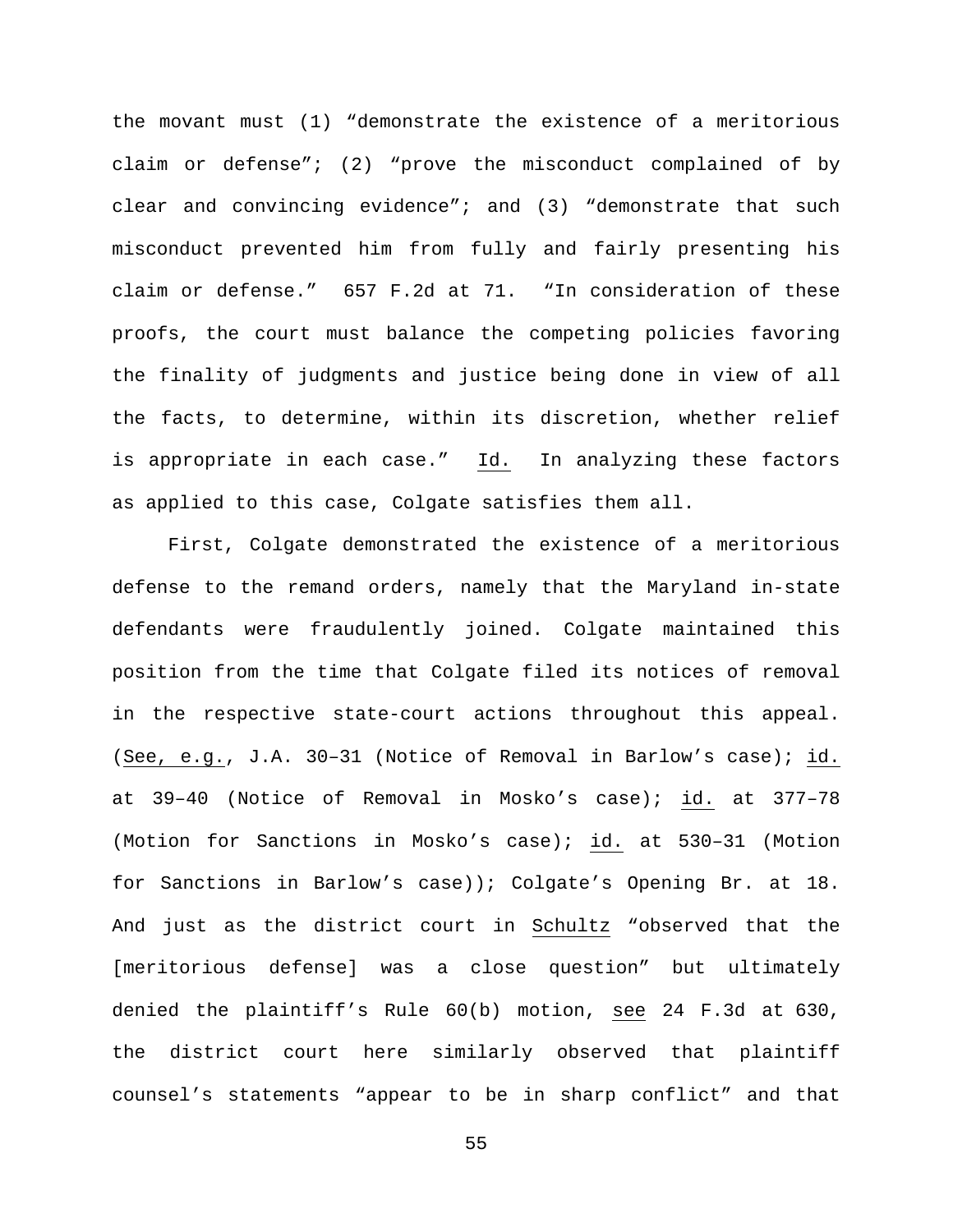such conflict is "troubling," (J.A. 1106), even though it likewise denied Colgate's motion.

Second, Colgate proved the misconduct complained of by clear and convincing evidence. Although the burden belongs to Colgate, the contradictory assertions contained in plaintiffs' filings and the statements made by plaintiffs' counsel speak for themselves. See supra at 2–7. Moreover, as demonstrated above, plaintiff counsel's attempts to backpedal and cover their tracks all but confirmed their prior misrepresentations. See supra at 34–37.

Third, counsel's misconduct prevented Colgate from fully presenting its case as to federal jurisdiction. As noted above, the plaintiffs' alleged existence of evidence against the instate defendants is the precise and only reason that the respective district judges granted plaintiffs' motions for remand. (See id. at 358, 368); supra at 7.

Lastly, any finality of the remand orders yields to "justice being done in view of all of the facts." Schultz, 24 F.3d at 630. The majority claims that the representations by plaintiffs' counsel on remand merely form a more "improved" and "complete" record, ante at 13, 14; this is an understatement, to put it lightly. In reality, the record on remand is starkly different than the record put forth prior to remand. Apples and oranges. Night and day. Although I agree that the district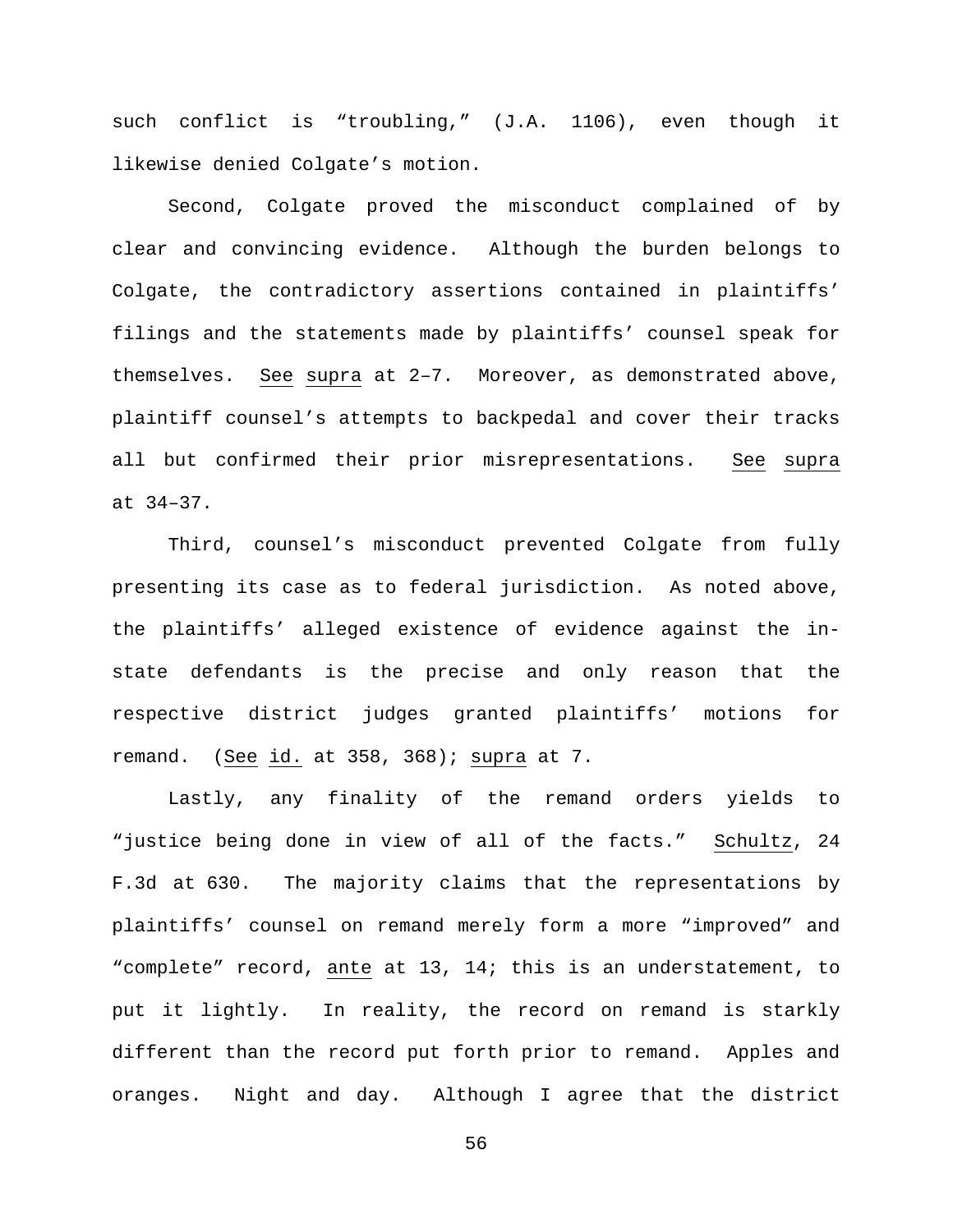court "'has one shot, right or wrong,' to decide whether a removed case should be remanded," ante at 11–12 (quoting Lowe, 102 F.3d at 735), this "one shot" must be based on an honest and candid (i.e., accurate) representation of the facts and record. Here, it was not, and the law provides a remedy to Colgate for such misconduct. See, e.g., Schultz, 24 F.3d at 632 (reversing denial of Rule 60(b)(3) motion for withholding key evidence); see Square Constr. Co., 657 F.2d at 68 (vacating denial of Rule 60(b)(3) motion and concluding that the district court's finding that evidence was not withheld was clearly erroneous).

For the reasons set forth above, I would vacate the denial of Colgate's Rule 60(b)(3) motion and remand the case for a hearing in federal court regarding whether subject matter jurisdiction over plaintiffs' claims against Colgate exists based on the facts as presented at the post-remand, state-court hearing on plaintiffs' motion for severance and consolidation.

### IV.

It is a truly sad day for this Court to claim that a party "failed" to make its case, ante at 13, and should be deprived of a forum to which it is entitled when its adversary concealed or otherwise obfuscated the information that would have allowed the party to do so. Under this disquieting logic, the majority would also claim that a person "fails" to compute the circumference of a circle when that person is not provided with